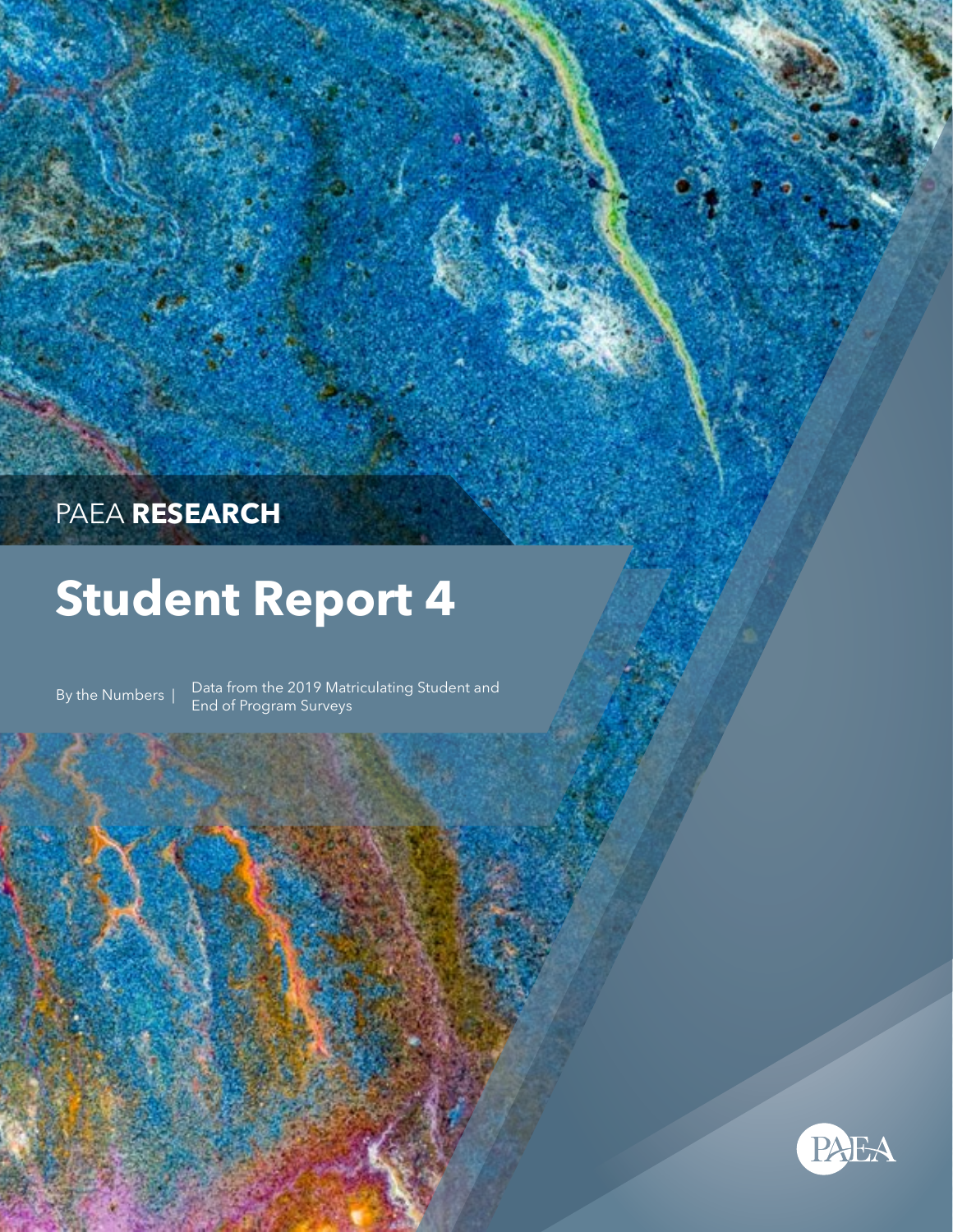### **COPYRIGHT** © 2020 by the Physician Assistant Education Association

This report is distributed under the terms of the Creative Commons Attribution-ShareAlike 4.0 International license. A reference copy of this license may be found at http://creativecommons.org/licenses/by-nd-nc/1.0/

#### **Acknowledgements**

PAEA acknowledges the Research Mission Advancement Commission (RMAC) and its current chair, Richard Dehn, MPA, PA-C, for their review and guidance. The PAEA Research Team was responsible for the development and administration of the surveys as well as for the preparation of this report. For any questions regarding the contents of this report, please contact [research@PAEAonline.org](mailto:research%40PAEAonline.org?subject=).

Ryan Chitwood, MS, Research & Data Analyst, PAEA Cynthia X. Yuen, MA, Director of Research & Data Analysis, PAEA Dominique Frias, Research Coordinator, PAEA Dave Keahey, MSPH, PA-C, Chief Policy & Research Officer, PAEA

The PAEA RMAC and Research Team would like to thank the program directors, faculty, and staff who facilitated the distribution of these surveys, as well as the students who participated in the surveys. Also, many thanks to Editorial Director Elizabeth Alesbury for her design and editing contributions.

# **Recommended Citation**

Physician Assistant Education Association, *By the Numbers: Student Report 4: Data from the 2019 Matriculating Student and End of Program Surveys*, Washington, DC: PAEA; 2020. doi: 10.17538/SR2020.0004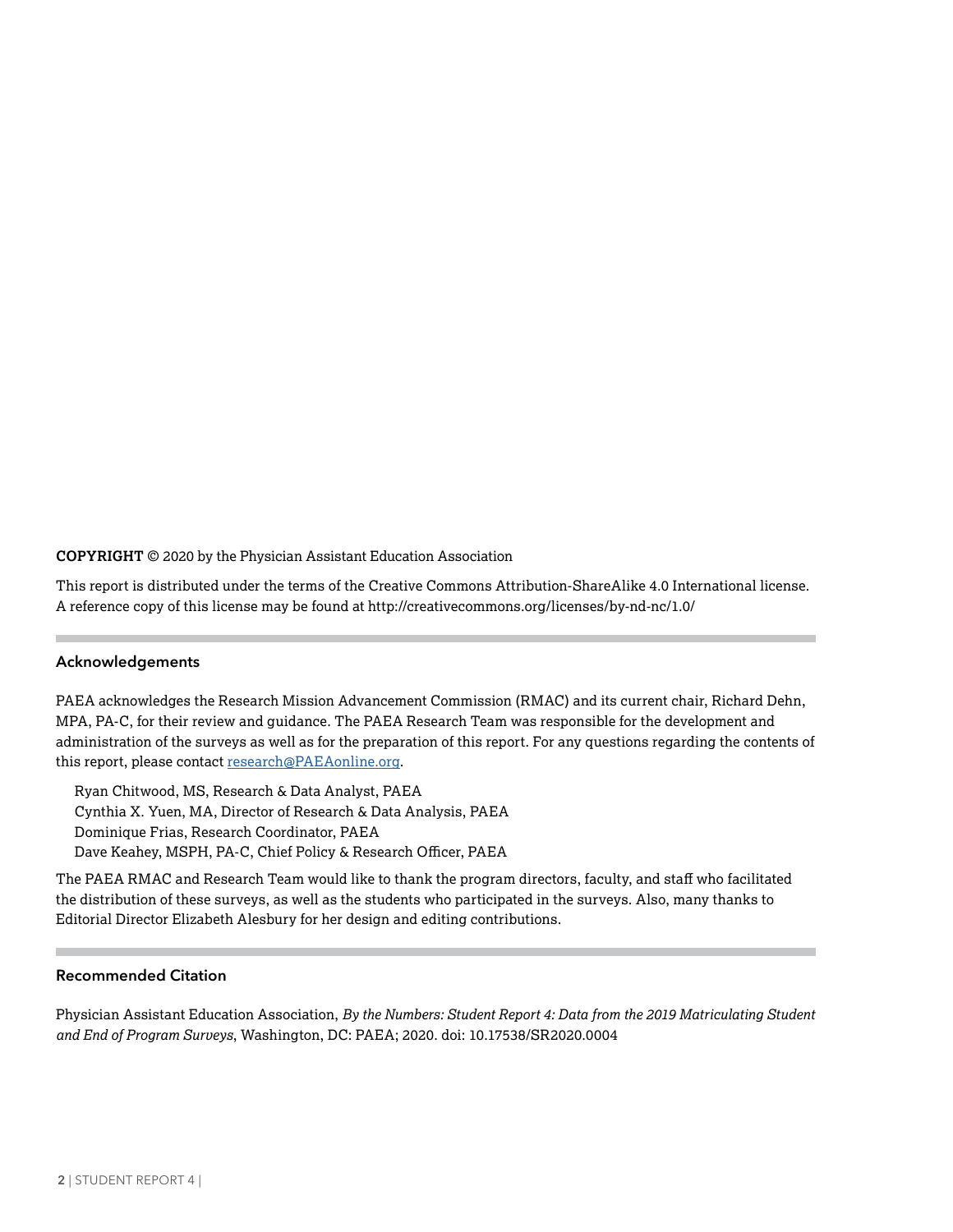# **Student Report 4**

**DATA FROM THE 2019 MATRICULATING STUDENT AND END OF PROGRAM SURVEYS (MSS & EOPS)**

# **TABLE OF CONTENTS**

| <b>MSS &amp; EOPS</b> |
|-----------------------|
|                       |
|                       |
|                       |
|                       |
|                       |
| <b>MSS</b>            |
|                       |
|                       |
|                       |
|                       |

# EOPS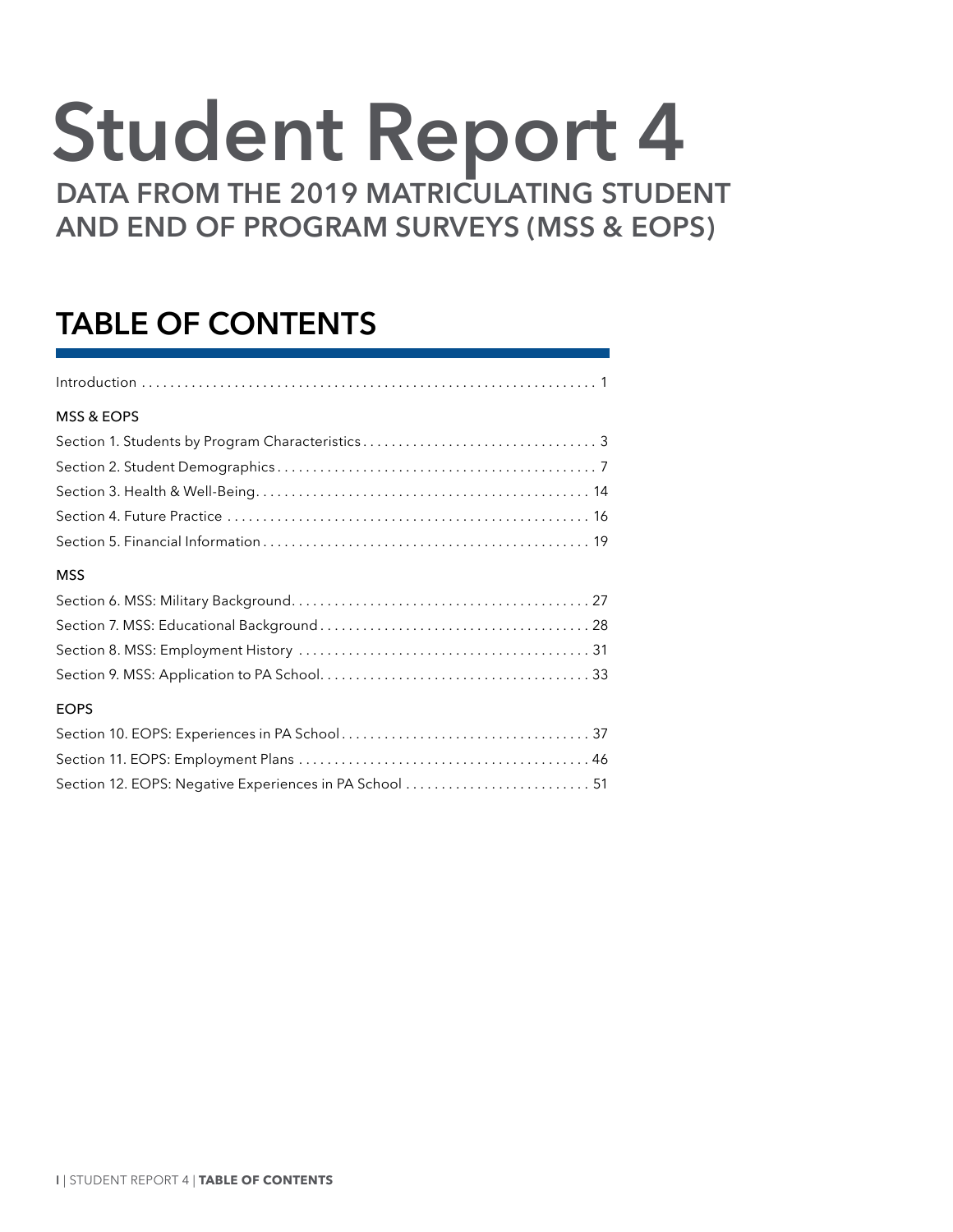# **LIST OF TABLES**

# **MSS & EOPS**

| Table 1. Distribution of Students and Programs by U.S. Census Bureau Regions      |
|-----------------------------------------------------------------------------------|
|                                                                                   |
| Table 2. Distribution of Students and Programs by Program Public/Private Status 6 |
| Table 3. Distribution of Students and Programs by Program AHC Status 6            |
|                                                                                   |
|                                                                                   |
|                                                                                   |
|                                                                                   |
|                                                                                   |
|                                                                                   |
|                                                                                   |
|                                                                                   |
|                                                                                   |
| Table 13. Underrepresented Minority (URM) Status 11                               |
|                                                                                   |
|                                                                                   |
|                                                                                   |
|                                                                                   |
|                                                                                   |
| Table 19. Highest Level of Education Prior to Enrolling in PA School  13          |
| Table 20. Years Since Completing Most Recent Degree 13                            |
|                                                                                   |
|                                                                                   |
|                                                                                   |
| Table 24. Importance of Considerations for Career Path After PA School 16         |
|                                                                                   |
|                                                                                   |
|                                                                                   |
| Table 28. Likelihood of Working in a Medically Underserved Area (MUA)             |
|                                                                                   |
|                                                                                   |
| Table 30. Likelihood of Pursuing Career as PA Educator 18                         |
|                                                                                   |
| Table 32. Amount of Outstanding Pre-PA Educational Loans (\$). 19                 |
| Table 33. Amount of Outstanding Pre-PA Educational Loans (Ranges)  20             |
| Table 34. Sources of Financing for Pre-PA Education Costs 20                      |
| Table 35. Percent of Pre-PA Education Costs Paid for by Each Source (%). 20       |
| Table 36. Amount of Grants, Scholarships, or Stipends (\$) 21                     |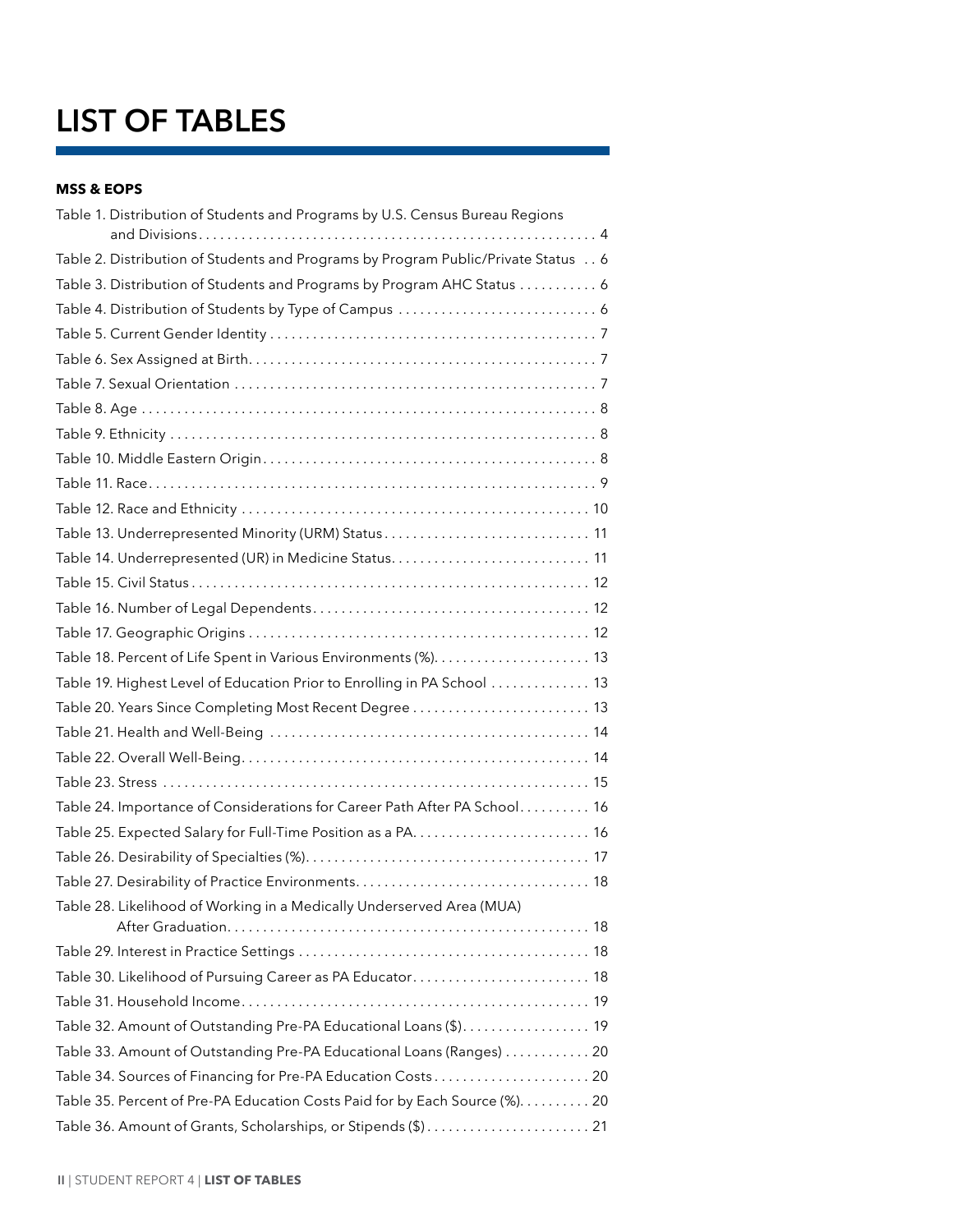| Table 37. Amount of Grants, Scholarships, or Stipends (Ranges) 21                   |
|-------------------------------------------------------------------------------------|
| Table 38. Took Out Educational Loans to Pay for Graduate PA Education 21            |
| Table 39. Amount of Educational Loans for Graduate PA Education (\$) 22             |
| Table 40. Amount of Educational Loans for Graduate PA Education (Ranges) 22         |
| Table 41. Sources of Financing for Graduate PA Education Costs 22                   |
| Table 42. Percent of Graduate PA Education Costs Paid for by Each Source (%) 23     |
| Table 43. Anticipated Total Debt from Attending PA School  23                       |
| Table 44. Type of Service Indebtedness/Loan Forgiveness Programs 24                 |
| Table 45. Amount of Matriculating Students' Non-Educational, Consumer Debt (\$). 24 |
| Table 46. Amount of Non-Educational, Consumer Debt (Ranges). 25                     |
|                                                                                     |

# **MSS**

| Table 54. Bachelor's Degree: Secondary Major  29                                 |
|----------------------------------------------------------------------------------|
|                                                                                  |
| Table 56. Additional Credits to Satisfy Prerequisite Requirements30              |
|                                                                                  |
|                                                                                  |
|                                                                                  |
|                                                                                  |
|                                                                                  |
|                                                                                  |
| Table 63. Reasons to Pursue Career as PA Instead of Other Health Professional 34 |
| Table 64. PA Program Applications, Interviews, and Acceptances 35                |
|                                                                                  |
|                                                                                  |
| Table 67. Importance of Program Attributes in Applying to Programs. 36           |
| Table 68. Experiences Influencing Choice to Attend Current PA Program (%) 36     |

# **EOPS**

| Table 69. Psychological Sense of School Membership  37                          |  |
|---------------------------------------------------------------------------------|--|
| Table 70. Overall Satisfaction with Program and Career Choice 37                |  |
|                                                                                 |  |
| Table 72. Utilization of Institutional Student Support Services (%)  38         |  |
| Table 73. Satisfaction with Institutional Student Support Services 38           |  |
| Table 74. How Well Didactic Courses Prepared Students for Clinical Rotations 39 |  |
| Table 75. Evaluation of Didactic Instruction in Topic Areas (%)  39             |  |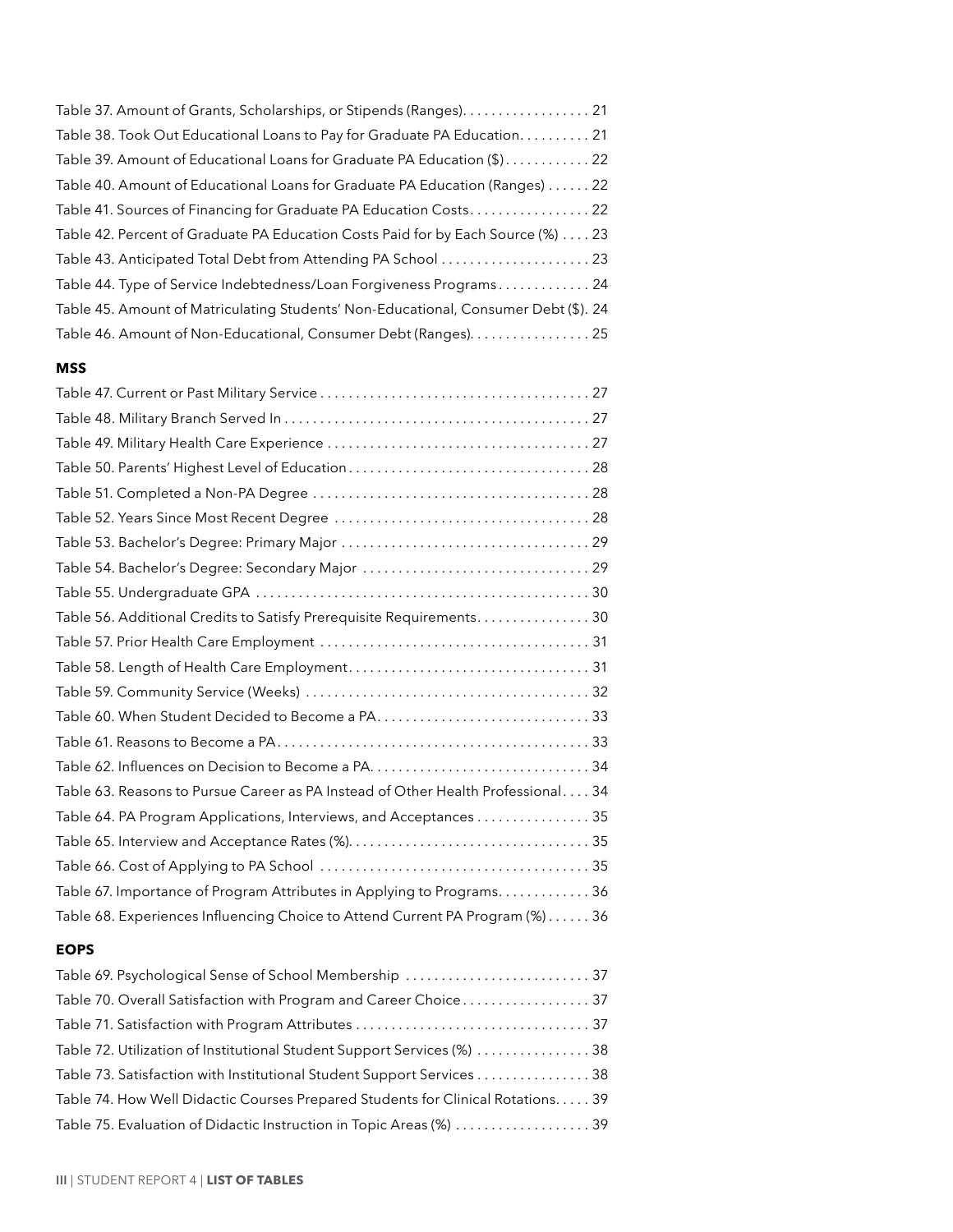| Table 77. Quality of Clinical Rotation Educational Experiences (%). 40 |
|------------------------------------------------------------------------|
| Table 78. Experiences with Preceptors During Clinical Rotations 41     |
|                                                                        |
| Table 80. Participation in Medication-Assisted Treatment (MAT) Waiver  |
|                                                                        |
| Table 81. Types of Health Professions Students Interacted With 43      |
|                                                                        |
|                                                                        |
|                                                                        |
|                                                                        |
| Table 86. Factors that Influenced Specialty Choice (%) 47              |
| Table 87. Number of Job Applications Submitted  47                     |
| Table 88. Specialty Practice in Which Position Was Accepted 48         |
| Table 89. Geographic Distribution of Accepted Jobs  49                 |
|                                                                        |
| Table 91. Personally Experienced Negative Events (%)  51               |
|                                                                        |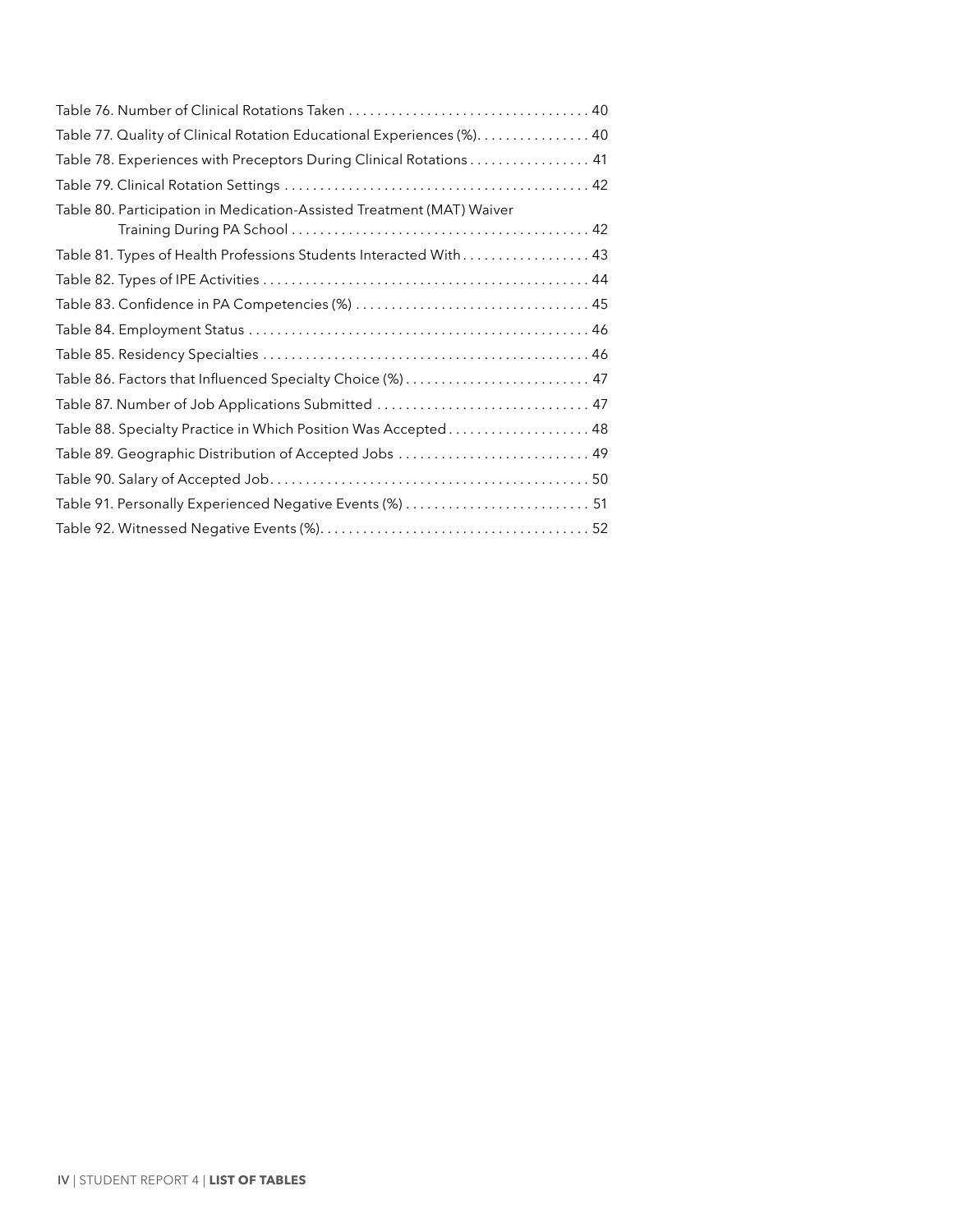# **LIST OF FIGURES**

# **MSS & EOPS**

| Figure 5. Plans to Practice in Same State as Program After Graduation |
|-----------------------------------------------------------------------|
|                                                                       |
| Figure 6. Types of Non-Educational, Consumer Debt Held  26            |
| <b>EOPS</b>                                                           |
|                                                                       |
|                                                                       |
| Figure 9. Reasons to Accept Non-First-Choice Specialty  49            |

[Figure 10. Identity Discrimination or Harassment . . . . . . . . . . . . . . . . . . . . . . . . . . . . . . .](#page-58-0) 52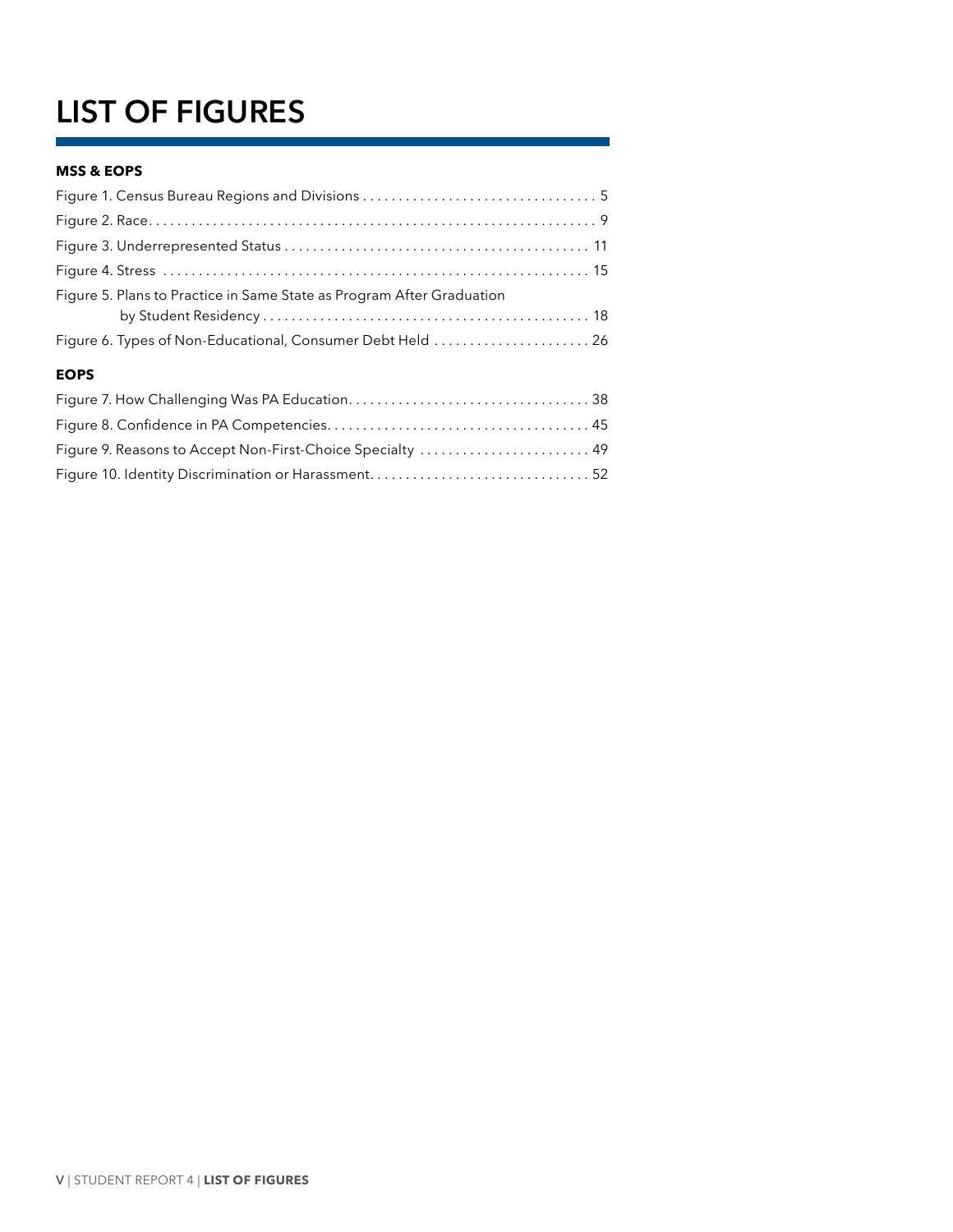# <span id="page-7-0"></span>**INTRODUCTION**

# **PHYSICIAN ASSISTANT EDUCATION ASSOCIATION**

Founded in 1972, the Physician Assistant Education Association (PAEA) represents all physician assistant (PA) education programs in the United States. At the end of 2019, PAEA represented 247 accredited PA programs. For more information about PAEA and our member products and services, visit [PAEAonline.org](http://PAEAonline.org).

# **METHODS**

# **SURVEY INSTRUMENTS**

This report compiles the results of two PAEA student surveys: the 2019 Matriculating Student Survey (MSS) and the 2019 End of Program Survey (EOPS). The goal of combining the results from these surveys is to give an overall picture of all PA student cohorts—from matriculants to graduates—in 2019.

The **MSS** collects information from entering PA students with the aim of improving education, recruitment, and retention. This survey is based on a previous student survey administered in collaboration with the American Academy of PAs (AAPA), along with items from the Association of American Medical College's (AAMC) [Matriculating Student Questionnaire](https://www.aamc.org/data/msq/) and the Higher Education Research Institute's (HERI) [College Senior Survey](https://heri.ucla.edu/college-senior-survey/). The MSS was first administered in 2013.

The **EOPS** seeks information from graduating PA students to help schools evaluate and improve their education programs. The information is also used for research on PA education. Items include several questions adapted from the AAMC's [Medical School](https://www.aamc.org/data/msq/)  [Graduation](https://www.aamc.org/data/msq/) Questionnaire and HERI's [College Senior Survey,](https://heri.ucla.edu/college-senior-survey/) as well as some assessing students' experiences in PA school and their post-graduation plans. The EOPS was first administered in 2016.

This report is divided into three main areas:

# **1. Overlapping data between the MSS and EOPS**

- **• Section 1. Students by Program Characteristics:**  Information on the types of programs and institutions attended by the student respondents
- **• Section 2. Student Demographics:** Student gender, race, ethnicity, and family composition
- **• Section 3. Health & Well-Being:** Student socioemotional well-being, physical health, and stress
- **• Section 4. Future Practice:** Considerations for career paths post-graduation, specialty and practice environment choices, and salary expectations
- **• Section 5. Financial Information:** Loans, debt, and financing of pre-PA and graduate PA education

# **2. Data specific to the MSS**

- **• Section 6. MSS: Military Background:** Matriculating students' military experience
- **• Section 7. MSS: Education Background:** Degrees, GPAs, and additional credits taken to satisfy prerequisites
- **• Section 8. MSS: Employment History:** Prior health care employment and community service
- **• Section 9. MSS: Application to PA School:** Factors influencing career and program choice, consideration of careers in other health professions, and cost of PA school applications
- **3. Data specific to the EOPS**
	- **• Section 10. EOPS: Experiences in PA School:**  Satisfaction with PA school, experiences in the didactic and clinical phases, and confidence in PA professional competencies
	- **• Section 11. EOPS: Employment Plans:** Post-graduate residencies and job applications, as well as information on accepted PA positions
	- **• Section 12. EOPS: Negative Experiences in PA School:** Mistreatment, discrimination, and harassment witnessed or experienced personally during PA school

Researchers interested in conducting further analysis of the MSS or EOPS may [request raw data](http://paeaonline.org/research/paea-data-on-demand-raw-data/) from these surveys. PA faculty interested in benchmarking and evaluation for accreditation and other purposes may request more specific disaggregated [custom research reports.](http://paeaonline.org/research/paea-custom-reports/)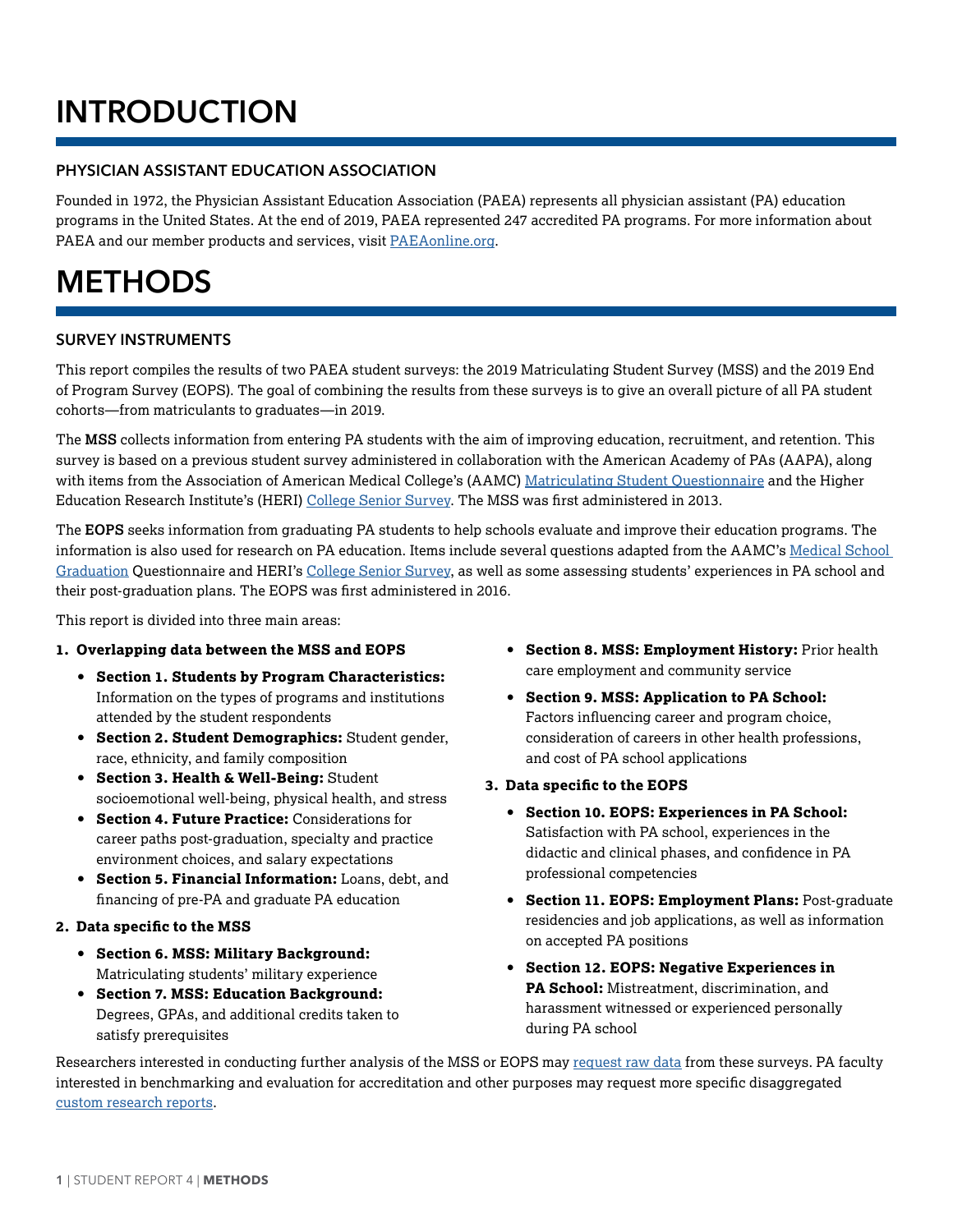### **Survey Administration**

Human subjects review determined that the MSS and EOPS were exempt. Information regarding the MSS and the EOPS was emailed to program directors of accredited member programs at the beginning of each month in 2019. The email timing corresponded to the month that their programs admitted first-year students into class or graduated a class of students. At the time of administration, there were 246 PA programs eligible to participate in the MSS and 220 eligible to participate in the EOPS. Program directors were asked to forward a survey link to their students and encourage participation. In addition, program directors were asked to provide a head count of their first-year or graduating class to calculate program and national response rates. To achieve an adequate response rate, PAEA research staff sent reminder emails to non-responding programs and conducted follow-up phone calls to programs with a student response rate less than 80%. Programs that achieved an 80% response rate were entered into drawings for a \$250 gift card and for a complimentary registration to the 2020 Education Forum.

Following the removal of duplicate cases, the MSS garnered 5,661 unique responses from 200 programs (81.3% of all eligible programs). Based on eligible programs' reports of first-year class sizes on the 2019 PAEA Program Survey (*N* = 10,439 first-year students), the overall matriculating student response rate is estimated at 54.2%. Sixty-eight programs (34.0% of all responding programs) achieved an 80% student response rate.

After the removal of duplicate cases, the EOPS received a total of 3,942 unique responses from 174 programs (79.1% of all eligible programs). Based on eligible programs' reports of graduating student cohorts on the 2019 PAEA Program Survey (*N* = 9,446 graduating students), the overall graduating student response rate is estimated at 41.7%. Forty programs (30.0% of all responding programs) achieved an 80% student response rate.

# **Data Cleaning & Analysis**

Responses that fell outside of reasonable parameters were not included in the analyses. For example, a student loan of \$10 would be treated as missing data. Participants who selected "Other" as their response to multiple-choice questions were asked to specify. These write-in responses were recoded into existing categories when possible. The tables and figures presented in this report display aggregate data from the respondents.

In general, analyses of the data consisted of calculating descriptive statistics on the variables of interest — percentage, minimum and maximum values; arithmetic mean (*M*); standard deviation (*SD*); median (*Mdn*); and 10th, 25th, 50th, 75th, and 90th percentiles (P10, P25, P50, P75, P90). Tables describing financial information also include a 10% trimmed mean (*M* (T)), or the mean when the bottom and top 10% of responses are excluded. For some tables and figures, percentages will not equal 100% due to rounding or when multiple responses were allowed. Total columns on tables and figures are designated by *n*. Exact financial data were not reported if there were fewer than five respondents.

# **Limitations**

A common challenge of survey research is attaining a robust response rate. Every year, PAEA strives to collect data from as many students at as many PA programs as possible. Although these surveys continue to be the richest source of national PA student data available, it is noteworthy that not all PA students or programs are represented. These missing data may have an unquantifiable impact on the results because the characteristics of non-respondents are unknown. Programs can help boost the value of these data, which are critical to PA education research as well as program benchmarking, evaluation, and accreditation, by encouraging students to participate in PAEA surveys. Increasing the number of students and programs that provide data improves the representativeness and usefulness of the data and reports. Another **critical limitation** to generalizability is that these data were collected in 2019 — it is unknown to what extent results are still reflective of PA students' experiences as the 2020 coronavirus (COVID-19) pandemic has forced PA programs to rapidly adapt on a situational basis.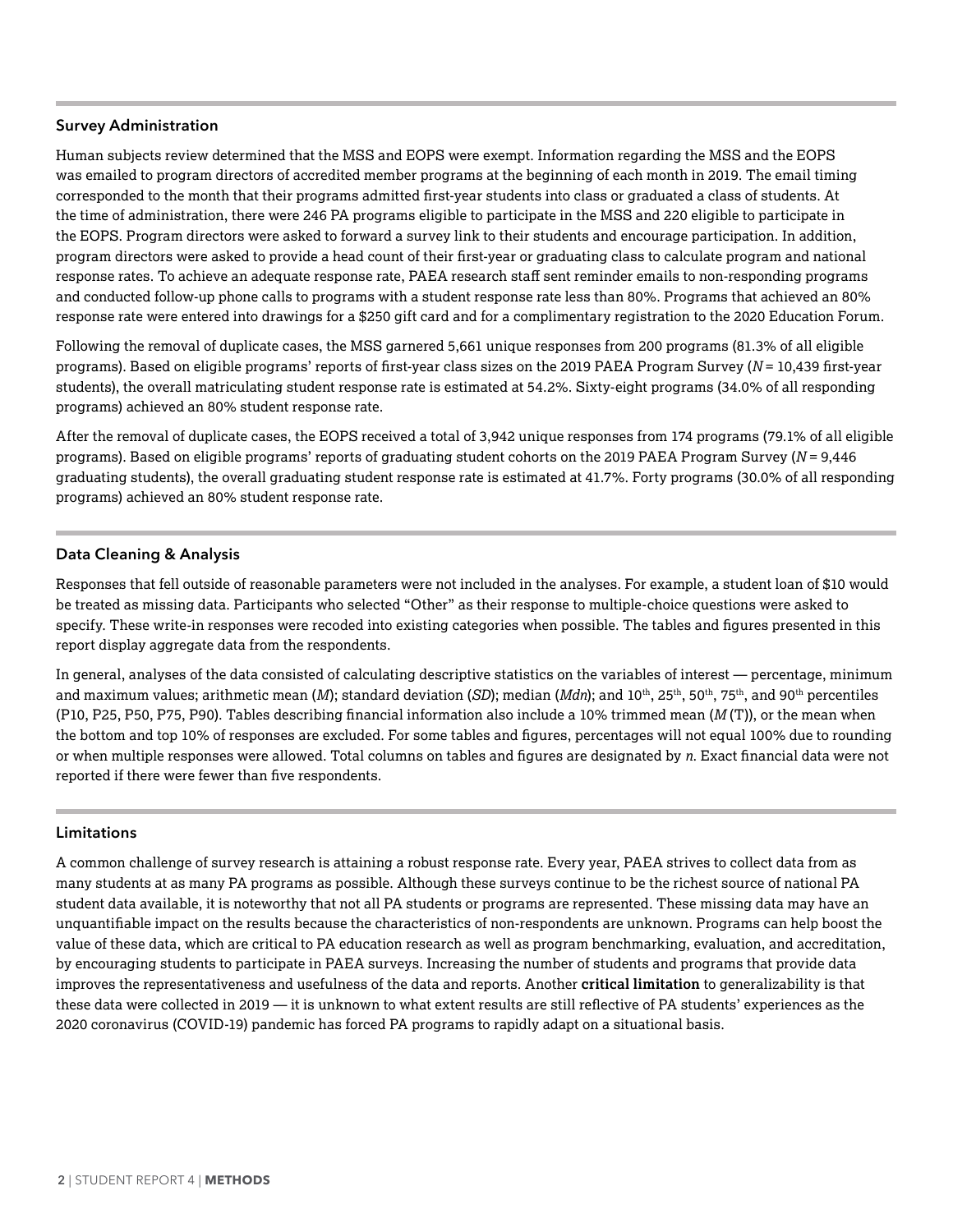# <span id="page-9-0"></span>**SECTION 1. STUDENTS BY PROGRAM CHARACTERISTICS**

This section provides an overview of the responding students according to characteristics of the PA programs they attended. "Represented Programs" refers to the programs attended by the responding students. "Eligible Programs" refers to all accredited member programs that were either matriculating (MSS) or graduating (EOPS) a cohort of students during the survey administration period. "All Programs" refers to all accredited member programs at the time of survey administration (*N* = 247). Information on programs' public/private status and Academic Health Center status is taken from PAEA's 2019 Program Survey. Three additional programs received provisional accreditation after the 2019 Program Survey closed and were not included in this section.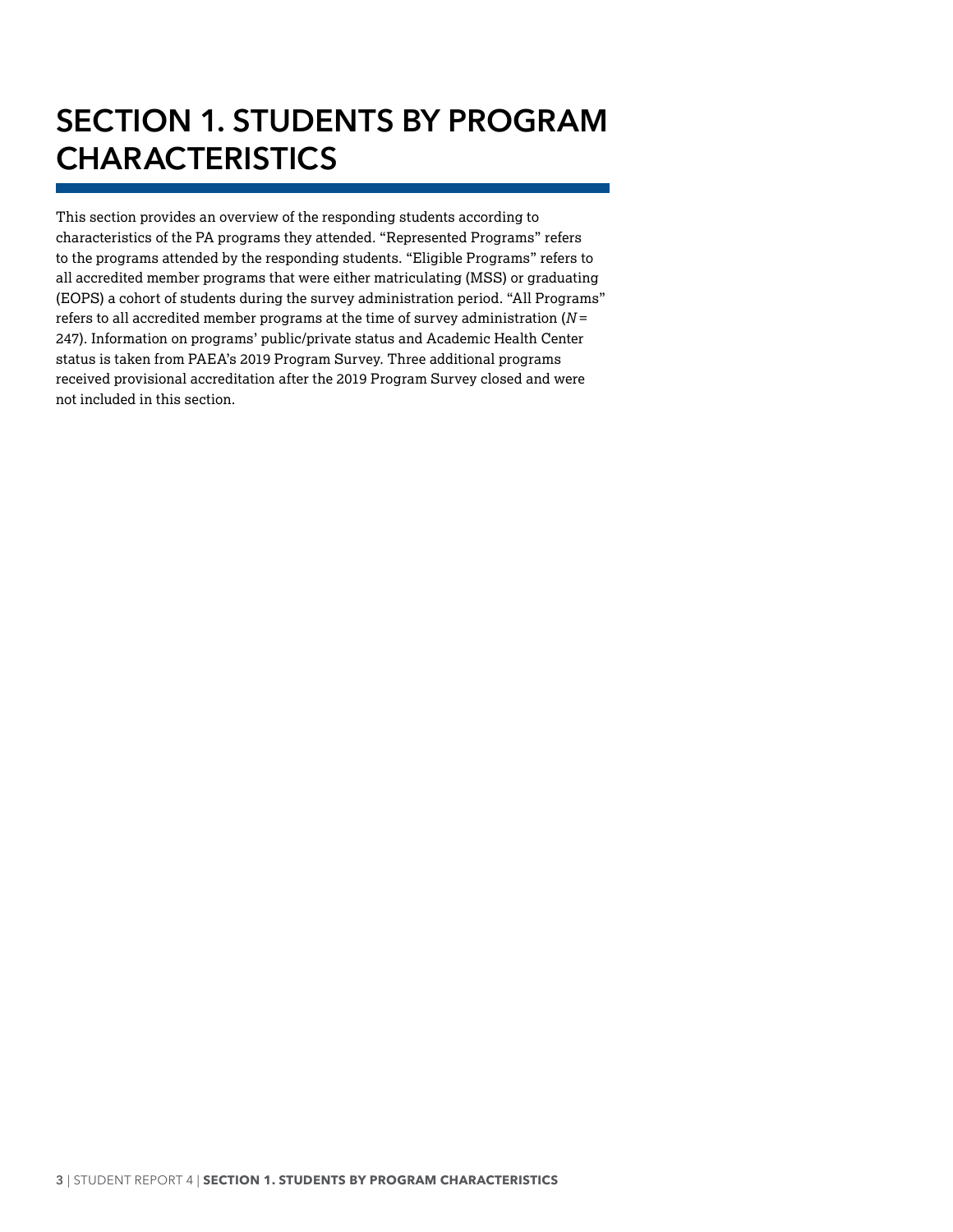#### <span id="page-10-0"></span>**Table 1. DISTRIBUTION OF STUDENTS AND PROGRAMS BY U.S. CENSUS BUREAU REGIONS AND DIVISIONS**

|                                    | <b>Students</b> |             | Represented<br>Programs |           | Eligible<br>Programs |           | <b>All Programs</b> |       |
|------------------------------------|-----------------|-------------|-------------------------|-----------|----------------------|-----------|---------------------|-------|
|                                    | n               | %           | n                       | %         | $\mathsf{n}$         | %         | $\mathsf{n}$        | %     |
| MSS                                |                 |             |                         |           |                      |           |                     |       |
| <b>Northeast Region</b>            |                 |             |                         |           |                      |           |                     |       |
| New England Division               | 469             | 8.3         | 16                      | 8.0       | 19                   | 7.7       | 19                  | 7.7   |
| Middle Atlantic Division           | 956             | 16.9        | 36                      | 18.0      | 49                   | 19.9      | 50                  | 20.2  |
| Subtotal                           | 1,425           | 25.2        | 52                      | 26.0      | 68                   | 27.6      | 69                  | 27.9  |
| <b>Midwest Region</b>              |                 |             |                         |           |                      |           |                     |       |
| East North Central Division        | 701             | 12.4        | 28                      | 14.0      | 37                   | 15.0      | 37                  | 15.0  |
| West North Central Division        | 369             | 6.5         | 18                      | 9.0       | 19                   | 7.7       | 19                  | 7.7   |
| Subtotal                           | 1,070           | 18.9        | 46                      | 23.0      | 56                   | 22.8      | 56                  | 22.7  |
| South Region                       |                 |             |                         |           |                      |           |                     |       |
| South Atlantic Division            | 1,299           | 22.9        | 45                      | 22.5      | 53                   | 21.5      | 53                  | 21.5  |
| East South Central Division        | 487             | 8.6         | 14                      | 7.0       | 17                   | 6.9       | 17                  | 6.9   |
| West South Central Division        | 479             | 8.5         | 14                      | 7.0       | 17                   | 6.9       | 17                  | 6.9   |
| Subtotal                           | 2,265           | 40.0        | 73                      | 36.5      | 87                   | 35.4      | 87                  | 35.2  |
| <b>West Region</b>                 |                 |             |                         |           |                      |           |                     |       |
| <b>Mountain Division</b>           | 447             | 7.9         | 14                      | 7.0       | 15                   | 6.1       | 15                  | 6.1   |
| Pacific Division                   | 454             | 8.0         | 15                      | 7.5       | 20                   | 8.1       | 20                  | 8.1   |
| Subtotal                           | 901             | 15.9        | 29                      | 14.5      | 35                   | 14.2      | 35                  | 14.2  |
| Total                              | 5,661           | 100.0       | 200                     | 100.0     | 246                  | 100.0     | 247                 | 100.0 |
| EOPS                               |                 |             |                         |           |                      |           |                     |       |
| <b>Northeast Region</b>            |                 |             |                         |           |                      |           |                     |       |
| New England Division               | 389             | 9.9         | 16                      | 9.2       | 18                   | 8.2       | 19                  | 7.7   |
| Middle Atlantic Division           | 880             | 22.3        | 37                      | 21.3      | 47                   | 21.4      | 50                  | 20.2  |
| Subtotal                           | 1,269           | 32.2        | 53                      | 30.5      | 65                   | 29.5      | 69                  | 27.9  |
| <b>Midwest Region</b>              |                 |             |                         |           |                      |           |                     |       |
| <b>East North Central Division</b> | 643             | 16.3        | 26                      | 14.9      | 33                   | 15.0      | 37                  | 15.0  |
| West North Central Division        | 286             | 7.3         | 15                      | 8.6       | 18                   | 8.2       | 19                  | 7.7   |
| Subtotal                           | 929             | 23.6        | 41                      | 23.6      | 51                   | 23.2      | 56                  | 22.7  |
| South Region                       |                 |             |                         |           |                      |           |                     |       |
| South Atlantic Division            | 686             | 17.4        | 35                      | 20.1      | 47                   | 21.4      | 53                  | 21.5  |
| East South Central Division        | 258             | 6.5         | 10                      | 5.7       | 11                   | 5.0       | 17                  | 6.9   |
| West South Central Division        | 331             | 8.4         | 15                      | 8.6       | 17                   | 7.7       | 17                  | 6.9   |
| Subtotal                           | 1,275           | 32.3        | 60                      | 34.5      | 75                   | 34.1      | 87                  | 35.2  |
| <b>West Region</b>                 |                 |             |                         |           |                      |           |                     |       |
| <b>Mountain Division</b>           | 153             | 3.9         | 9                       | 5.2       | 12                   | 5.5       | 15                  | 6.1   |
| Pacific Division                   | 316             | 8.0         | 11                      | 6.3       | 17                   | 7.7       | 20                  | 8.1   |
| Subtotal                           | 469             | 11.9        | 20                      | 11.5      | 29                   | 13.2      | 35                  | 14.2  |
| Total                              |                 | 3,942 100.0 |                         | 174 100.0 |                      | 220 100.0 | 247                 | 100.0 |

*U.S. Census Bureau Divisions are nested within Regions. For a map of all Census Regions and Divisions, please see Figure 1. Student data are based on respondents' self-reported state in which they attend PA school. Program data are based on program-reported states. In a small minority of cases (1.3% in MSS, 0.2% in EOPS), student- and program-reported states do not match (e.g., if students are enrolled at an out-of-state satellite campus).*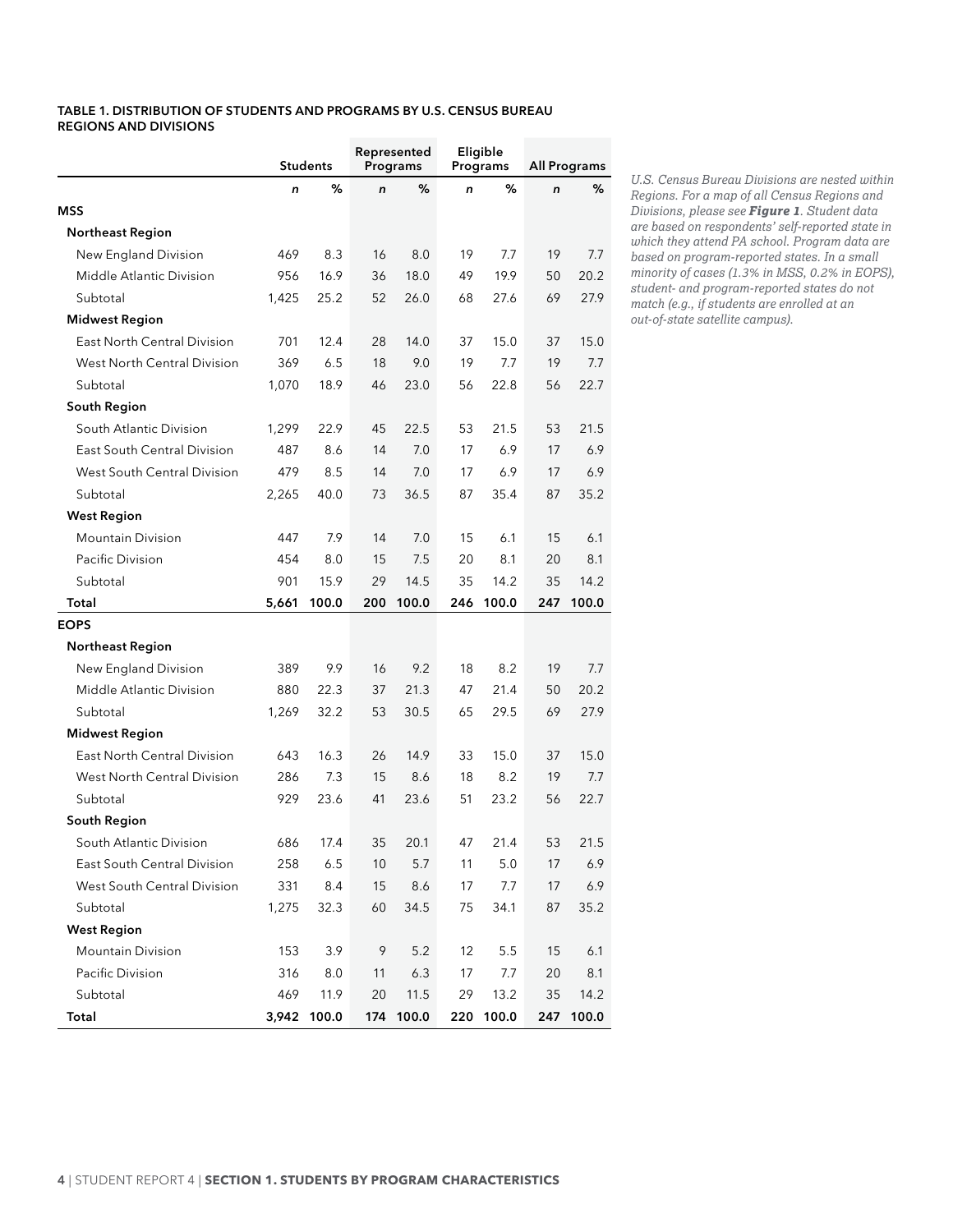#### <span id="page-11-0"></span>**Figure 1. CENSUS BUREAU REGIONS AND DIVISIONS**



# **REGion 1** NORTHEAST

#### **DiviSion 1** NEW ENGLAND

Connecticut Maine Massachusetts New Hampshire Rhode Island Vermont

#### **DiviSion 2** MIDDLE ATLANTIC

New Jersey New York Pennsylvania

# **REGion 2** MIDWEST

# **DiviSion 3** EAST NORTH CENTRAL

Indiana Illinois Michigan Ohio Wisconsin

#### **DiviSion 4** WEST NORTH CENTRAL

Iowa Kansas Minnesota Missouri Nebraska North Dakota South Dakota

# **REGion 3** SOUTH

# **DiviSion 5** SOUTH ATLANTIC

Delaware District of Columbia Florida Georgia Maryland North Carolina South Carolina Virginia West Virginia

#### **DiviSion 6** EAST SOUTH CENTRAL

Alabama Kentucky Mississippi Tennessee

# **DiviSion 7** WEST SOUTH CENTRAL

Arkansas Louisiana Oklahoma Texas

# **REGion 4** WEST

# **DiviSion 8** MOUNTAIN

Arizona Colorado Idaho New Mexico Montana Utah Nevada Wyoming

#### **DiviSion 9** PACIFIC

Alaska California Hawaii Oregon Washington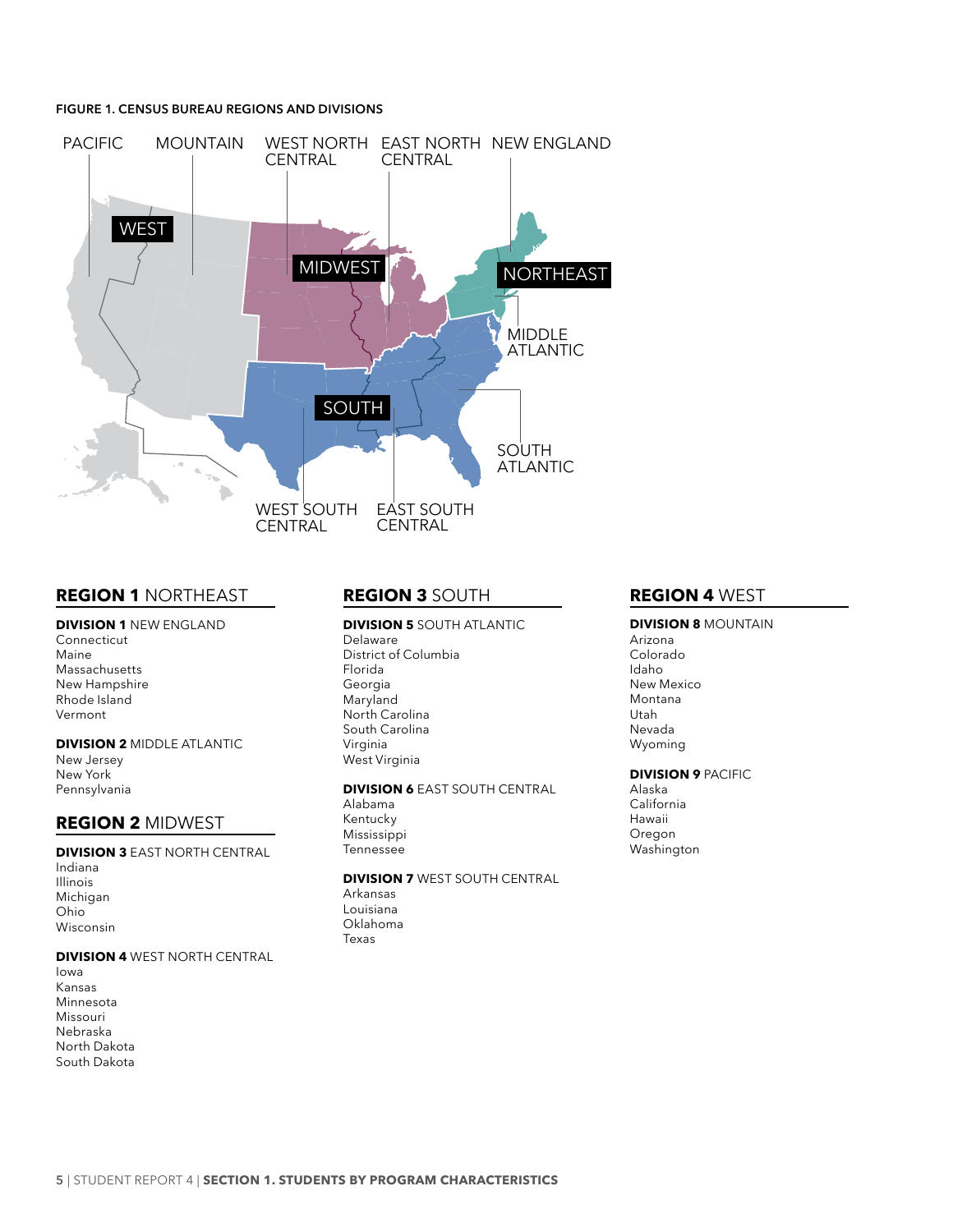#### <span id="page-12-0"></span>**Table 2. DISTRIBUTION OF STUDENTS AND PROGRAMS BY PROGRAM PUBLIC/PRIVATE STATUS**

|             |              |                 |              | Represented |     | Eligible  |              |              |  |
|-------------|--------------|-----------------|--------------|-------------|-----|-----------|--------------|--------------|--|
|             |              | <b>Students</b> |              | Programs    |     | Programs  |              | All Programs |  |
|             | $\mathsf{n}$ | %               | $\mathsf{n}$ | %           | n   | %         | $\mathsf{n}$ | %            |  |
| <b>MSS</b>  |              |                 |              |             |     |           |              |              |  |
| Public      | 1,509        | 28.1            | 59           | 30.4        | 71  | 29.8      | 71           | 29.7         |  |
| Private     |              |                 |              |             |     |           |              |              |  |
| For-profit  | 322          | 6.0             | 10           | 5.2         | 14  | 5.9       | 14           | 5.9          |  |
| Non-profit  | 3,534        | 65.9            | 125          | 64.4        | 153 | 64.3      | 154          | 64.4         |  |
| Subtotal    | 3,856        | 71.9            | 135          | 69.6        | 167 | 70.2      | 168          | 70.3         |  |
| Total       | 5,365        | 100.0           | 194          | 100.0       |     | 238 100.0 |              | 239 100.0    |  |
| <b>EOPS</b> |              |                 |              |             |     |           |              |              |  |
| Public      | 1,136        | 29.2            | 53           | 31.4        | 66  | 31.0      | 71           | 29.7         |  |
| Private     |              |                 |              |             |     |           |              |              |  |
| For-profit  | 213          | 5.5             | 9            | 5.3         | 12  | 5.6       | 14           | 5.9          |  |
| Non-profit  | 2,537        | 65.3            | 107          | 63.3        | 135 | 63.4      | 154          | 64.4         |  |
| Subtotal    | 2,750        | 70.8            | 116          | 68.6        | 147 | 69.0      | 168          | 70.3         |  |
| Total       | 3,886        | 100.0           | 169          | 100.0       |     | 213 100.0 |              | 239 100.0    |  |

*Note: "Private" includes both for-profit and non-profit private programs. Military and public/ private hybrid programs were excluded due to low frequencies.*

# **Table 3. DISTRIBUTION OF STUDENTS AND PROGRAMS BY PROGRAM AHC STATUS**

|                            | <b>Students</b> |       | Represented<br>Programs |       | Eligible<br>Programs |       | <b>All Programs</b> |       |
|----------------------------|-----------------|-------|-------------------------|-------|----------------------|-------|---------------------|-------|
|                            | n               | %     | $\mathsf{n}$            | %     | n                    | %     | $\mathsf{n}$        | %     |
| <b>MSS</b>                 |                 |       |                         |       |                      |       |                     |       |
| Academic Health Center     | 1,567           | 27.7  | 55                      | 27.5  | 67                   | 27.2  | 67                  | 27.1  |
| Not Academic Health Center | 4.094           | 72.3  | 145                     | 72.5  | 179                  | 72.8  | 180                 | 72.9  |
| Total                      | 5,661           | 100.0 | 200                     | 100.0 | 246                  | 100.0 | 247                 | 100.0 |
| <b>EOPS</b>                |                 |       |                         |       |                      |       |                     |       |
| Academic Health Center     | 1,068           | 27.1  | 47                      | 27.0  | 63                   | 28.6  | 67                  | 27.1  |
| Not Academic Health Center | 2,874           | 72.9  | 127                     | 73.0  | 157                  | 71.4  | 180                 | 72.9  |
| Total                      | 3.942           | 100.0 | 174                     | 100.0 | 220                  | 100.0 | 247                 | 100.0 |

#### **Table 4. DISTRIBUTION OF STUDENTS BY TYPE OF CAMPUS**

|                                           | <b>Students</b> |       |  |
|-------------------------------------------|-----------------|-------|--|
|                                           | n               | ℅     |  |
| <b>MSS</b>                                |                 |       |  |
| Not enrolled in satellite/distance campus | 5.149           | 91.5  |  |
| Enrolled in satellite/distance campus     | 480             | 8.5   |  |
| Total                                     | 5,629           | 100.0 |  |
| <b>EOPS</b>                               |                 |       |  |
| Not enrolled in satellite/distance campus | 3,637           | 92.5  |  |
| Enrolled in satellite/distance campus     | 293             | 7.5   |  |
| Total                                     | 3.930           | 100.0 |  |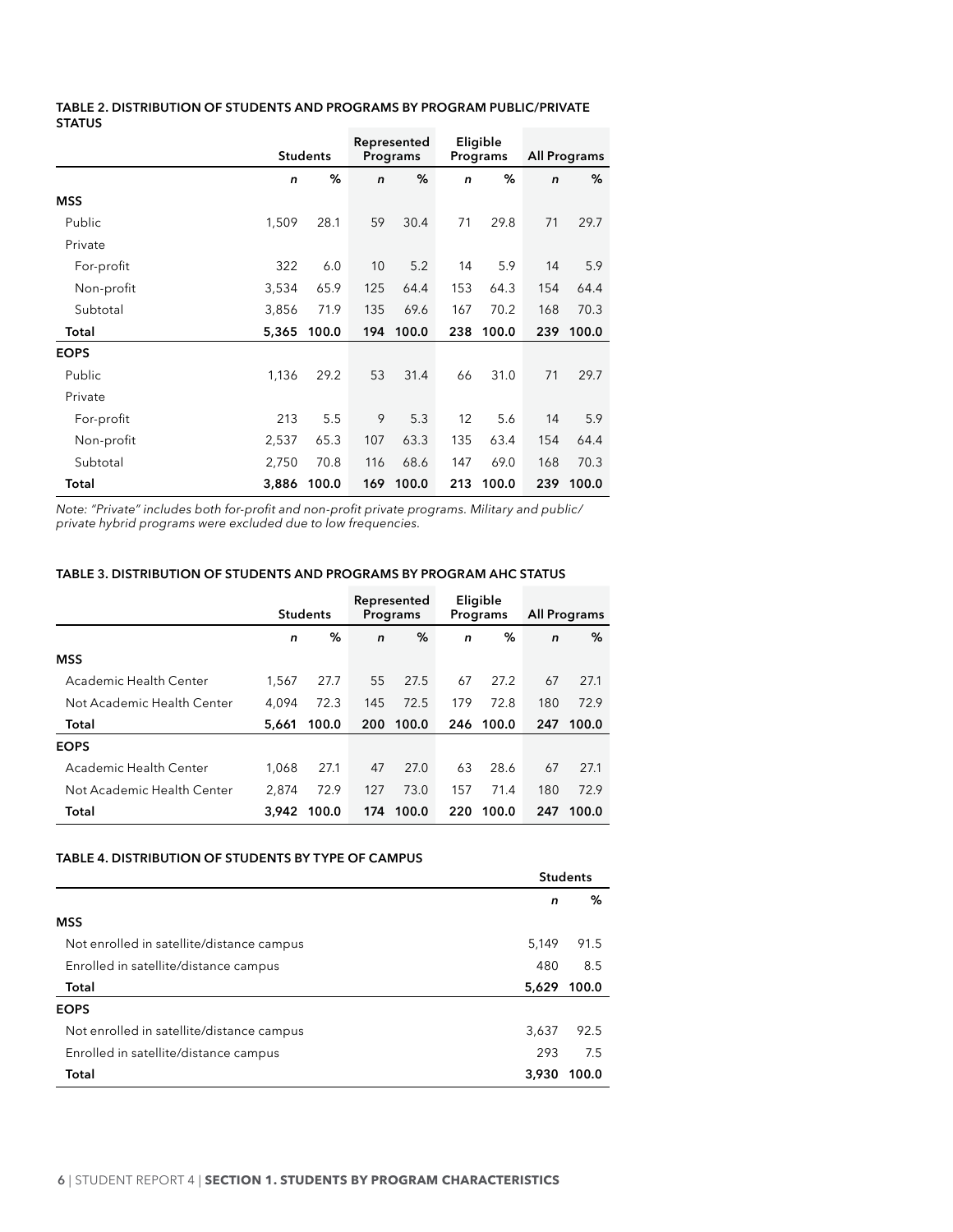# <span id="page-13-0"></span>**SECTION 2. STUDENT DEMOGRAPHICS**

# **GENDER**

To stay current with best practices, which take a more inclusive approach to assessing gender identity, this survey utilized questions from the Multidimensional Sex/Gender Measure (Bauer, et al., 2017). Participants were asked to report their *sex assigned at birth* (i.e., male, female, or prefer not to answer) and *current gender identity* (i.e., male, female, indigenous or other cultural minority identity [e.g., two-spirit], something else [e.g., gender fluid, non-binary], or prefer not to answer). Of the 5,627 MSS respondents who answered with something other than "prefer not to answer" to both questions, 10 (< 0.1%) reported a non-cisgender identity (i.e., their current gender identity differed from their sex assigned at birth). Likewise, 11 (< 0.1%) of the 3,900 EOPS respondents who answered both questions reported a non-cisgender identity.

#### **Table 5. CURRENT GENDER IDENTITY**

|                                                                 | <b>MSS</b> |                         |              | <b>EOPS</b> |
|-----------------------------------------------------------------|------------|-------------------------|--------------|-------------|
|                                                                 | n          | %                       | $\mathsf{n}$ | %           |
| Female                                                          | 4.217      |                         | 74.8 2,933   | 75.1        |
| Male                                                            | 1.410      | 25.0                    | 961          | 24.6        |
| Something else (e.g., gender fluid, non-binary)                 | 6          | 0.1                     | 8            | 0.2         |
| Indigenous or other cultural gender minority (e.g., two-spirit) | 1.         | 0.0                     | 3            | 0.1         |
| Total                                                           |            | 5,634 100.0 3,905 100.0 |              |             |

#### **Table 6. SEX ASSIGNED AT BIRTH**

|        |   | MSS                     | <b>EOPS</b>  |   |
|--------|---|-------------------------|--------------|---|
|        | n | ℅                       | $\mathsf{n}$ | % |
| Female |   | 4,228 75.0 2,944 75.3   |              |   |
| Male   |   | 1,411 25.0 966 24.7     |              |   |
| Total  |   | 5,639 100.0 3,910 100.0 |              |   |

# **Table 7. SEXUAL ORIENTATION**

|                |       | <b>MSS</b>              |              | <b>EOPS</b> |
|----------------|-------|-------------------------|--------------|-------------|
|                | n     | %                       | $\mathsf{n}$ | %           |
| Straight       | 5,329 |                         | 95.2 3,672   | 95.1        |
| Bisexual       | 143   | 2.6                     | 67           | 1.7         |
| Gay or lesbian | 110   | 2.0                     | 106          | 2.7         |
| Other          | 14    | 0.3                     | 16           | 0.4         |
| Total          |       | 5,596 100.0 3,861 100.0 |              |             |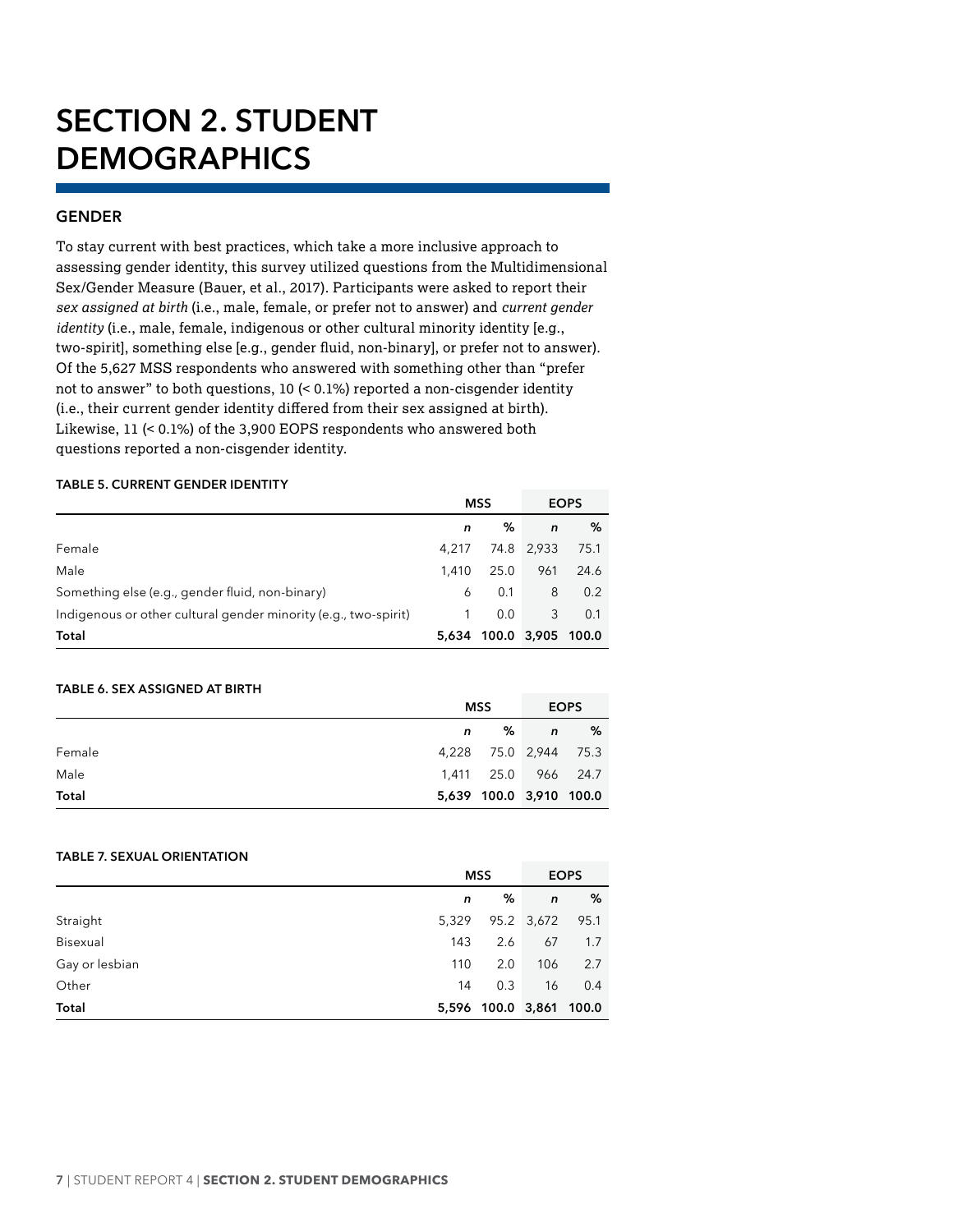#### <span id="page-14-0"></span>**Table 8. AGE**

|             | Min |  |  | <b>P50</b><br>Max <i>M SD</i> P10 P25 (Mdn) P75 P90 |  |
|-------------|-----|--|--|-----------------------------------------------------|--|
| <b>MSS</b>  |     |  |  | 5,606 17.0 69.0 25.6 4.7 22.0 23.0 24.0 27.0 31.0   |  |
| <b>EOPS</b> |     |  |  | 3,930 20.0 59.0 27.6 4.8 24.0 25.0 26.0 29.0 33.0   |  |

#### **Table 9. ETHNICITY**

|                                            |       | <b>MSS</b>              |     | <b>EOPS</b> |
|--------------------------------------------|-------|-------------------------|-----|-------------|
|                                            |       | %                       | n   | %           |
| Hispanic, Latino, or Spanish in origin     | 507   | 9.1                     | 263 | 6.8         |
| Not Hispanic, Latino, or Spanish in origin | 5.086 | 90.9 3.597 93.2         |     |             |
| Total                                      |       | 5,593 100.0 3,860 100.0 |     |             |

#### **Table 10. MIDDLE EASTERN ORIGIN**

|                                        |     | <b>MSS</b>              |              | <b>EOPS</b> |
|----------------------------------------|-----|-------------------------|--------------|-------------|
|                                        | n   | %                       | $\mathsf{n}$ | %           |
| Middle Eastern or Arabic in origin     | 140 |                         | 2.5 101      | 2.6         |
| Not Middle Eastern or Arabic in origin |     | 5,439 97.5 3,742 97.4   |              |             |
| Total                                  |     | 5,579 100.0 3,843 100.0 |              |             |

#### **RACE**

In surveys prior to 2017, respondents were allowed to only select one race category to describe themselves. Beginning in 2017 and continuing forward, respondents have been able to check as many race categories as they felt were appropriate. "Single race" indicates that respondents selected only one race category. "In combination with other race" indicates that they selected two or more race categories. "Other race" was excluded when determining whether respondents selected multiple races.

In the "Single race" and "In combination with other race" rows, percentages (%) indicate the proportion of students reporting that race who fell into each category. In the "Subtotal" rows, percentages (%) indicate the proportion of all responding students who reported that race, whether alone or in combination with another race. Subtotals will not sum to the total because students could select multiple race categories.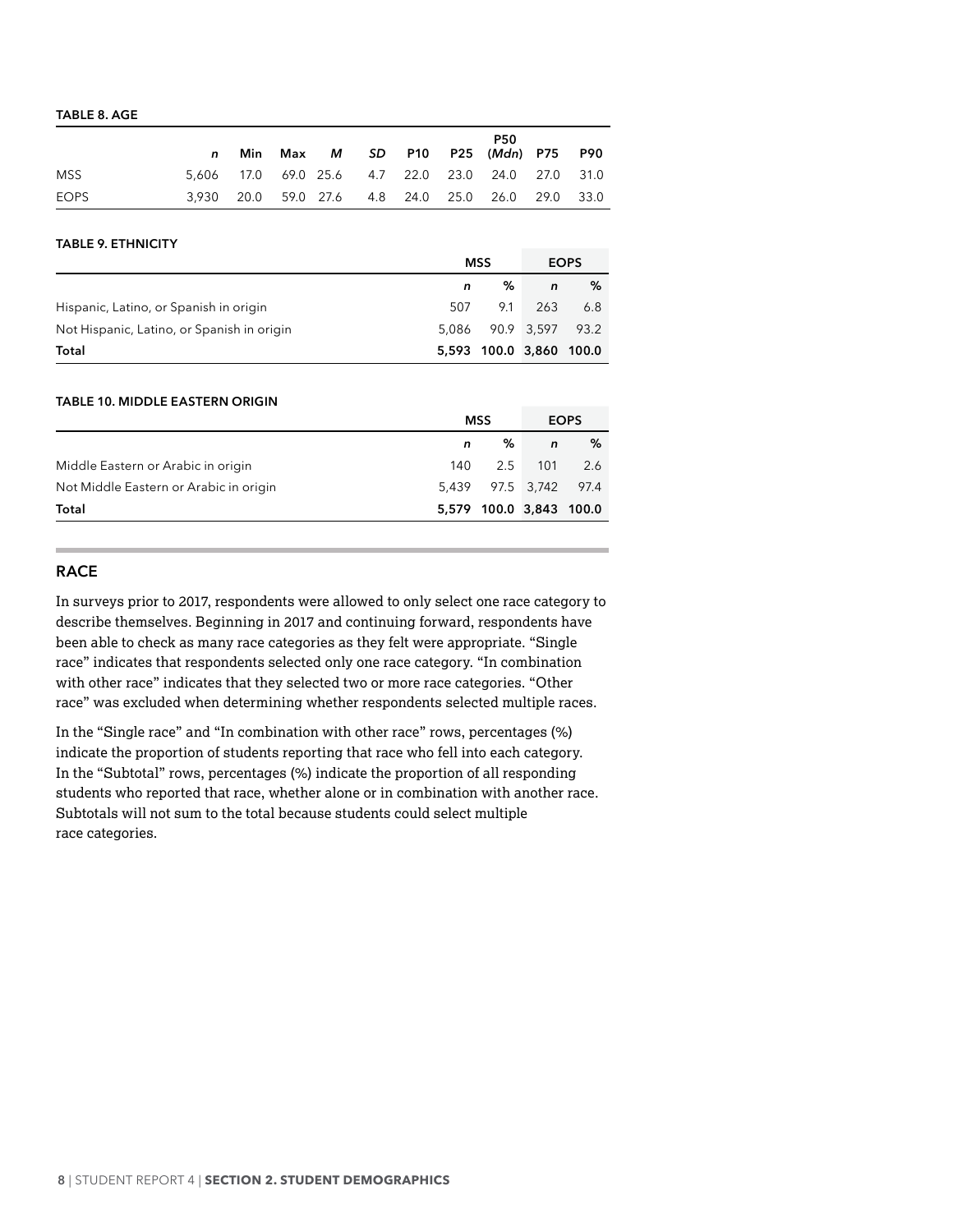#### <span id="page-15-0"></span>**Table 11. RACE**

|                                     | <b>MSS</b>   |                          | <b>EOPS</b>  |      |
|-------------------------------------|--------------|--------------------------|--------------|------|
|                                     | $\mathsf{n}$ | %                        | $\mathsf{n}$ | %    |
| American Indian or Alaskan Native   |              |                          |              |      |
| Single race                         | 11           | 15.9                     | 6            | 22.2 |
| In combination with other race      | 58           | 84.1                     | 21           | 77.8 |
| Subtotal                            | 69           | 1.3                      | 27           | 0.7  |
| Asian                               |              |                          |              |      |
| Single race                         | 535          | 84.0                     | 337          | 85.3 |
| In combination with other race      | 102          | 16.0                     | 58           | 14.7 |
| Subtotal                            | 637          | 11.9                     | 395          | 10.5 |
| <b>Black or African American</b>    |              |                          |              |      |
| Single race                         | 171          | 82.2                     | 92           | 82.1 |
| In combination with other race      | 37           | 17.8                     | 20           | 17.9 |
| Subtotal                            | 208          | 3.9                      | 112          | 3.0  |
| Native Hawaiian or Pacific Islander |              |                          |              |      |
| Single race                         | 15           | 46.9                     | 5            | 38.5 |
| In combination with other race      | 17           | 53.1                     | 8            | 61.5 |
| Subtotal                            | 32           | 0.6                      | 13           | 0.3  |
| White                               |              |                          |              |      |
| Single race                         | 4,443        | 96.0                     | 3,210        | 97.2 |
| In combination with other race      | 185          | 4.0                      | 91           | 2.8  |
| Subtotal                            | 4,628        | 86.2                     | 3,301        | 88.1 |
| Total                               | 5,366        | $\overline{\phantom{a}}$ | 3,745        |      |

*7.2% of matriculating students (MSS) and 5.2% of graduating students (EOPS) reported multiple races.*

#### **Figure 2. RACE**



*Percentages (%) indicate the proportion of all responding students who reported that race, whether alone or in combination with another race.*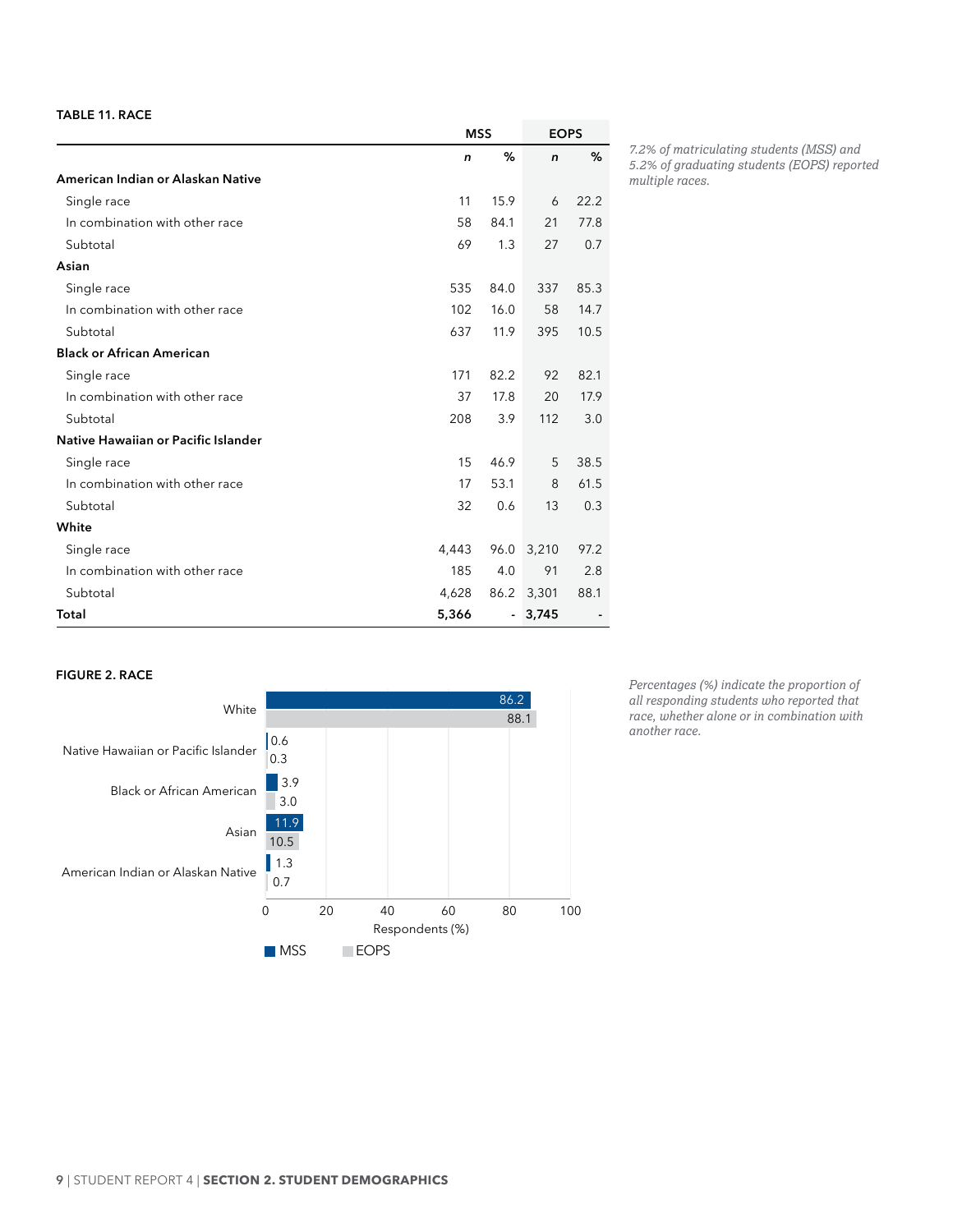### <span id="page-16-0"></span>**RACE & ETHNICITY**

Table 11 presents students' reports of both their race and ethnicity. In the "Not Hispanic" and "Hispanic" rows, percentages (%) indicate the proportion of students reporting that race who fell into each category. In the "Subtotal" rows, percentages (%) indicate the proportion of all responding students who reported both their race and ethnicity. Subtotals will not sum to the total because students could select more than one race category. "Prefer not to answer" and "Other" responses for either race or ethnicity were excluded from this table.

#### **Table 12. RACE AND ETHNICITY**

|                                            | <b>MSS</b>   |      |              | <b>EOPS</b> |
|--------------------------------------------|--------------|------|--------------|-------------|
|                                            | $\mathsf{n}$ | %    | $\mathsf{n}$ | %           |
| American Indian or Alaskan Native          |              |      |              |             |
| Not Hispanic, Latino, or Spanish in origin | 49           | 71.0 | 22           | 81.5        |
| Hispanic, Latino, or Spanish in origin     | 20           | 29.0 | 5            | 18.5        |
| Subtotal                                   | 69           | 1.3  | 27           | 0.7         |
| Asian                                      |              |      |              |             |
| Not Hispanic, Latino, or Spanish in origin | 602          | 95.7 | 381          | 97.9        |
| Hispanic, Latino, or Spanish in origin     | 27           | 4.3  | 8            | 2.1         |
| Subtotal                                   | 629          | 11.8 | 389          | 10.4        |
| <b>Black or African American</b>           |              |      |              |             |
| Not Hispanic, Latino, or Spanish in origin | 187          | 90.8 | 100          | 90.1        |
| Hispanic, Latino, or Spanish in origin     | 19           | 9.2  | 11           | 9.9         |
| Subtotal                                   | 206          | 3.9  | 111          | 3.0         |
| Native Hawaiian or Pacific Islander        |              |      |              |             |
| Not Hispanic, Latino, or Spanish in origin | 27           | 87.1 | 13           | 100.0       |
| Hispanic, Latino, or Spanish in origin     | 4            | 12.9 | $\Omega$     | 0.0         |
| Subtotal                                   | 31           | 0.6  | 13           | 0.3         |
| White                                      |              |      |              |             |
| Not Hispanic, Latino, or Spanish in origin | 4,303        | 93.3 | 3,114        | 94.7        |
| Hispanic, Latino, or Spanish in origin     | 307          | 6.7  | 175          | 5.3         |
| Subtotal                                   | 4,610        | 86.3 | 3,289        | 88.3        |
| Total                                      | 5,339        |      | 3,726        |             |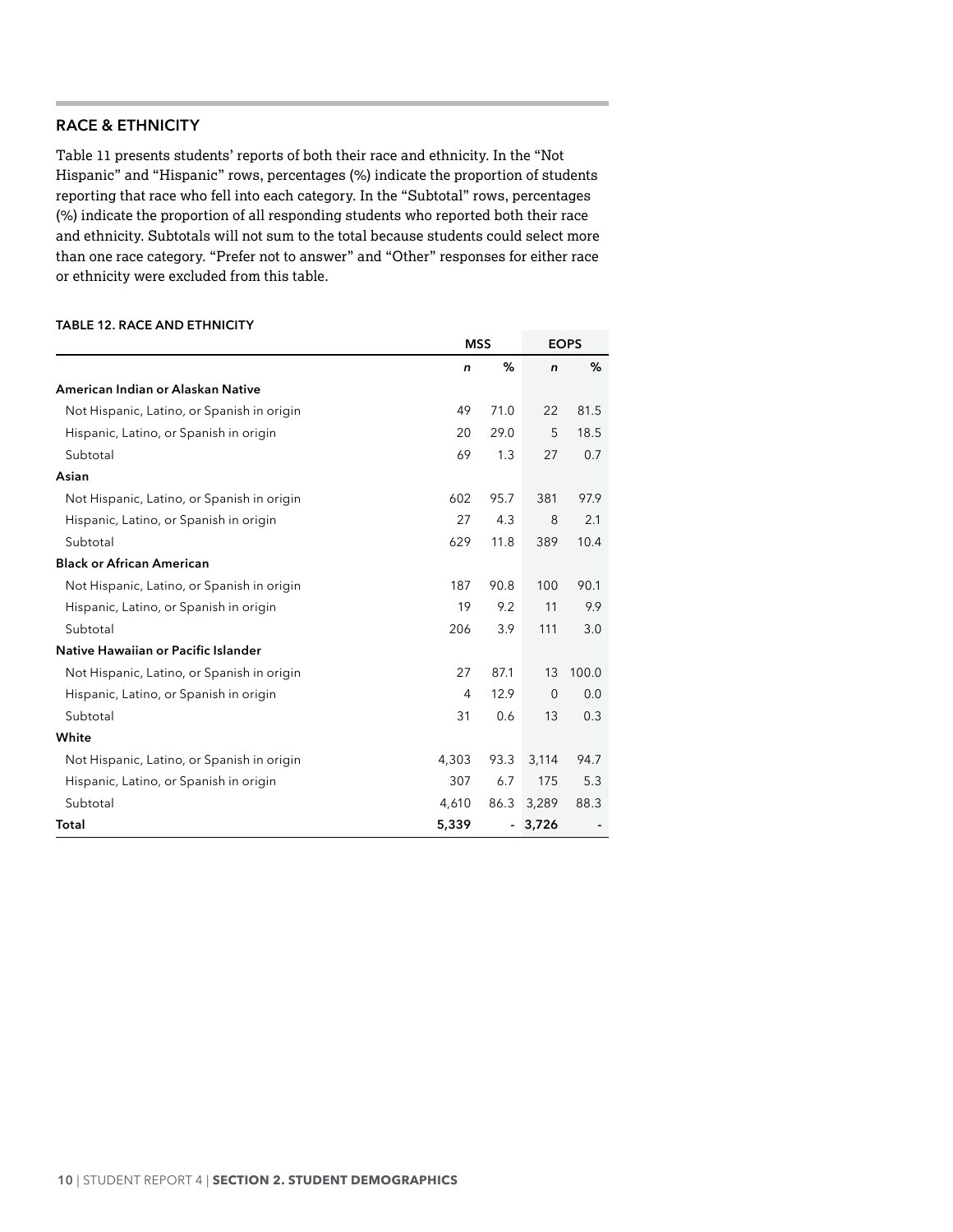# <span id="page-17-0"></span>**UNDERREPRESENTED STATUS**

Underrepresented minority (URM) status is defined and reported in two different ways. In Table 13, URMs included those who identified as Hispanic, a single non-White race, or a non-White race in combination with White race. URMs are contrasted against non-Hispanic, single-race White respondents. Table 14 narrows the URM definition to "underrepresented (UR) in medicine," [defined by the](https://www.aamc.org/initiatives/urm/) AAMC as "those racial and ethnic populations that are underrepresented in the medical profession relative to their numbers in the general population." In PAEA's definition, Asian and Asian/White biracial individuals are not classified as UR in medicine. In both analyses, respondents who did not self-identify their race or ethnicity, or who only selected "Other" race, were excluded.

#### **Table 13. UNDERREPRESENTED MINORITY (URM) STATUS**

|            |   | MSS                     | <b>EOPS</b> |   |
|------------|---|-------------------------|-------------|---|
|            | n | % ⊺                     | $\sqrt{n}$  | % |
| Non-URM    |   | 4,146 75.2 3,031 79.6   |             |   |
| <b>URM</b> |   | 1,368 24.8 777 20.4     |             |   |
| Total      |   | 5,514 100.0 3,808 100.0 |             |   |

#### **Table 14. UNDERREPRESENTED (UR) IN MEDICINE STATUS**

|                    |   | MSS                     | <b>EOPS</b> |   |
|--------------------|---|-------------------------|-------------|---|
|                    | n | ℅                       | n           | % |
| Non-UR in medicine |   | 4,738 86.0 3,407 89.6   |             |   |
| UR in medicine     |   | 769 14.0 395 10.4       |             |   |
| Total              |   | 5,507 100.0 3,802 100.0 |             |   |



### **Figure 3. UNDERREPRESENTED STATUS**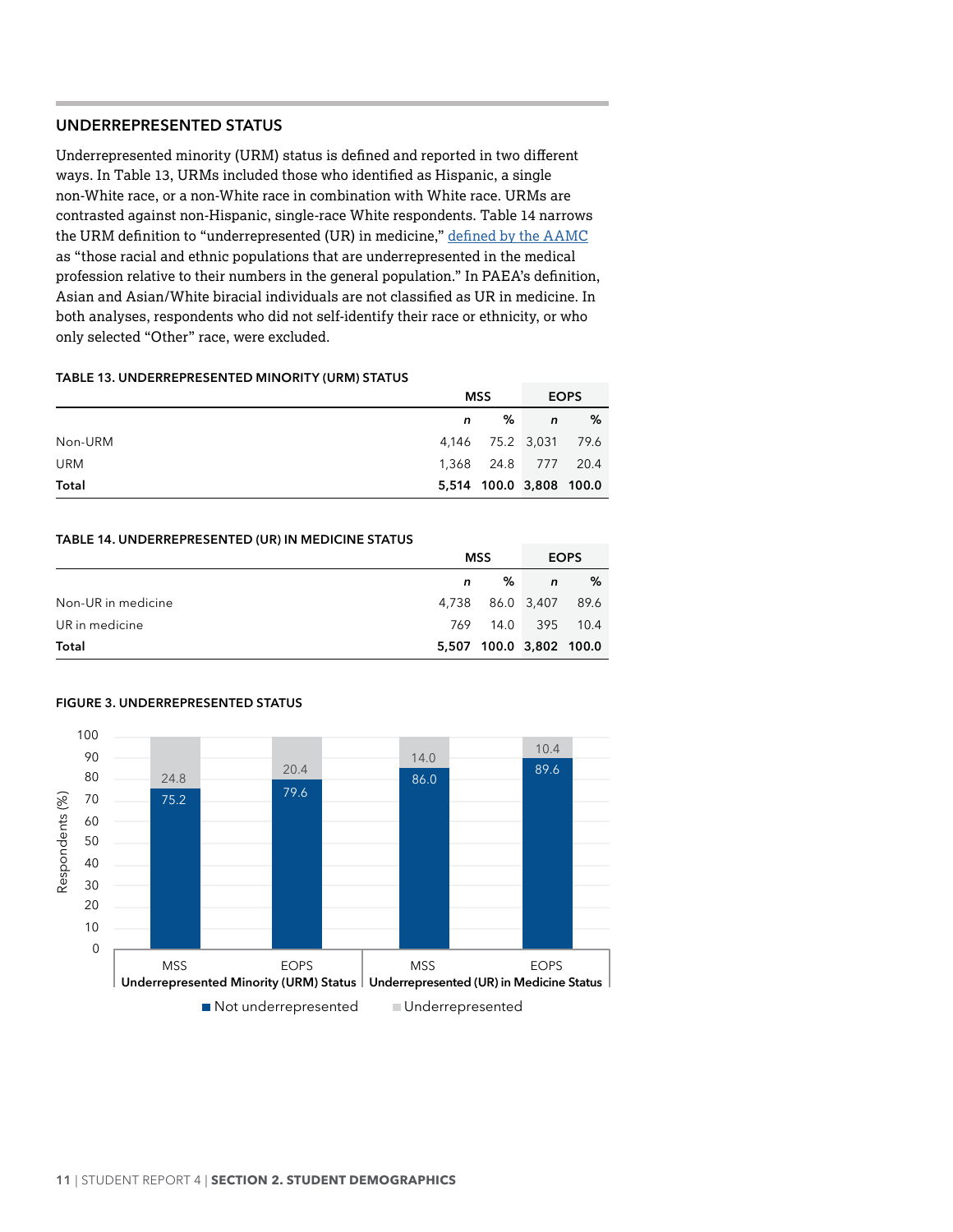# <span id="page-18-0"></span>**FAMILY COMPOSITION**

#### **Table 15. CIVIL STATUS**

|                                      |                | <b>MSS</b>  |              | <b>EOPS</b> |
|--------------------------------------|----------------|-------------|--------------|-------------|
|                                      | n              | %           | $\mathsf{n}$ | %           |
| Single (never legally married)       | 4.045          |             | 75.1 2,570   | 71.6        |
| Married                              | 1.172          | 21.8        | 897          | 25.0        |
| Domestic partnership                 | 86             | 1.6         | 53           | 1.5         |
| Divorced                             | 67             | 1.2         | 56           | 1.6         |
| Separated, but still legally married | 13             | 0.2         | 7            | 0.2         |
| Civil union                          | $\overline{2}$ | 0.0         | 3            | 0.1         |
| Widowed                              | 1              | 0.0         | $\mathbf{1}$ | 0.0         |
| Total                                | 5,386          | 100.0 3,587 |              | 100.0       |

#### **Table 16. NUMBER OF LEGAL DEPENDENTS**

|             |  | n Min Max M SD Mdn  |  |  |
|-------------|--|---------------------|--|--|
| <b>MSS</b>  |  | 626 1 8 1.9 1.0 2.0 |  |  |
| <b>EOPS</b> |  | 372 1 8 1.9 1.1 2.0 |  |  |

*11.2% of matriculating students (MSS) and 9.4% of graduating students (EOPS) reported having legal dependents.*

*Note: Respondents who did not report having any legal dependents were excluded from this table.*

# **GEOGRAPHIC ORIGINS**

#### **Table 17. GEOGRAPHIC ORIGINS**

|                                    |       | <b>MSS</b> |              | <b>EOPS</b> |
|------------------------------------|-------|------------|--------------|-------------|
|                                    | n     | %          | $\mathsf{n}$ | %           |
| <b>Northeast Region</b>            |       |            |              |             |
| New England Division               | 368   | 8.4        | 307          | 9.4         |
| Middle Atlantic Division           | 869   | 19.7       | 815          | 25.0        |
| Subtotal                           | 1,237 | 28.1       | 1,122        | 34.4        |
| <b>Midwest Region</b>              |       |            |              |             |
| <b>East North Central Division</b> | 900   | 20.4       | 692          | 21.2        |
| West North Central Division        | 411   | 9.3        | 346          | 10.6        |
| Subtotal                           | 1,311 | 29.8       | 1,038        | 31.8        |
| South Region                       |       |            |              |             |
| South Atlantic Division            | 1,040 | 23.6       | 652          | 20.0        |
| East South Central Division        | 337   | 7.7        | 160          | 4.9         |
| West South Central Division        | 401   | 9.1        | 310          | 9.5         |
| Subtotal                           | 738   | 16.8       | 470          | 14.4        |
| <b>West Region</b>                 |       |            |              |             |
| <b>Mountain Division</b>           | 468   | 10.6       | 205          | 6.3         |
| Pacific Division                   | 651   | 14.8       | 425          | 13.0        |
| Subtotal                           | 1,119 | 25.4       | 630          | 19.3        |
| Total                              | 4,405 |            | 100.0 3,260  | 100.0       |

*58.5% of matriculating students (MSS) and 47.8% of graduating students (EOPS) reported attending PA school outside of their home state.*

*Note: Geographic origins were determined based on students' home ZIP codes.*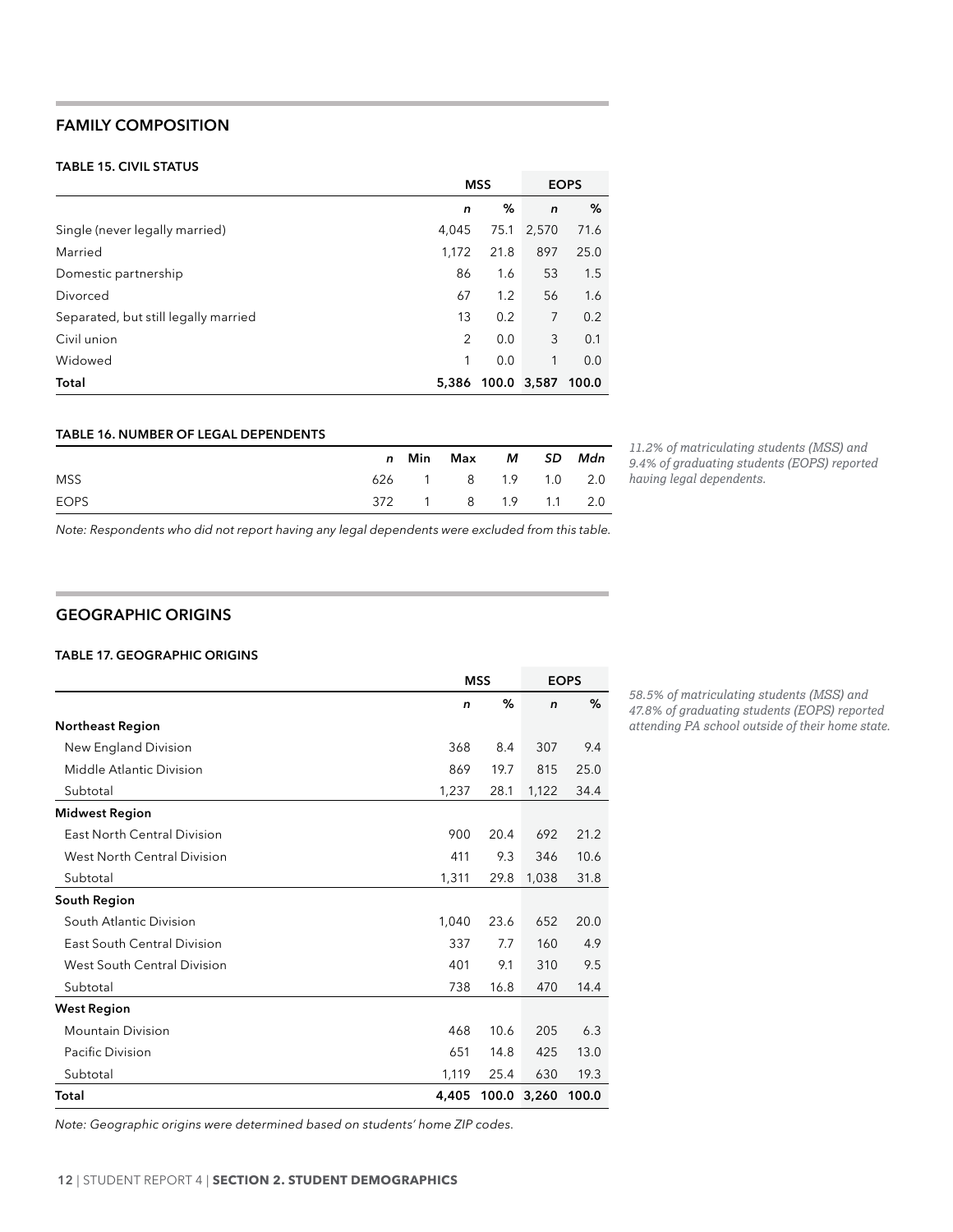#### <span id="page-19-0"></span>**Table 18. PERCENT OF LIFE SPENT IN VARIOUS ENVIRONMENTS (%)**

|                                             | <b>MSS</b> |                  |                |                |      |                | <b>EOPS</b>      |      |      |      |  |
|---------------------------------------------|------------|------------------|----------------|----------------|------|----------------|------------------|------|------|------|--|
|                                             |            | %<br>n Reporting | М              | SD             | Mdn  |                | %<br>n Reporting | М    | SD   | Mdn  |  |
| Inner city                                  | 982        | 17.8             | 27.1           | 29.0           | 15.5 | 805            | 21.4             | 30.7 | 31.6 | 20.0 |  |
| Military base(s)                            | 307        | 5.6              | 20.9           | 18.4           | 15.0 | 138            | 3.7              | 18.9 | 18.5 | 13.0 |  |
| Native American/American Indian reservation | 13         | 0.2              | 20.0           | 33.1           | 3.0  | $\overline{7}$ | 0.2              | 23.4 | 35.5 | 2.5  |  |
| Outside the U.S.                            | 858        | 15.5             | 15.4           | 21.5           | 5.0  | 425            | 11.3             | 16.0 | 22.1 | 5.0  |  |
| Rural                                       | 2,360      | 42.7             | 56.7           | 35.1           |      | 66.0 1,580     | 41.9             | 56.3 | 35.1 | 65.0 |  |
| Suburban                                    | 4,104      | 74.3             | 72.7           | 30.6           |      | 83.0 2,790     | 74.0             | 72.9 | 30.8 | 85.0 |  |
| Urban                                       | 2,259      | 40.9             | 32.5           | 31.3           | 20.0 | 1,578          | 41.9             | 31.9 | 30.8 | 20.0 |  |
| Other                                       | 12         | 0.2              | 25.2           | 27.6           | 15.0 | 2              | 0.1              | 5.0  | 0.0  | 5.0  |  |
| Total                                       | 5,522      |                  | $\blacksquare$ | $\blacksquare$ |      | $-3,768$       |                  |      |      |      |  |

*Note: "% Reporting" represents the proportion of respondents who selected each environment and may sum to more than 100% because respondents could select multiple environments.*

> *Students were presented with a list of all environments and asked to indicate the percentage of their lives spent in each. Students' self-reported percentages had to sum to 100%.*

# **EDUCATION**

### **Table 19. HIGHEST LEVEL OF EDUCATION PRIOR TO ENROLLING IN PA SCHOOL**

|                                                                                |       | <b>MSS</b> |                | <b>EOPS</b> |
|--------------------------------------------------------------------------------|-------|------------|----------------|-------------|
|                                                                                | n     | %          | $\mathsf{n}$   | %           |
| High school diploma/GED                                                        | 36    | 0.6        | 44             | 1.1         |
| Some college but no degree                                                     | 165   | 3.0        | 37             | 1.0         |
| Associate degree                                                               | 28    | 0.5        | 28             | 0.7         |
| <b>Bachelor of Arts</b>                                                        | 720   | 12.9       | 554            | 14.2        |
| <b>Bachelor of Science</b>                                                     | 4,044 | 72.6       | 2,809          | 72.2        |
| Other bachelor's degree (e.g., business, BFA)                                  | 86    | 1.5        | 52             | 1.3         |
| Master's degree (health- or natural sciences-related, e.g., MPH)               | 343   | 6.2        | 281            | 7.2         |
| Master's degree (not health- or natural sciences-related, e.g., MBA)           | 97    | 1.7        | 54             | 1.4         |
| Academic doctorate (health- or natural sciences-related, e.g.,<br>Biology PhD) | 6     | 0.1        | 9              | 0.2         |
| Academic doctorate (not health- or natural sciences-related, e.g., EdD)        | 3     | 0.1        | $\mathbf{0}$   | 0.0         |
| Professional doctorate (health-related, e.g., MD)                              | 18    | 0.3        | 12             | 0.3         |
| Professional doctorate (not health-related, e.g., JD)                          | 1     | 0.0        | $\overline{2}$ | 0.1         |
| Foreign medical graduate/Unlicensed medical graduate                           | 16    | 0.3        | 7              | 0.2         |
| Other                                                                          | 9     | 0.2        | $\mathbf{0}$   | 0.0         |
| Total                                                                          | 5,572 |            | 100.0 3,889    | 100.0       |

#### **Table 20. YEARS SINCE COMPLETING MOST RECENT DEGREE**

|       |  |  |  | <b>P50</b><br>n Min Max M SD P10 P25 (Mdn) P75 P90 |  |
|-------|--|--|--|----------------------------------------------------|--|
| Years |  |  |  | 5.272 0.0 36.0 3.0 3.2 0.0 1.0 2.0 4.0 6.0         |  |

*Note: Years since completing most recent degree was calculated by subtracting respondents' reports of the year they finished their most recent degree from 2019, the year the survey was administered. This question was asked only of matriculating students (MSS).*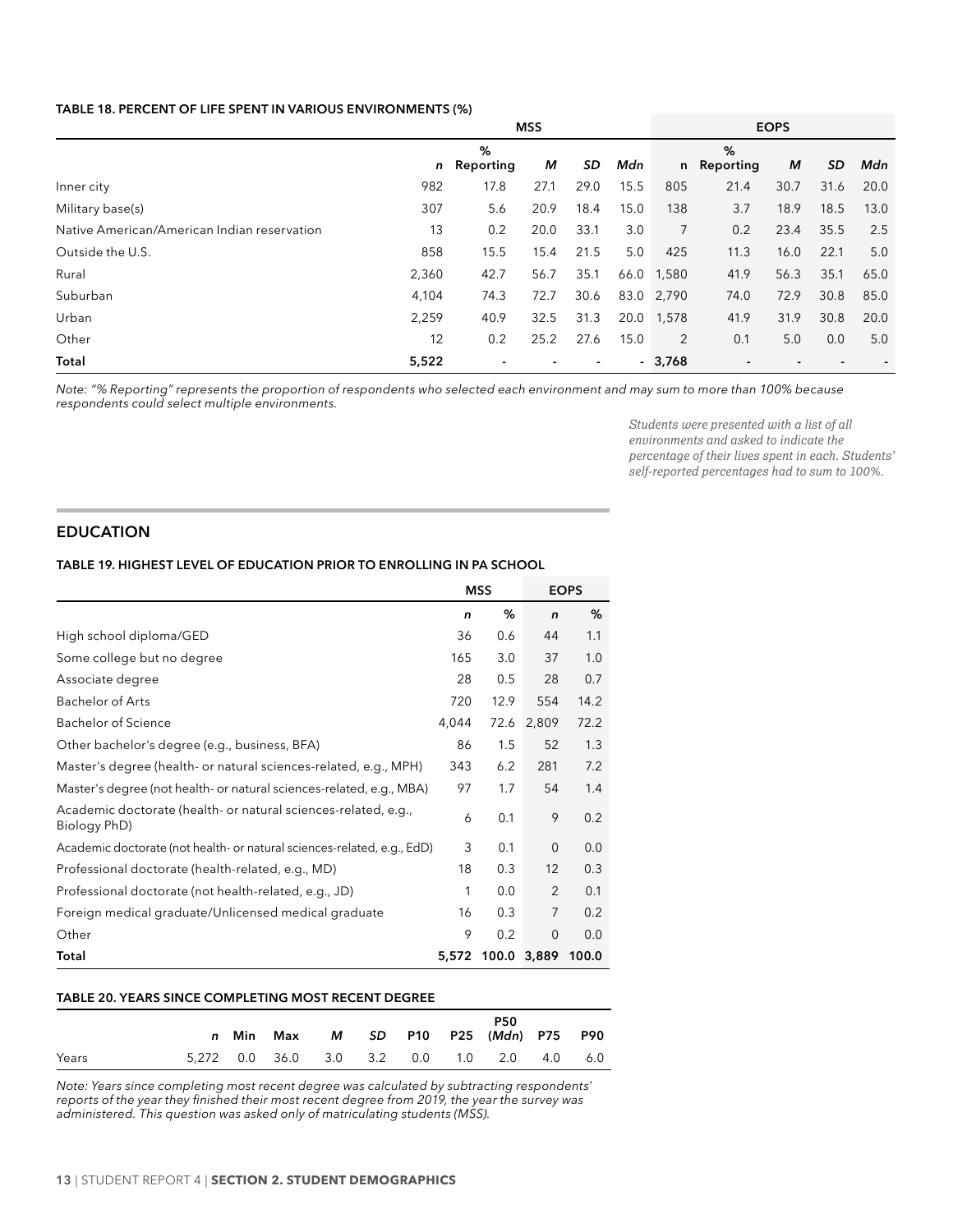# <span id="page-20-0"></span>**WELL-BEING**

The following questions were adapted from the AAMC's Matriculating Student [Questionnaire \(MSQ\).](https://www.aamc.org/data/msq/)

#### **Table 21. HEALTH & WELL-BEING**

|                                                                      |               | MSS |     | <b>EOPS</b> |              |     |           |     |
|----------------------------------------------------------------------|---------------|-----|-----|-------------|--------------|-----|-----------|-----|
| In the past 30 days, rate                                            | n             | м   | SD. | Mdn         | $\mathsf{n}$ | М   | <b>SD</b> | Mdn |
| Financial concerns                                                   | 5.610         | 5.7 | 2.8 | 6.0         | 3,837        | 6.6 | 2.8       | 7.0 |
| Level of fatique                                                     | 5.596 4.9 2.4 |     |     | 5.0         | 3,846 6.0    |     | 2.4       | 6.0 |
| Level of satisfaction with social<br>support from friends and family | 5.605 8.8     |     | 1.5 |             | 9.0 3,848    | 8.5 | 1.7       | 9.0 |

*Note: Financial concerns: 0 = "No concerns" and 10 = "Constant concerns."*

*Level of fatigue: 0 = "No fatigue" and 10 = "Constant tiredness."*

*Level of satisfaction with social support from friends and family:* 

*0 = "Not at all satisfied" and 10 = "Highly satisfied."*

### **Table 22. OVERALL WELL-BEING**

|                              |       | <b>MSS</b> |     | <b>EOPS</b> |             |     |     |     |
|------------------------------|-------|------------|-----|-------------|-------------|-----|-----|-----|
| In the past week, rate       | n     | м          | SD  | Mdn         | $\mathbf n$ | м   | SD  | Mdn |
| Overall quality of life      | 5.606 | 8.2        | 1.5 | 8.0         | 3,851       | 7.8 | 1.7 | 8.0 |
| Overall mental well-being    | 5.604 | 7.8        | 1.8 | 8.0         | 3.848       | 7.4 | 2.0 | 8.0 |
| Overall physical well-being  | 5.605 | 7.7        | 1.7 | 8.0         | 3.849       | 7.2 | 2.0 | 8.0 |
| Overall emotional well-being | 5,599 | 7.6        | 1.8 | 8.0         | 3.846       | 7.3 | 2.0 | 8.0 |
| Level of social activity     | 5.604 | 7.2        | 2.3 | 8.0         | 3.849       | 6.9 | 2.3 | 7.0 |
| Spiritual well-being         | 5,597 | 7.6        | 2.0 | 8.0         | 3.840       | 7.2 | 2.2 | 8.0 |

*Note: Respondents were asked to report their overall well-being during the past week, where 0 = "As bad as it can be" and 10 = "As good as it can be."*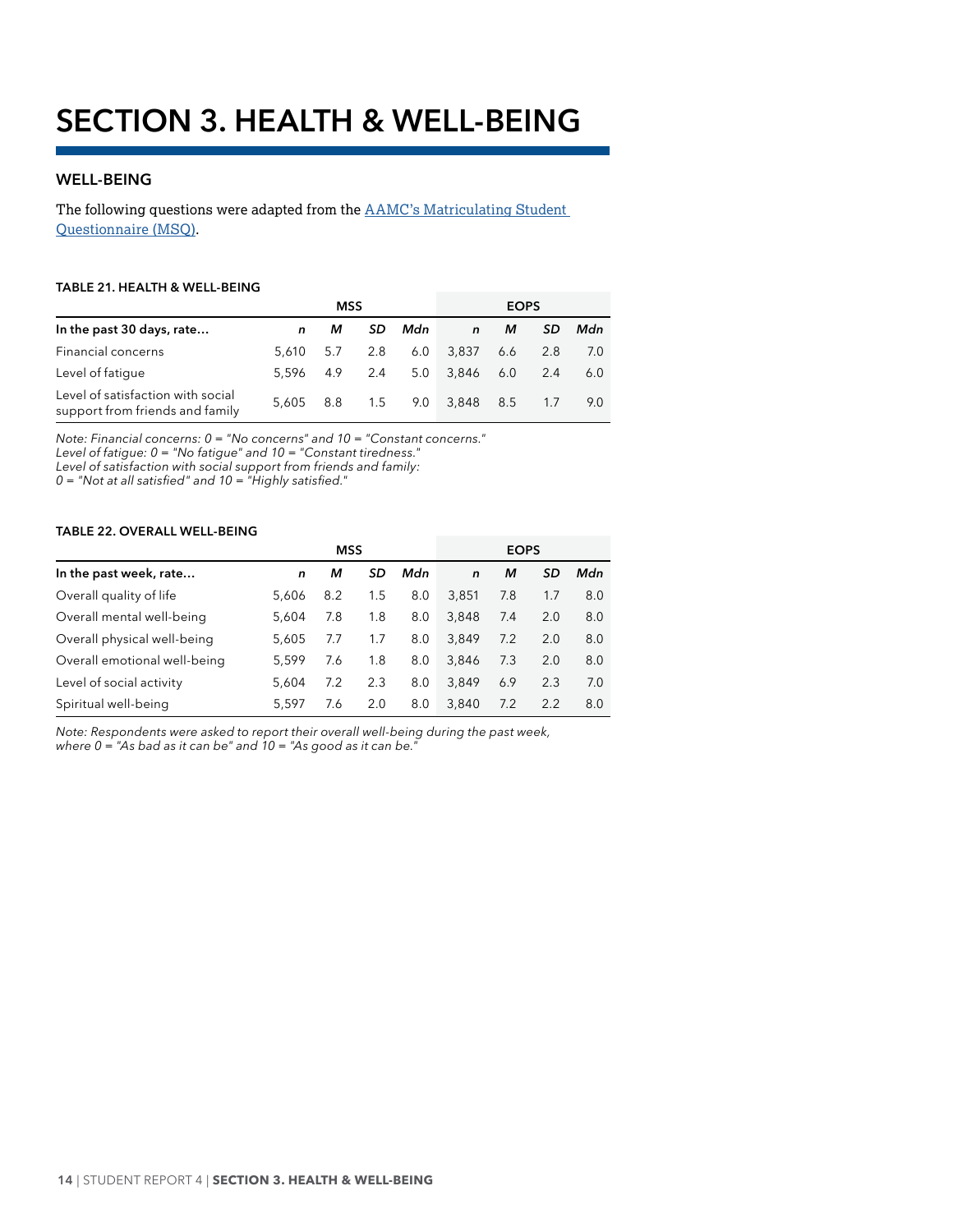# <span id="page-21-0"></span>**STRESS**

The following questions were drawn from the Perceived Stress Scale. Respondents were asked to report how often they experienced certain thoughts and feelings during the past month using a 5-point scale, where  $0 =$  "Never" to  $4 =$  "Very often."

Cohen S, Kamarck T, Mermelstein R. A global measure of perceived stress. *Journal of Health and Social Behavior*. 1983;24:386-396.

### **Table 23. STRESS**

|                                                                                  | <b>MSS</b>  |     |           |     |             |     |     |     |
|----------------------------------------------------------------------------------|-------------|-----|-----------|-----|-------------|-----|-----|-----|
|                                                                                  | $\mathbf n$ | м   | <b>SD</b> | Mdn | $\mathbf n$ | м   | SD  | Mdn |
| Felt confident about ability to<br>handle their personal problems                | 5.589       | 3.0 | 0.8       | 3.0 | 3.849       | 2.9 | 0.9 | 3.0 |
| Felt that things were going their way                                            | 5,589       | 2.9 | 0.8       | 3.0 | 3.848       | 2.7 | 0.8 | 3.0 |
| Felt unable to control the<br>important things in their life                     | 5.592       | 1.4 | 0.9       | 1.0 | 3,852       | 1.7 | 1.0 | 2.0 |
| Felt difficulties were piling up<br>so high that they could not<br>overcome them | 5,591       | 1.3 | 1.0       | 1.0 | 3,849       | 1.5 | 1.0 | 1.0 |

*A perceived stress score is typically obtained by reverse-scoring the positively phrased items then summing all items to create an index ranging from 0 to 16, where 16 represents the maximum stress score. On average, matriculating students (MSS) scored 4.8 (SD = 2.6, Mdn = 5.0) and graduating students (EOPS) scored 5.6 (SD = 2.8, Mdn = 5.0).*

#### **Figure 4. STRESS**

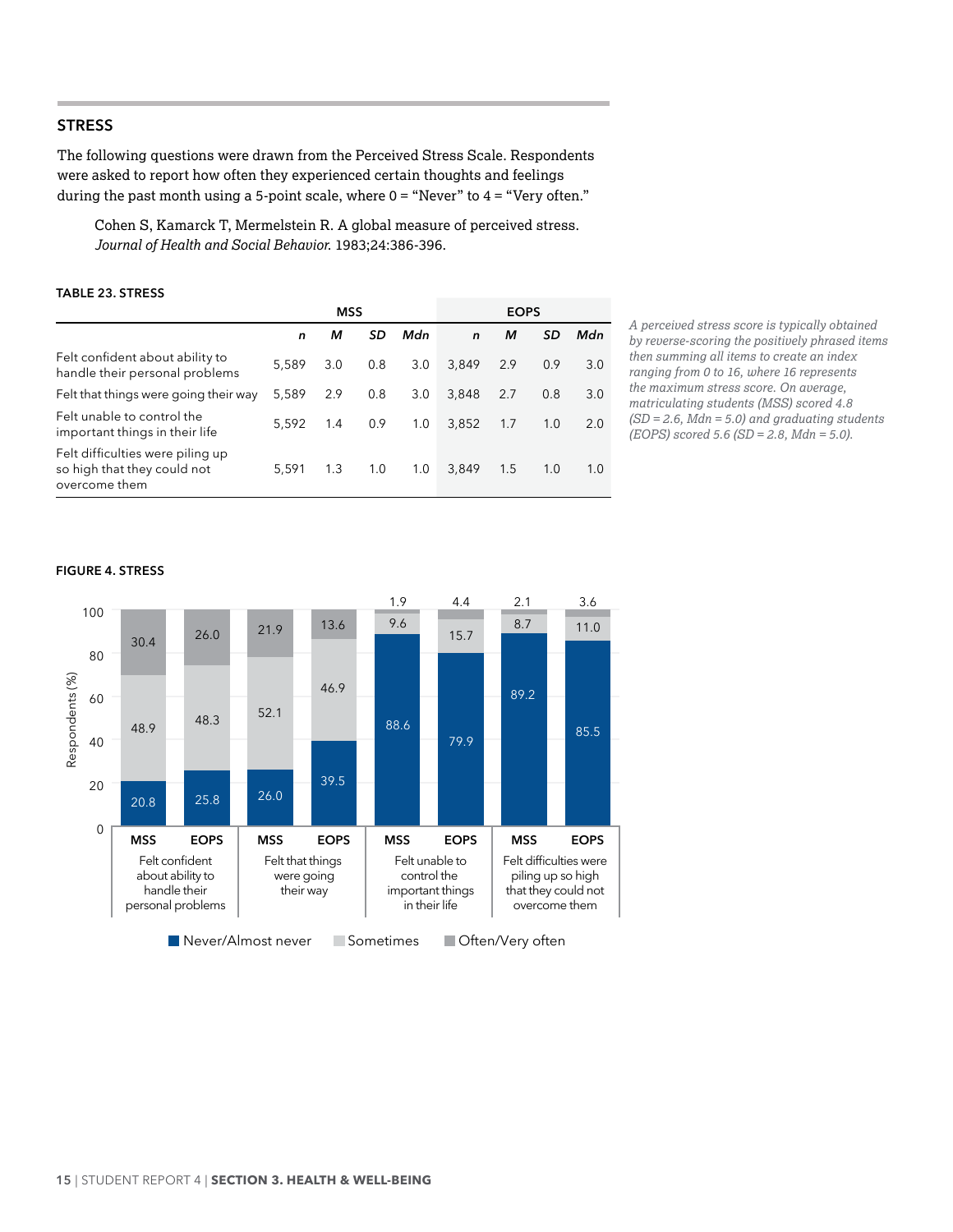# <span id="page-22-0"></span>**SECTION 4. FUTURE PRACTICE**

|                                    | <b>MSS</b> |     |     |     | <b>EOPS</b>  |     |     |     |
|------------------------------------|------------|-----|-----|-----|--------------|-----|-----|-----|
|                                    | n          | м   | SD  | Mdn | $\mathsf{n}$ | м   | SD  | Mdn |
| Ability to pay off debt            | 5,397      | 3.4 | 0.8 | 4.0 | 3,658        | 3.4 | 0.8 | 4.0 |
| Availability of jobs               | 5,396      | 3.5 | 0.6 | 4.0 | 3,654        | 3.5 | 0.6 | 4.0 |
| Flexible working schedule          | 5,395      | 3.1 | 0.7 | 3.0 | 3,659        | 2.9 | 0.8 | 3.0 |
| High income potential              | 5,391      | 3.1 | 0.7 | 3.0 | 3,660        | 2.9 | 0.8 | 3.0 |
| High level of autonomy             | 5,390      | 2.8 | 0.8 | 3.0 | 3,661        | 2.8 | 0.8 | 3.0 |
| Leadership potential               | 5,383      | 2.7 | 0.8 | 3.0 | 3,654        | 2.5 | 0.8 | 2.0 |
| Social recognition or status       | 5,384      | 2.0 | 0.9 | 2.0 | 3,655        | 1.9 | 0.9 | 2.0 |
| Stable, secure future              | 5,383      | 3.5 | 0.6 | 4.0 | 3,658        | 3.5 | 0.6 | 4.0 |
| Supervising physician relationship | 5,381      | 3.3 | 0.7 | 3.0 | 3,657        | 3.4 | 0.7 | 4.0 |
| Work-life balance                  | 5,391      | 3.5 | 0.6 | 4.0 | 3,656        | 3.6 | 0.6 | 4.0 |
| Working for social change          | 5,390      | 2.7 | 0.9 | 3.0 | 3,655        | 2.5 | 0.9 | 2.0 |

#### **Table 24. IMPORTANCE OF CONSIDERATIONS FOR CAREER PATH AFTER PA SCHOOL**

*Note: 1 = "Not important"; 2 = "Somewhat important"; 3 = "Very important"; 4 = "Essential."*

# **Table 25. EXPECTED SALARY FOR FULL-TIME POSITION AS A PA**

|                        |       | <b>MSS</b> |             |         | <b>EOPS</b> |             |
|------------------------|-------|------------|-------------|---------|-------------|-------------|
|                        | n     | %          | %<br>(Cum.) | n       | %           | %<br>(Cum.) |
| \$49,999 or less       | 3     | 0.1        | 0.1         | 3       | 0.1         | 0.1         |
| \$50,000 to \$59,999   | 13    | 0.2        | 0.3         | 9       | 0.3         | 0.4         |
| \$60,000 to \$69,999   | 46    | 0.9        | 1.1         | 11      | 0.4         | 0.9         |
| \$70,000 to \$79,999   | 230   | 4.3        | 5.4         | 31      | 1.2         | 2.0         |
| \$80,000 to \$89,999   | 1,066 | 19.7       | 25.1        | 408     | 15.2        | 17.2        |
| \$90,000 to \$99,999   | 1,902 | 35.2       | 60.2        | 1,146   | 42.7        | 59.9        |
| \$100,000 to \$109,999 | 1,540 | 28.5       | 88.7        | 790     | 29.4        | 89.3        |
| \$110,000 to \$119,999 | 428   | 7.9        | 96.6        | 186     | 6.9         | 96.2        |
| \$120,000 to \$129,999 | 110   | 2.0        | 98.7        | 57      | 2.1         | 98.4        |
| \$130,000 or more      | 73    | 1.3        | 100.0       | 44      | 1.6         | 100.0       |
| Total                  | 5,411 | 100.0      |             | - 2,685 | 100.0       |             |

*Note: "% (Cum.)" refers to the cumulative percentage of respondents. Graduating students (EOPS) who indicated that they had already accepted a job offer or that they did not plan to apply for a job as a PA were not asked to respond to this question.*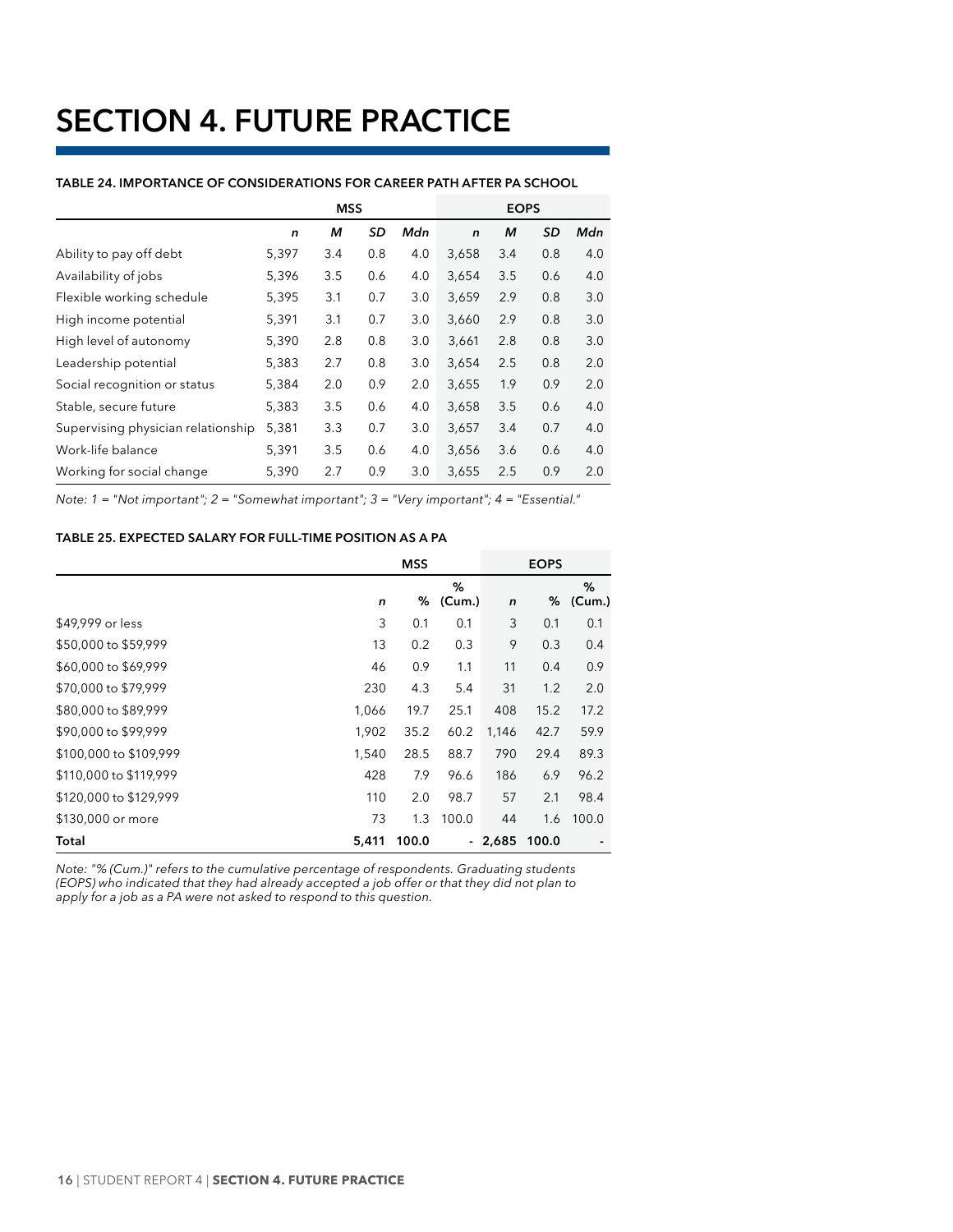### <span id="page-23-0"></span>**Table 26. DESIRABILITY OF SPECIALTIES (%)**

| <b>Neither</b><br><b>Neither</b><br>Undesirable<br>Do Not<br>Undesirable<br>Do Not<br>Know<br>Know<br>nor<br>nor<br>n Undesirable Desirable<br>Desirable<br>Undesirable Desirable<br>Desirable<br>Enough<br>Enough<br>$\mathsf{n}$<br><b>Emergency medicine specialties</b><br>Emergency medicine<br>10.9<br>18.8<br>66.4<br>3.9<br>3,582<br>15.0<br>17.3<br>67.4<br>0.3<br>5,365<br>(not urgent care)<br>17.2<br>29.9<br>49.4<br>3.5<br>14.9<br>25.9<br>58.7<br>0.5<br>5,334<br>3,562<br>Urgent care<br>Inpatient specialties<br>Critical care<br>10.7<br>25.7<br>33.3<br>23.7<br>3.1<br>5,355<br>54.5<br>9.1<br>3,563<br>39.9<br>14.5<br>32.0<br>40.8<br>12.7<br>29.7<br>25.7<br>42.8<br>Hospitalist<br>5,308<br>3,560<br>1.7<br>Internal medicine subspecialties<br>8.6<br>26.5<br>57.7<br>Cardiology<br>5,333<br>7.2<br>3,557<br>27.1<br>29.4<br>41.7<br>1.8<br>17.2<br>37.4<br>29.7<br>15.8<br>3,576<br>42.4<br>33.9<br>20.1<br>3.6<br>Endocrinology<br>5,365<br>28.5<br>39.7<br>24.1<br>3,574<br>37.4<br>31.8<br>2.4<br>Gastroenterology<br>5,357<br>23.6<br>12.6<br><b>Infectious Disease</b><br>16.3<br>32.1<br>39.2<br>12.5<br>3,577<br>37.9<br>33.8<br>3.5<br>5,361<br>24.8<br>23.2<br>40.1<br>19.2<br>3,574<br>51.7<br>12.2<br>4.6<br>Nephrology<br>5,362<br>17.6<br>31.5<br>16.7<br>30.3<br>43.0<br>3,575<br>43.9<br>29.5<br>22.1<br>4.5<br>Oncology/Hematology<br>5,355<br>10.0<br>Rheumatology<br>5,336<br>21.8<br>40.1<br>16.5<br>21.7<br>3,565<br>48.4<br>33.2<br>14.0<br>4.4<br>Other internal medicine<br>1,458<br>11.9<br>38.2<br>13.6<br>36.4<br>826<br>31.8<br>26.2<br>16.8<br>25.2<br>subspecialty<br>Primary care specialties<br>Family/General medicine<br>5,352<br>10.8<br>23.2<br>63.8<br>2.1<br>3,578<br>18.5<br>25.5<br>55.8<br>0.1<br>General internal medicine<br>54.7<br>5.7<br>23.2<br>27.8<br>5,360<br>10.5<br>29.0<br>3,588<br>48.6<br>0.4<br>20.3<br>24.7<br>51.6<br>3.5<br>3,583<br>35.6<br>26.5<br>0.5<br>General pediatrics<br>5,374<br>37.4<br>5,357<br>39.1<br>36.3<br>19.9<br>3,582<br>50.2<br>32.0<br>Geriatrics<br>4.6<br>16.7<br>1.1<br>Obstetrics/Gynecology/<br>5,320<br>22.6<br>45.9<br>33.7<br>26.7<br>39.3<br>0.3<br>26.8<br>4.7<br>3,557<br>Women's health<br><b>Surgical specialties</b><br>Cardiovascular/Cardiothoracic<br>25.1<br>54.9<br>35.0<br>5,361<br>11.5<br>8.5<br>3,580<br>27.2<br>35.3<br>2.5<br>5,299<br>11.5<br>20.8<br>61.4<br>6.3<br>3,543<br>35.0<br>21.6<br>42.9<br>0.5<br>General surgery<br>29.1<br>41.3<br>3,578<br>50.0<br>4.5<br>5,370<br>19.0<br>10.7<br>27.0<br>18.5<br>Neurosurgery<br>16.3<br>22.4<br>54.8<br>6.5<br>3,582<br>39.3<br>21.2<br>38.1<br>Orthopedics<br>5,380<br>1.4<br>27.7<br>36.7<br>25.9<br>4.8<br>Plastic surgery<br>5,359<br>26.1<br>36.8<br>9.4<br>3,566<br>32.6<br>Urology<br>5,365<br>34.3<br>36.8<br>15.9<br>3,577<br>50.6<br>30.0<br>15.0<br>4.4<br>13.0<br>20.7<br>33.5<br>23.2<br>1,366<br>13.1<br>32.7<br>844<br>32.0<br>20.9<br>23.9<br>Other surgical subspecialties<br>Other specialties<br>9.3<br>Correctional medicine<br>5,330<br>31.4<br>31.6<br>27.8<br>3,553<br>58.4<br>23.8<br>7.0<br>10.8<br>52.7<br>33.3<br>Dermatology<br>5,352<br>17.6<br>24.0<br>5.6<br>3,563<br>25.9<br>38.5<br>2.3<br>Interventional radiology<br>4,123<br>20.9<br>32.9<br>23.1<br>23.1<br>3,567<br>38.8<br>27.1<br>25.1<br>9.0<br>Neurology<br>5,365<br>14.4<br>32.9<br>42.0<br>10.7<br>3,569<br>45.2<br>33.5<br>3.7<br>17.6<br>Occupational medicine<br>36.3<br>16.2<br>3,572<br>55.8<br>26.4<br>7.5<br>10.3<br>5,351<br>27.0<br>20.5<br>5,364<br>45.3<br>31.3<br>13.4<br>9.9<br>3,572<br>70.0<br>19.9<br>6.6<br>$3.5$<br>Pain management<br>Palliative care<br>5,356<br>32.6<br>13.9<br>17.0<br>3,568<br>57.8<br>25.9<br>11.2<br>5.1<br>36.5<br>Pediatric subspecialties<br>5,371<br>20.4<br>24.0<br>48.0<br>7.6<br>3,573<br>38.5<br>25.6<br>33.1<br>2.8<br>Psychiatry/Behavioral medicine 5,361<br>31.8<br>26.6<br>6.8<br>3,579<br>47.3<br>29.4<br>22.8<br>$0.5\,$<br>34.8<br>26.5<br>6.1<br>22.1<br>3,570<br>66.2<br>18.7<br>4.1<br>11.0<br>Retail clinic<br>5,354<br>45.2<br>1,248 |                 | <b>MSS</b> |      |      |      |      |     | <b>EOPS</b> |      |      |      |  |  |  |
|------------------------------------------------------------------------------------------------------------------------------------------------------------------------------------------------------------------------------------------------------------------------------------------------------------------------------------------------------------------------------------------------------------------------------------------------------------------------------------------------------------------------------------------------------------------------------------------------------------------------------------------------------------------------------------------------------------------------------------------------------------------------------------------------------------------------------------------------------------------------------------------------------------------------------------------------------------------------------------------------------------------------------------------------------------------------------------------------------------------------------------------------------------------------------------------------------------------------------------------------------------------------------------------------------------------------------------------------------------------------------------------------------------------------------------------------------------------------------------------------------------------------------------------------------------------------------------------------------------------------------------------------------------------------------------------------------------------------------------------------------------------------------------------------------------------------------------------------------------------------------------------------------------------------------------------------------------------------------------------------------------------------------------------------------------------------------------------------------------------------------------------------------------------------------------------------------------------------------------------------------------------------------------------------------------------------------------------------------------------------------------------------------------------------------------------------------------------------------------------------------------------------------------------------------------------------------------------------------------------------------------------------------------------------------------------------------------------------------------------------------------------------------------------------------------------------------------------------------------------------------------------------------------------------------------------------------------------------------------------------------------------------------------------------------------------------------------------------------------------------------------------------------------------------------------------------------------------------------------------------------------------------------------------------------------------------------------------------------------------------------------------------------------------------------------------------------------------------------------------------------------------------------------------------------------------------------------------------------------------------------------------------------------------------------------------------------------------------------------------------------------------------------------------------------------------------------------------------------------------------------------------------------------------------------------------------------------------------------------------------------------------------------------------------------------------------------------|-----------------|------------|------|------|------|------|-----|-------------|------|------|------|--|--|--|
|                                                                                                                                                                                                                                                                                                                                                                                                                                                                                                                                                                                                                                                                                                                                                                                                                                                                                                                                                                                                                                                                                                                                                                                                                                                                                                                                                                                                                                                                                                                                                                                                                                                                                                                                                                                                                                                                                                                                                                                                                                                                                                                                                                                                                                                                                                                                                                                                                                                                                                                                                                                                                                                                                                                                                                                                                                                                                                                                                                                                                                                                                                                                                                                                                                                                                                                                                                                                                                                                                                                                                                                                                                                                                                                                                                                                                                                                                                                                                                                                                                                                                    |                 |            |      |      |      |      |     |             |      |      |      |  |  |  |
|                                                                                                                                                                                                                                                                                                                                                                                                                                                                                                                                                                                                                                                                                                                                                                                                                                                                                                                                                                                                                                                                                                                                                                                                                                                                                                                                                                                                                                                                                                                                                                                                                                                                                                                                                                                                                                                                                                                                                                                                                                                                                                                                                                                                                                                                                                                                                                                                                                                                                                                                                                                                                                                                                                                                                                                                                                                                                                                                                                                                                                                                                                                                                                                                                                                                                                                                                                                                                                                                                                                                                                                                                                                                                                                                                                                                                                                                                                                                                                                                                                                                                    |                 |            |      |      |      |      |     |             |      |      |      |  |  |  |
|                                                                                                                                                                                                                                                                                                                                                                                                                                                                                                                                                                                                                                                                                                                                                                                                                                                                                                                                                                                                                                                                                                                                                                                                                                                                                                                                                                                                                                                                                                                                                                                                                                                                                                                                                                                                                                                                                                                                                                                                                                                                                                                                                                                                                                                                                                                                                                                                                                                                                                                                                                                                                                                                                                                                                                                                                                                                                                                                                                                                                                                                                                                                                                                                                                                                                                                                                                                                                                                                                                                                                                                                                                                                                                                                                                                                                                                                                                                                                                                                                                                                                    |                 |            |      |      |      |      |     |             |      |      |      |  |  |  |
|                                                                                                                                                                                                                                                                                                                                                                                                                                                                                                                                                                                                                                                                                                                                                                                                                                                                                                                                                                                                                                                                                                                                                                                                                                                                                                                                                                                                                                                                                                                                                                                                                                                                                                                                                                                                                                                                                                                                                                                                                                                                                                                                                                                                                                                                                                                                                                                                                                                                                                                                                                                                                                                                                                                                                                                                                                                                                                                                                                                                                                                                                                                                                                                                                                                                                                                                                                                                                                                                                                                                                                                                                                                                                                                                                                                                                                                                                                                                                                                                                                                                                    |                 |            |      |      |      |      |     |             |      |      |      |  |  |  |
|                                                                                                                                                                                                                                                                                                                                                                                                                                                                                                                                                                                                                                                                                                                                                                                                                                                                                                                                                                                                                                                                                                                                                                                                                                                                                                                                                                                                                                                                                                                                                                                                                                                                                                                                                                                                                                                                                                                                                                                                                                                                                                                                                                                                                                                                                                                                                                                                                                                                                                                                                                                                                                                                                                                                                                                                                                                                                                                                                                                                                                                                                                                                                                                                                                                                                                                                                                                                                                                                                                                                                                                                                                                                                                                                                                                                                                                                                                                                                                                                                                                                                    |                 |            |      |      |      |      |     |             |      |      |      |  |  |  |
|                                                                                                                                                                                                                                                                                                                                                                                                                                                                                                                                                                                                                                                                                                                                                                                                                                                                                                                                                                                                                                                                                                                                                                                                                                                                                                                                                                                                                                                                                                                                                                                                                                                                                                                                                                                                                                                                                                                                                                                                                                                                                                                                                                                                                                                                                                                                                                                                                                                                                                                                                                                                                                                                                                                                                                                                                                                                                                                                                                                                                                                                                                                                                                                                                                                                                                                                                                                                                                                                                                                                                                                                                                                                                                                                                                                                                                                                                                                                                                                                                                                                                    |                 |            |      |      |      |      |     |             |      |      |      |  |  |  |
|                                                                                                                                                                                                                                                                                                                                                                                                                                                                                                                                                                                                                                                                                                                                                                                                                                                                                                                                                                                                                                                                                                                                                                                                                                                                                                                                                                                                                                                                                                                                                                                                                                                                                                                                                                                                                                                                                                                                                                                                                                                                                                                                                                                                                                                                                                                                                                                                                                                                                                                                                                                                                                                                                                                                                                                                                                                                                                                                                                                                                                                                                                                                                                                                                                                                                                                                                                                                                                                                                                                                                                                                                                                                                                                                                                                                                                                                                                                                                                                                                                                                                    |                 |            |      |      |      |      |     |             |      |      |      |  |  |  |
|                                                                                                                                                                                                                                                                                                                                                                                                                                                                                                                                                                                                                                                                                                                                                                                                                                                                                                                                                                                                                                                                                                                                                                                                                                                                                                                                                                                                                                                                                                                                                                                                                                                                                                                                                                                                                                                                                                                                                                                                                                                                                                                                                                                                                                                                                                                                                                                                                                                                                                                                                                                                                                                                                                                                                                                                                                                                                                                                                                                                                                                                                                                                                                                                                                                                                                                                                                                                                                                                                                                                                                                                                                                                                                                                                                                                                                                                                                                                                                                                                                                                                    |                 |            |      |      |      |      |     |             |      |      |      |  |  |  |
|                                                                                                                                                                                                                                                                                                                                                                                                                                                                                                                                                                                                                                                                                                                                                                                                                                                                                                                                                                                                                                                                                                                                                                                                                                                                                                                                                                                                                                                                                                                                                                                                                                                                                                                                                                                                                                                                                                                                                                                                                                                                                                                                                                                                                                                                                                                                                                                                                                                                                                                                                                                                                                                                                                                                                                                                                                                                                                                                                                                                                                                                                                                                                                                                                                                                                                                                                                                                                                                                                                                                                                                                                                                                                                                                                                                                                                                                                                                                                                                                                                                                                    |                 |            |      |      |      |      |     |             |      |      |      |  |  |  |
|                                                                                                                                                                                                                                                                                                                                                                                                                                                                                                                                                                                                                                                                                                                                                                                                                                                                                                                                                                                                                                                                                                                                                                                                                                                                                                                                                                                                                                                                                                                                                                                                                                                                                                                                                                                                                                                                                                                                                                                                                                                                                                                                                                                                                                                                                                                                                                                                                                                                                                                                                                                                                                                                                                                                                                                                                                                                                                                                                                                                                                                                                                                                                                                                                                                                                                                                                                                                                                                                                                                                                                                                                                                                                                                                                                                                                                                                                                                                                                                                                                                                                    |                 |            |      |      |      |      |     |             |      |      |      |  |  |  |
|                                                                                                                                                                                                                                                                                                                                                                                                                                                                                                                                                                                                                                                                                                                                                                                                                                                                                                                                                                                                                                                                                                                                                                                                                                                                                                                                                                                                                                                                                                                                                                                                                                                                                                                                                                                                                                                                                                                                                                                                                                                                                                                                                                                                                                                                                                                                                                                                                                                                                                                                                                                                                                                                                                                                                                                                                                                                                                                                                                                                                                                                                                                                                                                                                                                                                                                                                                                                                                                                                                                                                                                                                                                                                                                                                                                                                                                                                                                                                                                                                                                                                    |                 |            |      |      |      |      |     |             |      |      |      |  |  |  |
|                                                                                                                                                                                                                                                                                                                                                                                                                                                                                                                                                                                                                                                                                                                                                                                                                                                                                                                                                                                                                                                                                                                                                                                                                                                                                                                                                                                                                                                                                                                                                                                                                                                                                                                                                                                                                                                                                                                                                                                                                                                                                                                                                                                                                                                                                                                                                                                                                                                                                                                                                                                                                                                                                                                                                                                                                                                                                                                                                                                                                                                                                                                                                                                                                                                                                                                                                                                                                                                                                                                                                                                                                                                                                                                                                                                                                                                                                                                                                                                                                                                                                    |                 |            |      |      |      |      |     |             |      |      |      |  |  |  |
|                                                                                                                                                                                                                                                                                                                                                                                                                                                                                                                                                                                                                                                                                                                                                                                                                                                                                                                                                                                                                                                                                                                                                                                                                                                                                                                                                                                                                                                                                                                                                                                                                                                                                                                                                                                                                                                                                                                                                                                                                                                                                                                                                                                                                                                                                                                                                                                                                                                                                                                                                                                                                                                                                                                                                                                                                                                                                                                                                                                                                                                                                                                                                                                                                                                                                                                                                                                                                                                                                                                                                                                                                                                                                                                                                                                                                                                                                                                                                                                                                                                                                    |                 |            |      |      |      |      |     |             |      |      |      |  |  |  |
|                                                                                                                                                                                                                                                                                                                                                                                                                                                                                                                                                                                                                                                                                                                                                                                                                                                                                                                                                                                                                                                                                                                                                                                                                                                                                                                                                                                                                                                                                                                                                                                                                                                                                                                                                                                                                                                                                                                                                                                                                                                                                                                                                                                                                                                                                                                                                                                                                                                                                                                                                                                                                                                                                                                                                                                                                                                                                                                                                                                                                                                                                                                                                                                                                                                                                                                                                                                                                                                                                                                                                                                                                                                                                                                                                                                                                                                                                                                                                                                                                                                                                    |                 |            |      |      |      |      |     |             |      |      |      |  |  |  |
|                                                                                                                                                                                                                                                                                                                                                                                                                                                                                                                                                                                                                                                                                                                                                                                                                                                                                                                                                                                                                                                                                                                                                                                                                                                                                                                                                                                                                                                                                                                                                                                                                                                                                                                                                                                                                                                                                                                                                                                                                                                                                                                                                                                                                                                                                                                                                                                                                                                                                                                                                                                                                                                                                                                                                                                                                                                                                                                                                                                                                                                                                                                                                                                                                                                                                                                                                                                                                                                                                                                                                                                                                                                                                                                                                                                                                                                                                                                                                                                                                                                                                    |                 |            |      |      |      |      |     |             |      |      |      |  |  |  |
|                                                                                                                                                                                                                                                                                                                                                                                                                                                                                                                                                                                                                                                                                                                                                                                                                                                                                                                                                                                                                                                                                                                                                                                                                                                                                                                                                                                                                                                                                                                                                                                                                                                                                                                                                                                                                                                                                                                                                                                                                                                                                                                                                                                                                                                                                                                                                                                                                                                                                                                                                                                                                                                                                                                                                                                                                                                                                                                                                                                                                                                                                                                                                                                                                                                                                                                                                                                                                                                                                                                                                                                                                                                                                                                                                                                                                                                                                                                                                                                                                                                                                    |                 |            |      |      |      |      |     |             |      |      |      |  |  |  |
|                                                                                                                                                                                                                                                                                                                                                                                                                                                                                                                                                                                                                                                                                                                                                                                                                                                                                                                                                                                                                                                                                                                                                                                                                                                                                                                                                                                                                                                                                                                                                                                                                                                                                                                                                                                                                                                                                                                                                                                                                                                                                                                                                                                                                                                                                                                                                                                                                                                                                                                                                                                                                                                                                                                                                                                                                                                                                                                                                                                                                                                                                                                                                                                                                                                                                                                                                                                                                                                                                                                                                                                                                                                                                                                                                                                                                                                                                                                                                                                                                                                                                    |                 |            |      |      |      |      |     |             |      |      |      |  |  |  |
|                                                                                                                                                                                                                                                                                                                                                                                                                                                                                                                                                                                                                                                                                                                                                                                                                                                                                                                                                                                                                                                                                                                                                                                                                                                                                                                                                                                                                                                                                                                                                                                                                                                                                                                                                                                                                                                                                                                                                                                                                                                                                                                                                                                                                                                                                                                                                                                                                                                                                                                                                                                                                                                                                                                                                                                                                                                                                                                                                                                                                                                                                                                                                                                                                                                                                                                                                                                                                                                                                                                                                                                                                                                                                                                                                                                                                                                                                                                                                                                                                                                                                    |                 |            |      |      |      |      |     |             |      |      |      |  |  |  |
|                                                                                                                                                                                                                                                                                                                                                                                                                                                                                                                                                                                                                                                                                                                                                                                                                                                                                                                                                                                                                                                                                                                                                                                                                                                                                                                                                                                                                                                                                                                                                                                                                                                                                                                                                                                                                                                                                                                                                                                                                                                                                                                                                                                                                                                                                                                                                                                                                                                                                                                                                                                                                                                                                                                                                                                                                                                                                                                                                                                                                                                                                                                                                                                                                                                                                                                                                                                                                                                                                                                                                                                                                                                                                                                                                                                                                                                                                                                                                                                                                                                                                    |                 |            |      |      |      |      |     |             |      |      |      |  |  |  |
|                                                                                                                                                                                                                                                                                                                                                                                                                                                                                                                                                                                                                                                                                                                                                                                                                                                                                                                                                                                                                                                                                                                                                                                                                                                                                                                                                                                                                                                                                                                                                                                                                                                                                                                                                                                                                                                                                                                                                                                                                                                                                                                                                                                                                                                                                                                                                                                                                                                                                                                                                                                                                                                                                                                                                                                                                                                                                                                                                                                                                                                                                                                                                                                                                                                                                                                                                                                                                                                                                                                                                                                                                                                                                                                                                                                                                                                                                                                                                                                                                                                                                    |                 |            |      |      |      |      |     |             |      |      |      |  |  |  |
|                                                                                                                                                                                                                                                                                                                                                                                                                                                                                                                                                                                                                                                                                                                                                                                                                                                                                                                                                                                                                                                                                                                                                                                                                                                                                                                                                                                                                                                                                                                                                                                                                                                                                                                                                                                                                                                                                                                                                                                                                                                                                                                                                                                                                                                                                                                                                                                                                                                                                                                                                                                                                                                                                                                                                                                                                                                                                                                                                                                                                                                                                                                                                                                                                                                                                                                                                                                                                                                                                                                                                                                                                                                                                                                                                                                                                                                                                                                                                                                                                                                                                    |                 |            |      |      |      |      |     |             |      |      |      |  |  |  |
|                                                                                                                                                                                                                                                                                                                                                                                                                                                                                                                                                                                                                                                                                                                                                                                                                                                                                                                                                                                                                                                                                                                                                                                                                                                                                                                                                                                                                                                                                                                                                                                                                                                                                                                                                                                                                                                                                                                                                                                                                                                                                                                                                                                                                                                                                                                                                                                                                                                                                                                                                                                                                                                                                                                                                                                                                                                                                                                                                                                                                                                                                                                                                                                                                                                                                                                                                                                                                                                                                                                                                                                                                                                                                                                                                                                                                                                                                                                                                                                                                                                                                    |                 |            |      |      |      |      |     |             |      |      |      |  |  |  |
|                                                                                                                                                                                                                                                                                                                                                                                                                                                                                                                                                                                                                                                                                                                                                                                                                                                                                                                                                                                                                                                                                                                                                                                                                                                                                                                                                                                                                                                                                                                                                                                                                                                                                                                                                                                                                                                                                                                                                                                                                                                                                                                                                                                                                                                                                                                                                                                                                                                                                                                                                                                                                                                                                                                                                                                                                                                                                                                                                                                                                                                                                                                                                                                                                                                                                                                                                                                                                                                                                                                                                                                                                                                                                                                                                                                                                                                                                                                                                                                                                                                                                    |                 |            |      |      |      |      |     |             |      |      |      |  |  |  |
|                                                                                                                                                                                                                                                                                                                                                                                                                                                                                                                                                                                                                                                                                                                                                                                                                                                                                                                                                                                                                                                                                                                                                                                                                                                                                                                                                                                                                                                                                                                                                                                                                                                                                                                                                                                                                                                                                                                                                                                                                                                                                                                                                                                                                                                                                                                                                                                                                                                                                                                                                                                                                                                                                                                                                                                                                                                                                                                                                                                                                                                                                                                                                                                                                                                                                                                                                                                                                                                                                                                                                                                                                                                                                                                                                                                                                                                                                                                                                                                                                                                                                    |                 |            |      |      |      |      |     |             |      |      |      |  |  |  |
|                                                                                                                                                                                                                                                                                                                                                                                                                                                                                                                                                                                                                                                                                                                                                                                                                                                                                                                                                                                                                                                                                                                                                                                                                                                                                                                                                                                                                                                                                                                                                                                                                                                                                                                                                                                                                                                                                                                                                                                                                                                                                                                                                                                                                                                                                                                                                                                                                                                                                                                                                                                                                                                                                                                                                                                                                                                                                                                                                                                                                                                                                                                                                                                                                                                                                                                                                                                                                                                                                                                                                                                                                                                                                                                                                                                                                                                                                                                                                                                                                                                                                    |                 |            |      |      |      |      |     |             |      |      |      |  |  |  |
|                                                                                                                                                                                                                                                                                                                                                                                                                                                                                                                                                                                                                                                                                                                                                                                                                                                                                                                                                                                                                                                                                                                                                                                                                                                                                                                                                                                                                                                                                                                                                                                                                                                                                                                                                                                                                                                                                                                                                                                                                                                                                                                                                                                                                                                                                                                                                                                                                                                                                                                                                                                                                                                                                                                                                                                                                                                                                                                                                                                                                                                                                                                                                                                                                                                                                                                                                                                                                                                                                                                                                                                                                                                                                                                                                                                                                                                                                                                                                                                                                                                                                    |                 |            |      |      |      |      |     |             |      |      |      |  |  |  |
|                                                                                                                                                                                                                                                                                                                                                                                                                                                                                                                                                                                                                                                                                                                                                                                                                                                                                                                                                                                                                                                                                                                                                                                                                                                                                                                                                                                                                                                                                                                                                                                                                                                                                                                                                                                                                                                                                                                                                                                                                                                                                                                                                                                                                                                                                                                                                                                                                                                                                                                                                                                                                                                                                                                                                                                                                                                                                                                                                                                                                                                                                                                                                                                                                                                                                                                                                                                                                                                                                                                                                                                                                                                                                                                                                                                                                                                                                                                                                                                                                                                                                    |                 |            |      |      |      |      |     |             |      |      |      |  |  |  |
|                                                                                                                                                                                                                                                                                                                                                                                                                                                                                                                                                                                                                                                                                                                                                                                                                                                                                                                                                                                                                                                                                                                                                                                                                                                                                                                                                                                                                                                                                                                                                                                                                                                                                                                                                                                                                                                                                                                                                                                                                                                                                                                                                                                                                                                                                                                                                                                                                                                                                                                                                                                                                                                                                                                                                                                                                                                                                                                                                                                                                                                                                                                                                                                                                                                                                                                                                                                                                                                                                                                                                                                                                                                                                                                                                                                                                                                                                                                                                                                                                                                                                    |                 |            |      |      |      |      |     |             |      |      |      |  |  |  |
|                                                                                                                                                                                                                                                                                                                                                                                                                                                                                                                                                                                                                                                                                                                                                                                                                                                                                                                                                                                                                                                                                                                                                                                                                                                                                                                                                                                                                                                                                                                                                                                                                                                                                                                                                                                                                                                                                                                                                                                                                                                                                                                                                                                                                                                                                                                                                                                                                                                                                                                                                                                                                                                                                                                                                                                                                                                                                                                                                                                                                                                                                                                                                                                                                                                                                                                                                                                                                                                                                                                                                                                                                                                                                                                                                                                                                                                                                                                                                                                                                                                                                    |                 |            |      |      |      |      |     |             |      |      |      |  |  |  |
|                                                                                                                                                                                                                                                                                                                                                                                                                                                                                                                                                                                                                                                                                                                                                                                                                                                                                                                                                                                                                                                                                                                                                                                                                                                                                                                                                                                                                                                                                                                                                                                                                                                                                                                                                                                                                                                                                                                                                                                                                                                                                                                                                                                                                                                                                                                                                                                                                                                                                                                                                                                                                                                                                                                                                                                                                                                                                                                                                                                                                                                                                                                                                                                                                                                                                                                                                                                                                                                                                                                                                                                                                                                                                                                                                                                                                                                                                                                                                                                                                                                                                    |                 |            |      |      |      |      |     |             |      |      |      |  |  |  |
|                                                                                                                                                                                                                                                                                                                                                                                                                                                                                                                                                                                                                                                                                                                                                                                                                                                                                                                                                                                                                                                                                                                                                                                                                                                                                                                                                                                                                                                                                                                                                                                                                                                                                                                                                                                                                                                                                                                                                                                                                                                                                                                                                                                                                                                                                                                                                                                                                                                                                                                                                                                                                                                                                                                                                                                                                                                                                                                                                                                                                                                                                                                                                                                                                                                                                                                                                                                                                                                                                                                                                                                                                                                                                                                                                                                                                                                                                                                                                                                                                                                                                    |                 |            |      |      |      |      |     |             |      |      |      |  |  |  |
|                                                                                                                                                                                                                                                                                                                                                                                                                                                                                                                                                                                                                                                                                                                                                                                                                                                                                                                                                                                                                                                                                                                                                                                                                                                                                                                                                                                                                                                                                                                                                                                                                                                                                                                                                                                                                                                                                                                                                                                                                                                                                                                                                                                                                                                                                                                                                                                                                                                                                                                                                                                                                                                                                                                                                                                                                                                                                                                                                                                                                                                                                                                                                                                                                                                                                                                                                                                                                                                                                                                                                                                                                                                                                                                                                                                                                                                                                                                                                                                                                                                                                    |                 |            |      |      |      |      |     |             |      |      |      |  |  |  |
|                                                                                                                                                                                                                                                                                                                                                                                                                                                                                                                                                                                                                                                                                                                                                                                                                                                                                                                                                                                                                                                                                                                                                                                                                                                                                                                                                                                                                                                                                                                                                                                                                                                                                                                                                                                                                                                                                                                                                                                                                                                                                                                                                                                                                                                                                                                                                                                                                                                                                                                                                                                                                                                                                                                                                                                                                                                                                                                                                                                                                                                                                                                                                                                                                                                                                                                                                                                                                                                                                                                                                                                                                                                                                                                                                                                                                                                                                                                                                                                                                                                                                    |                 |            |      |      |      |      |     |             |      |      |      |  |  |  |
|                                                                                                                                                                                                                                                                                                                                                                                                                                                                                                                                                                                                                                                                                                                                                                                                                                                                                                                                                                                                                                                                                                                                                                                                                                                                                                                                                                                                                                                                                                                                                                                                                                                                                                                                                                                                                                                                                                                                                                                                                                                                                                                                                                                                                                                                                                                                                                                                                                                                                                                                                                                                                                                                                                                                                                                                                                                                                                                                                                                                                                                                                                                                                                                                                                                                                                                                                                                                                                                                                                                                                                                                                                                                                                                                                                                                                                                                                                                                                                                                                                                                                    |                 |            |      |      |      |      |     |             |      |      |      |  |  |  |
|                                                                                                                                                                                                                                                                                                                                                                                                                                                                                                                                                                                                                                                                                                                                                                                                                                                                                                                                                                                                                                                                                                                                                                                                                                                                                                                                                                                                                                                                                                                                                                                                                                                                                                                                                                                                                                                                                                                                                                                                                                                                                                                                                                                                                                                                                                                                                                                                                                                                                                                                                                                                                                                                                                                                                                                                                                                                                                                                                                                                                                                                                                                                                                                                                                                                                                                                                                                                                                                                                                                                                                                                                                                                                                                                                                                                                                                                                                                                                                                                                                                                                    |                 |            |      |      |      |      |     |             |      |      |      |  |  |  |
|                                                                                                                                                                                                                                                                                                                                                                                                                                                                                                                                                                                                                                                                                                                                                                                                                                                                                                                                                                                                                                                                                                                                                                                                                                                                                                                                                                                                                                                                                                                                                                                                                                                                                                                                                                                                                                                                                                                                                                                                                                                                                                                                                                                                                                                                                                                                                                                                                                                                                                                                                                                                                                                                                                                                                                                                                                                                                                                                                                                                                                                                                                                                                                                                                                                                                                                                                                                                                                                                                                                                                                                                                                                                                                                                                                                                                                                                                                                                                                                                                                                                                    |                 |            |      |      |      |      |     |             |      |      |      |  |  |  |
|                                                                                                                                                                                                                                                                                                                                                                                                                                                                                                                                                                                                                                                                                                                                                                                                                                                                                                                                                                                                                                                                                                                                                                                                                                                                                                                                                                                                                                                                                                                                                                                                                                                                                                                                                                                                                                                                                                                                                                                                                                                                                                                                                                                                                                                                                                                                                                                                                                                                                                                                                                                                                                                                                                                                                                                                                                                                                                                                                                                                                                                                                                                                                                                                                                                                                                                                                                                                                                                                                                                                                                                                                                                                                                                                                                                                                                                                                                                                                                                                                                                                                    |                 |            |      |      |      |      |     |             |      |      |      |  |  |  |
|                                                                                                                                                                                                                                                                                                                                                                                                                                                                                                                                                                                                                                                                                                                                                                                                                                                                                                                                                                                                                                                                                                                                                                                                                                                                                                                                                                                                                                                                                                                                                                                                                                                                                                                                                                                                                                                                                                                                                                                                                                                                                                                                                                                                                                                                                                                                                                                                                                                                                                                                                                                                                                                                                                                                                                                                                                                                                                                                                                                                                                                                                                                                                                                                                                                                                                                                                                                                                                                                                                                                                                                                                                                                                                                                                                                                                                                                                                                                                                                                                                                                                    |                 |            |      |      |      |      |     |             |      |      |      |  |  |  |
|                                                                                                                                                                                                                                                                                                                                                                                                                                                                                                                                                                                                                                                                                                                                                                                                                                                                                                                                                                                                                                                                                                                                                                                                                                                                                                                                                                                                                                                                                                                                                                                                                                                                                                                                                                                                                                                                                                                                                                                                                                                                                                                                                                                                                                                                                                                                                                                                                                                                                                                                                                                                                                                                                                                                                                                                                                                                                                                                                                                                                                                                                                                                                                                                                                                                                                                                                                                                                                                                                                                                                                                                                                                                                                                                                                                                                                                                                                                                                                                                                                                                                    |                 |            |      |      |      |      |     |             |      |      |      |  |  |  |
|                                                                                                                                                                                                                                                                                                                                                                                                                                                                                                                                                                                                                                                                                                                                                                                                                                                                                                                                                                                                                                                                                                                                                                                                                                                                                                                                                                                                                                                                                                                                                                                                                                                                                                                                                                                                                                                                                                                                                                                                                                                                                                                                                                                                                                                                                                                                                                                                                                                                                                                                                                                                                                                                                                                                                                                                                                                                                                                                                                                                                                                                                                                                                                                                                                                                                                                                                                                                                                                                                                                                                                                                                                                                                                                                                                                                                                                                                                                                                                                                                                                                                    |                 |            |      |      |      |      |     |             |      |      |      |  |  |  |
|                                                                                                                                                                                                                                                                                                                                                                                                                                                                                                                                                                                                                                                                                                                                                                                                                                                                                                                                                                                                                                                                                                                                                                                                                                                                                                                                                                                                                                                                                                                                                                                                                                                                                                                                                                                                                                                                                                                                                                                                                                                                                                                                                                                                                                                                                                                                                                                                                                                                                                                                                                                                                                                                                                                                                                                                                                                                                                                                                                                                                                                                                                                                                                                                                                                                                                                                                                                                                                                                                                                                                                                                                                                                                                                                                                                                                                                                                                                                                                                                                                                                                    |                 |            |      |      |      |      |     |             |      |      |      |  |  |  |
|                                                                                                                                                                                                                                                                                                                                                                                                                                                                                                                                                                                                                                                                                                                                                                                                                                                                                                                                                                                                                                                                                                                                                                                                                                                                                                                                                                                                                                                                                                                                                                                                                                                                                                                                                                                                                                                                                                                                                                                                                                                                                                                                                                                                                                                                                                                                                                                                                                                                                                                                                                                                                                                                                                                                                                                                                                                                                                                                                                                                                                                                                                                                                                                                                                                                                                                                                                                                                                                                                                                                                                                                                                                                                                                                                                                                                                                                                                                                                                                                                                                                                    |                 |            |      |      |      |      |     |             |      |      |      |  |  |  |
|                                                                                                                                                                                                                                                                                                                                                                                                                                                                                                                                                                                                                                                                                                                                                                                                                                                                                                                                                                                                                                                                                                                                                                                                                                                                                                                                                                                                                                                                                                                                                                                                                                                                                                                                                                                                                                                                                                                                                                                                                                                                                                                                                                                                                                                                                                                                                                                                                                                                                                                                                                                                                                                                                                                                                                                                                                                                                                                                                                                                                                                                                                                                                                                                                                                                                                                                                                                                                                                                                                                                                                                                                                                                                                                                                                                                                                                                                                                                                                                                                                                                                    | Other specialty |            | 12.0 | 35.2 | 14.7 | 38.1 | 724 | 31.1        | 23.3 | 18.4 | 27.2 |  |  |  |

*Respondents were asked to indicate whether each of 35 specialties was desirable to them. This table presents information on how many specialties respondents thought were desirable.*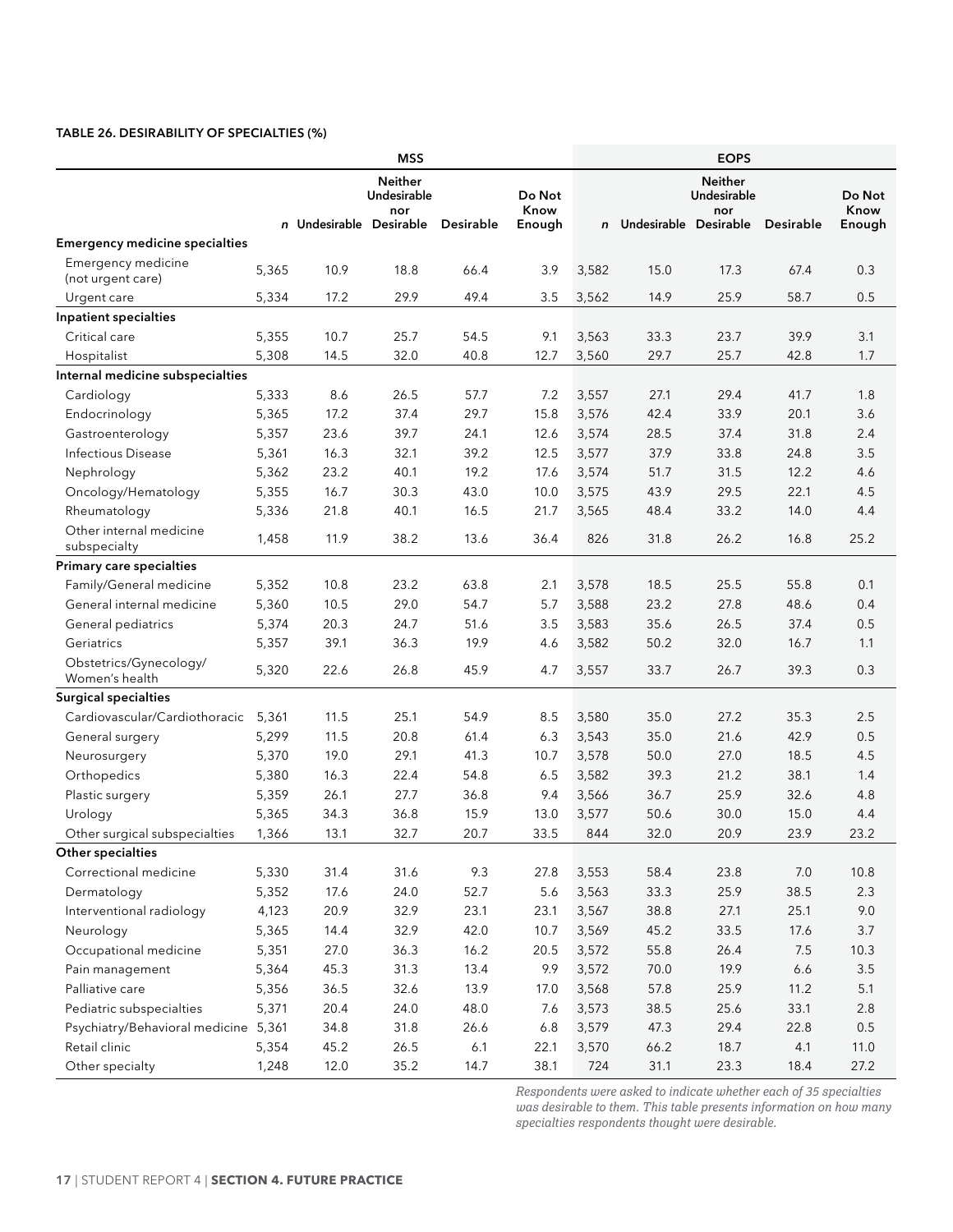

#### <span id="page-24-0"></span>**Figure 5. PLANS TO PRACTICE IN SAME STATE AS PROGRAM AFTER GRADUATION BY STUDENT RESIDENCY**

*Graduating students (EOPS) who had not yet accepted a job were asked to select the state where they expected to practice upon graduation. Graduating students who had already accepted a job offer were asked to select the state where their new job was located. If the state that students selected was the same state where their program was located, they were considered to plan to "practice in program state." Otherwise, they were considered to plan to "practice outside of program state." Students' residency status was based on their selfreported program states and home ZIP codes. Matriculating students (MSS) were not asked to respond to this question.*

**Table 27. DESIRABILITY OF PRACTICE ENVIRONMENTS**

|                                                 | <b>MSS</b> |     |     | <b>EOPS</b> |              |     |     |     |  |
|-------------------------------------------------|------------|-----|-----|-------------|--------------|-----|-----|-----|--|
|                                                 | n          | м   | SD  | Mdn         | $\mathsf{n}$ | м   | SD  | Mdn |  |
| Federal/State prison system                     | 5,267      | 2.2 | 1.0 | 2.0         | 3,551        | 2.1 | 1.0 | 2.0 |  |
| Inner city                                      | 5,362      | 3.2 | 1.1 | 3.0         | 3,596        | 3.0 | 1.1 | 3.0 |  |
| Military base(s)                                | 5,284      | 2.8 | 1.1 | 3.0         | 3,556        | 2.5 | 1.0 | 3.0 |  |
| Native American/<br>American Indian Reservation | 5,281      | 2.8 | 1.0 | 3.0         | 3,553        | 2.4 | 1.0 | 3.0 |  |
| Practice outside the U.S.                       | 5.300      | 3.1 | 1.2 | 3.0         | 3.552        | 2.5 | 1.2 | 2.0 |  |
| Rural                                           | 5,383      | 3.4 | 1.1 | 4.0         | 3,593        | 3.1 | 1.1 | 3.0 |  |
| Suburban                                        | 5,401      | 4.0 | 0.8 | 4.0         | 3,587        | 3.8 | 0.8 | 4.0 |  |
| Urban                                           | 5,377      | 3.8 | 0.9 | 4.0         | 3.591        | 3.7 | 0.9 | 4.0 |  |
| Veterans Affairs (VA)                           | 5,287      | 3.1 | 1.0 | 3.0         | 3.552        | 2.7 | 1.0 | 3.0 |  |
|                                                 |            |     |     |             |              |     |     |     |  |

*Note: 1 = "Very undesirable" to 5 = "Very desirable"*

#### **Table 28. LIKELIHOOD OF WORKING IN A MEDICALLY UNDERSERVED AREA (MUA) AFTER GRADUATION**

| <b>MSS</b><br>5,400 3.8 0.9 4.0  |  | M SD Mdn |
|----------------------------------|--|----------|
|                                  |  |          |
| <b>EOPS</b><br>3,558 3.5 1.0 3.0 |  |          |

*Note: 1 = "Very unlikely" to 5 = "Very likely."*

#### **Table 29. INTEREST IN PRACTICE SETTINGS**

|                                       |           | м   | SD. | Mdn |
|---------------------------------------|-----------|-----|-----|-----|
| Group private practice                | 3.586 3.1 |     | 0.9 | 3.0 |
| Community health center (CHC)         | 3.590     | 2.7 | 0.9 | 3.0 |
| Health maintenance organization (HMO) | 3.579     | 2.6 | 0.9 | 3.0 |
| Solo private practice                 | 3.582     | 2.5 | 1.0 | 3.0 |

*Note: This question was only asked of graduating students (EOPS). Respondents were asked to indicate how much they would like to practice in each setting, where 1 = "Not at all" to 4 = "Very much."*

#### **Table 30. LIKELIHOOD OF PURSUING CAREER AS PA EDUCATOR**

|            | n                 | M SD | Mdn |
|------------|-------------------|------|-----|
| Likelihood | 3,599 3.2 1.1 3.0 |      |     |

*Note: This question was only asked of graduating students (EOPS). Respondents were asked to indicate how likely they are to pursue a career as a PA educator, where 1 = "Very unlikely" to 5 = "Very likely."*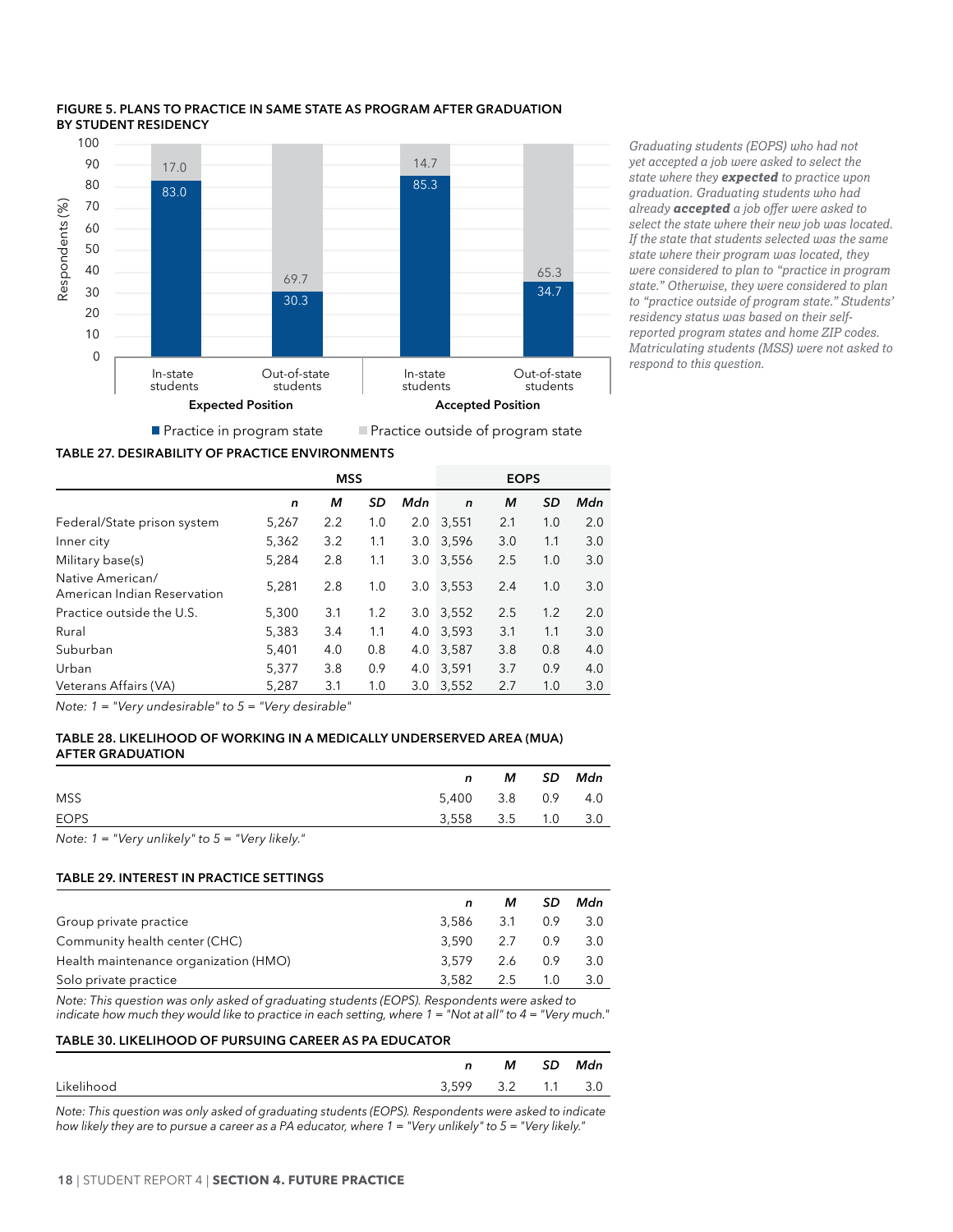# <span id="page-25-0"></span>**SECTION 5. FINANCIAL INFORMATION**

#### **Table 31. HOUSEHOLD INCOME**

|                        |       | Considered<br>Dependent by<br>Parents |                          |       | <b>Not Considered</b><br>Dependent by<br><b>Parents</b> |             |  |
|------------------------|-------|---------------------------------------|--------------------------|-------|---------------------------------------------------------|-------------|--|
|                        | n     |                                       | ℅<br>% (Cum.)            | n     | %                                                       | %<br>(Cum.) |  |
| Less than \$25,000     | 35    | 2.6                                   | 2.6                      | 1,125 | 36.3                                                    | 36.3        |  |
| \$25,000 to \$49,999   | 88    | 6.5                                   | 9.0                      | 735   | 23.7                                                    | 60.0        |  |
| \$50,000 to \$74,999   | 160   | 11.8                                  | 20.8                     | 537   | 17.3                                                    | 77.3        |  |
| \$75,000 to \$99,999   | 210   | 15.4                                  | 36.3                     | 323   | 10.4                                                    | 87.7        |  |
| \$100,000 to \$149,999 | 363   | 26.7                                  | 62.9                     | 218   | 7.0                                                     | 94.7        |  |
| \$150,000 to \$199,999 | 200   | 14.7                                  | 77.6                     | 87    | 2.8                                                     | 97.5        |  |
| \$200,000 to \$249,999 | 131   | 9.6                                   | 87.3                     | 43    | 1.4                                                     | 98.9        |  |
| \$250,000 to \$299,999 | 70    | 5.1                                   | 92.4                     | 15    | 0.5                                                     | 99.4        |  |
| \$300,000 or higher    | 103   | 7.6                                   | 100.0                    | 18    | 0.6                                                     | 100.0       |  |
| Total                  | 1,360 | 100.0                                 | $\overline{\phantom{0}}$ | 3,101 | 100.0                                                   |             |  |

*This question was only asked of matriculating students (MSS). Respondents who were considered to be a dependent by their parents reported on the estimated combined (both parents'/guardians') gross income for their families. Respondents who were not considered to be a dependent reported on their estimated gross income for themselves and, if applicable, their spouse/partner. "% (Cum.)" refers to the cumulative percentage of respondents.*

# **FINANCING PRE-PA EDUCATION**

Respondents were asked whether they had outstanding education loans, excluding interest, from their pre-PA educations (i.e., undergraduate and/or non-PA graduate training) prior to entering their graduate PA programs. 46.4% of 5,326 MSS respondents and 46.9% of 3,556 EOPS respondents said "Yes" they had outstanding pre-PA educational loans. Those who said "Yes" were then asked to report the amount owed on their outstanding loans by providing exact dollar amounts or by selecting the appropriate range. All tables reporting the distribution of ranges include reports of exact dollar amounts when available, which were first recoded to the correct range. Zeroes and clear outliers were removed prior to analysis.

#### **Table 32. AMOUNT OF OUTSTANDING PRE-PA EDUCATIONAL LOANS (\$)**

|      |       | Min | Max                                                                | м | M(T) | -SD | <b>P10</b> | <b>P25</b> | <b>P50</b><br>(Mdn)                | P75 | <b>P90</b> |
|------|-------|-----|--------------------------------------------------------------------|---|------|-----|------------|------------|------------------------------------|-----|------------|
| MSS  | 2.386 |     | 800 400,000 35,712 30,042 33,230 7,500 15,000 26,000 45,000 75,000 |   |      |     |            |            |                                    |     |            |
| EOPS | 1.561 |     | 1,000 350,000 42,738 35,351 40,810                                 |   |      |     |            |            | 9,000 20,000 30,000 50,000 100,000 |     |            |

*Note: "M (T)" refers to the trimmed mean, or the mean when the top and bottom 10% of values are removed.*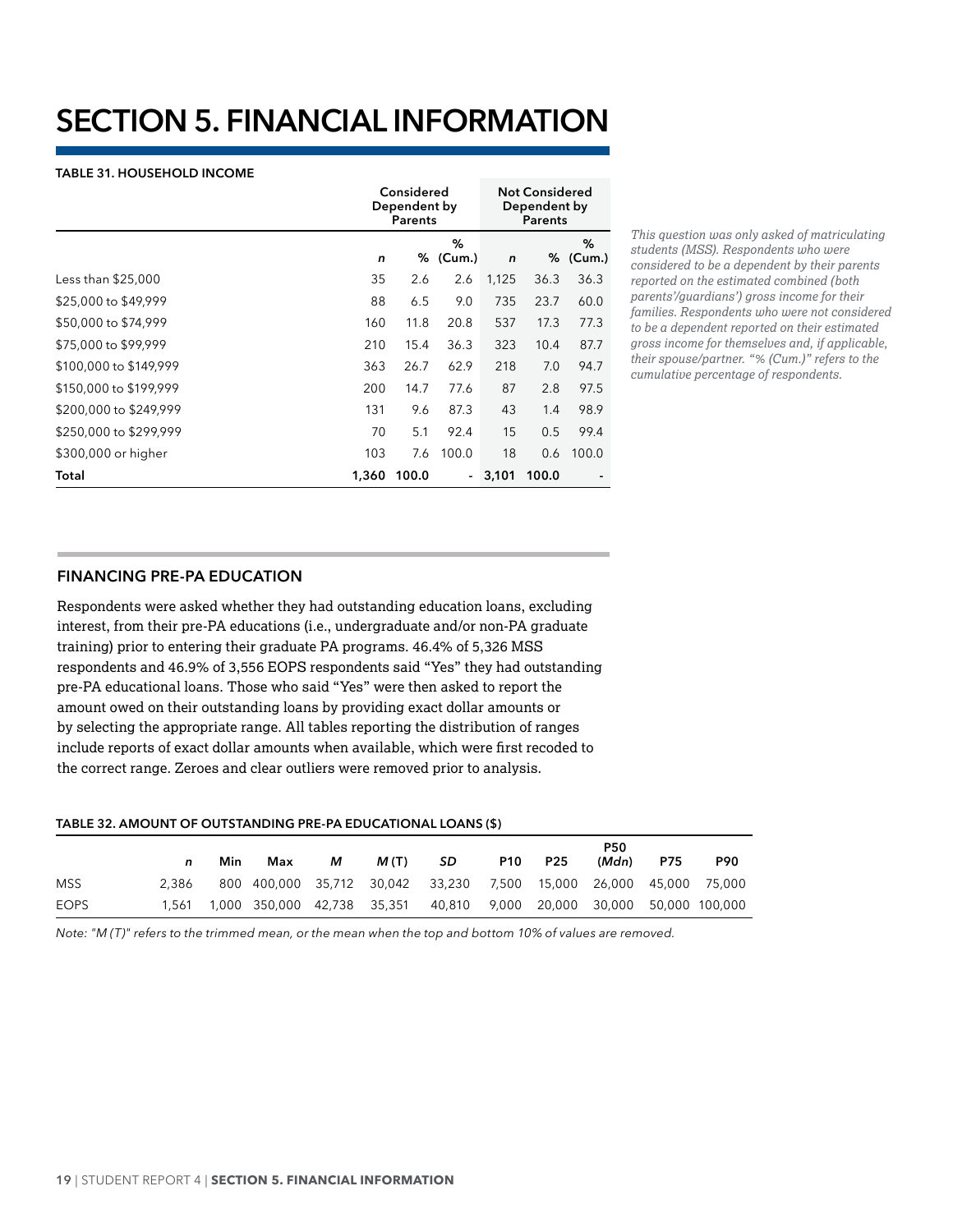#### <span id="page-26-0"></span>**Table 33. AMOUNT OF OUTSTANDING PRE-PA EDUCATIONAL LOANS (RANGES)**

|                        |       | <b>MSS</b> |                |              | <b>EOPS</b> |               |  |
|------------------------|-------|------------|----------------|--------------|-------------|---------------|--|
|                        | n     |            | %<br>% (Cum.)  | $\mathsf{n}$ |             | %<br>% (Cum.) |  |
| \$1 to \$24,999        | 1,068 | 43.6       | 43.6           | 598          | 36.7        | 36.7          |  |
| \$25,000 to \$49,999   | 806   | 32.9       | 76.4           | 559          | 34.3        | 71.0          |  |
| \$50,000 to \$74,999   | 307   | 12.5       | 88.9           | 200          | 12.3        | 83.3          |  |
| \$75,000 to \$99,999   | 127   | 5.2        | 94.1           | 93           | 5.7         | 89.0          |  |
| \$100,000 to \$124,999 | 90    | 3.7        | 97.8           | 91           | 5.6         | 94.5          |  |
| \$125,000 to \$149,999 | 18    | 0.7        | 98.5           | 21           | 1.3         | 95.8          |  |
| \$150,000 to \$174,999 | 17    | 0.7        | 99.2           | 40           | 2.5         | 98.3          |  |
| \$175,000 to \$199,999 | 3     | 0.1        | 99.3           | 8            | 0.5         | 98.8          |  |
| \$200,000 to \$224,999 | 8     | 0.3        | 99.7           | 11           | 0.7         | 99.4          |  |
| \$225,000 or more      | 8     | 0.3        | 100.0          | 9            | 0.6         | 100.0         |  |
| Total                  | 2,452 | 100.0      | $\blacksquare$ | 1,630        | 100.0       |               |  |

*Note: "% (Cum.)" refers to the cumulative percentage of respondents.*

#### **Table 34. SOURCES OF FINANCING FOR PRE-PA EDUCATION COSTS**

|                                                        | n     | %    |
|--------------------------------------------------------|-------|------|
| Employer support (e.g., tuition reimbursement)         | 241   | 4.5  |
| Family support (excluding support from spouse/partner) | 2.699 | 50.8 |
| Loans                                                  | 2.633 | 49.6 |
| Military benefits                                      | 254   | 4.8  |
| Money earned by spouse/partner                         | 199   | 3.7  |
| Personal income and savings                            | 2,168 | 40.8 |
| Scholarships or awards from external sources           | 1,711 | 32.2 |
| Scholarships or awards from your college/university    | 2,669 | 50.3 |
| Work study program                                     | 564   | 10.6 |
| Total                                                  | 5,310 |      |

*Respondents were asked to indicate each source of funding for their pre-PA education costs. They were then presented with the list of all sources they had previously checked and asked to report the percentage of their funding from each source. Percentages had to sum to 100%.* 

*Note: Only matriculating students (MSS) were asked to respond to this question. Percentages will sum to more than 100% because respondents could select multiple categories.*

#### **Table 35. PERCENT OF PRE-PA EDUCATION COSTS PAID FOR BY EACH SOURCE (%)**

|                                                        | n     | м    | SD   | Mdn  |
|--------------------------------------------------------|-------|------|------|------|
| Employer support (e.g., tuition reimbursement)         | 184   | 16.4 | 20.4 | 10.0 |
| Family support (excluding support from spouse/partner) | 1,800 | 41.6 | 28.4 | 38.5 |
| Loans                                                  | 1,826 | 47.2 | 28.5 | 50.0 |
| Military benefits                                      | 131   | 54.9 | 28.3 | 60.0 |
| Money earned by spouse/partner                         | 153   | 18.3 | 18.2 | 10.0 |
| Personal income and savings                            | 1.693 | 17.9 | 19.5 | 10.0 |
| Scholarships or awards from external sources           | 1.458 | 18.4 | 21.8 | 10.0 |
| Scholarships or awards from your college/university    | 2,198 | 35.3 | 27.0 | 30.0 |
| Work study program                                     | 418   | 34.1 | 26.0 | 30.0 |

*Note: Only matriculating students (MSS) were asked to respond to this question. Zeroes were removed prior to analysis.*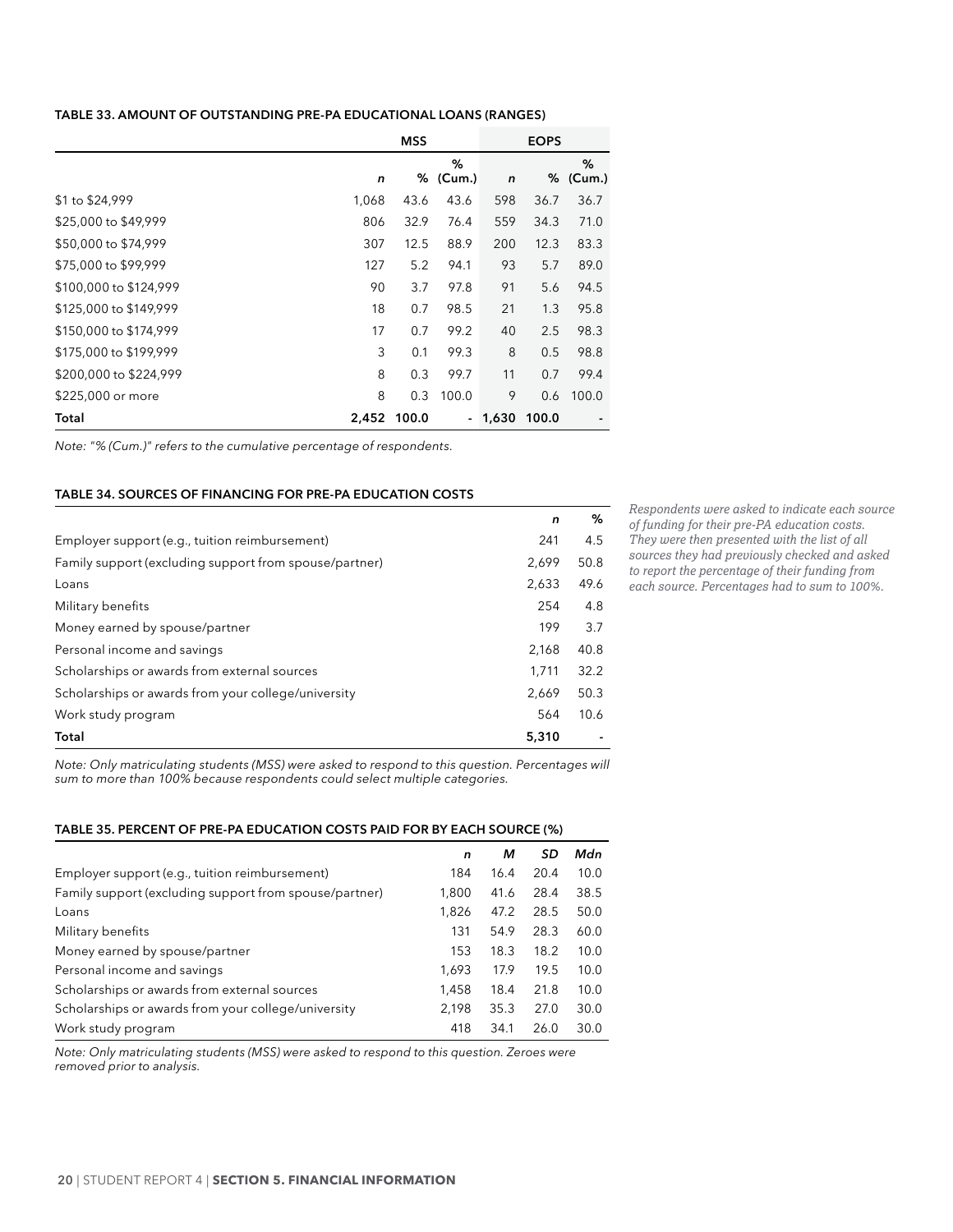# <span id="page-27-0"></span>**FINANCING GRADUATE PA EDUCATION**

Respondents were asked whether they had received grants, scholarships, and/ or stipends, excluding loans, for their graduate PA education. 15.4% of 5,413 MSS respondents and 27.6% of 3,548 EOPS respondents said "Yes" they received grants, scholarships, and/or stipends for their graduate PA education. Those who said "Yes" were then asked to report the amount still owed on their outstanding loans by providing exact dollar amounts or by selecting the appropriate range. All tables reporting the distribution of ranges include reports of exact dollar amounts when available, which were first recoded to the correct range. Zeroes and clear outliers were removed prior to analysis.

#### **Table 36. AMOUNT OF GRANTS, SCHOLARSHIPS, OR STIPENDS (\$)**

|             | n    | Min | Max                                                                  | м | M(T) SD |                                   | <b>P10</b> | P25 | <b>P50</b><br>(Mdn) | P75 | <b>P90</b> |
|-------------|------|-----|----------------------------------------------------------------------|---|---------|-----------------------------------|------------|-----|---------------------|-----|------------|
| <b>MSS</b>  | 737. | 100 | 150,000  17,515  11,237  25,608  1,000  2,400  8,000  20,000  50,000 |   |         |                                   |            |     |                     |     |            |
| <b>EOPS</b> | 883  | 100 |                                                                      |   |         | 187,000 15,740 8,252 28,823 1,000 |            |     |                     |     |            |

*Note: "M (T)" refers to the trimmed mean, or the mean when the top and bottom 10% of values are removed.*

#### **Table 37. AMOUNT OF GRANTS, SCHOLARSHIPS, OR STIPENDS (RANGES)**

|                      | <b>MSS</b> |       |                          |     |           |               |
|----------------------|------------|-------|--------------------------|-----|-----------|---------------|
|                      | n          |       | %<br>% (Cum.)            | n   |           | %<br>% (Cum.) |
| \$1 to \$4,999       | 285        | 36.1  | 36.1                     | 492 | 51.7      | 51.7          |
| \$5,000 to \$9,999   | 134        | 17.0  | 53.0                     | 142 | 14.9      | 66.6          |
| \$10,000 to \$14,999 | 100        | 12.7  | 65.7                     | 87  | 9.1       | 75.7          |
| \$15,000 to \$19,999 | 53         | 6.7   | 72.4                     | 25  | 2.6       | 78.4          |
| \$20,000 to \$24,999 | 63         | 8.0   | 80.4                     | 37  | 3.9       | 82.2          |
| \$25,000 to \$29,999 | 22         | 2.8   | 83.2                     | 29  | 3.0       | 85.3          |
| \$30,000 to \$49,999 | 47         | 5.9   | 89.1                     | 52  | 5.5       | 90.8          |
| \$50,000 to \$74,999 | 28         | 3.5   | 92.7                     | 27  | 2.8       | 93.6          |
| \$75,000 to \$99,999 | 21         | 2.7   | 95.3                     | 22  | 2.3       | 95.9          |
| \$100,000 or more    | 37         | 4.7   | 100.0                    | 39  | 4.1       | 100.0         |
| Total                | 790        | 100.0 | $\overline{\phantom{a}}$ |     | 952 100.0 |               |

*Note: "% (Cum.)" refers to the cumulative percentage of respondents.*

### **Table 38. TOOK OUT EDUCATIONAL LOANS TO PAY FOR GRADUATE PA EDUCATION**

|           |    | MSS                     | <b>EOPS</b>  |   |
|-----------|----|-------------------------|--------------|---|
|           | n. | %                       | $\mathsf{n}$ | % |
| Yes       |    | 3,745 74.1 2,981 84.5   |              |   |
| <b>No</b> |    | 1,307 25.9 548 15.5     |              |   |
| Total     |    | 5,052 100.0 3,529 100.0 |              |   |

*Respondents were asked whether they had taken out any education loans to finance their graduate PA education. 74.1% of 5,052 MSS respondents and 84.5% of 3,529 EOPS respondents said "Yes" they took out educational loans to pay for their graduate PA education. Those who said "Yes" were then asked to report the amount still owed on their outstanding loans by providing exact dollar amounts or by selecting the appropriate range. All tables reporting the distribution of ranges include reports of exact dollar amounts when available, which were first recoded to the correct range. Zeroes and clear outliers were removed prior to analysis.*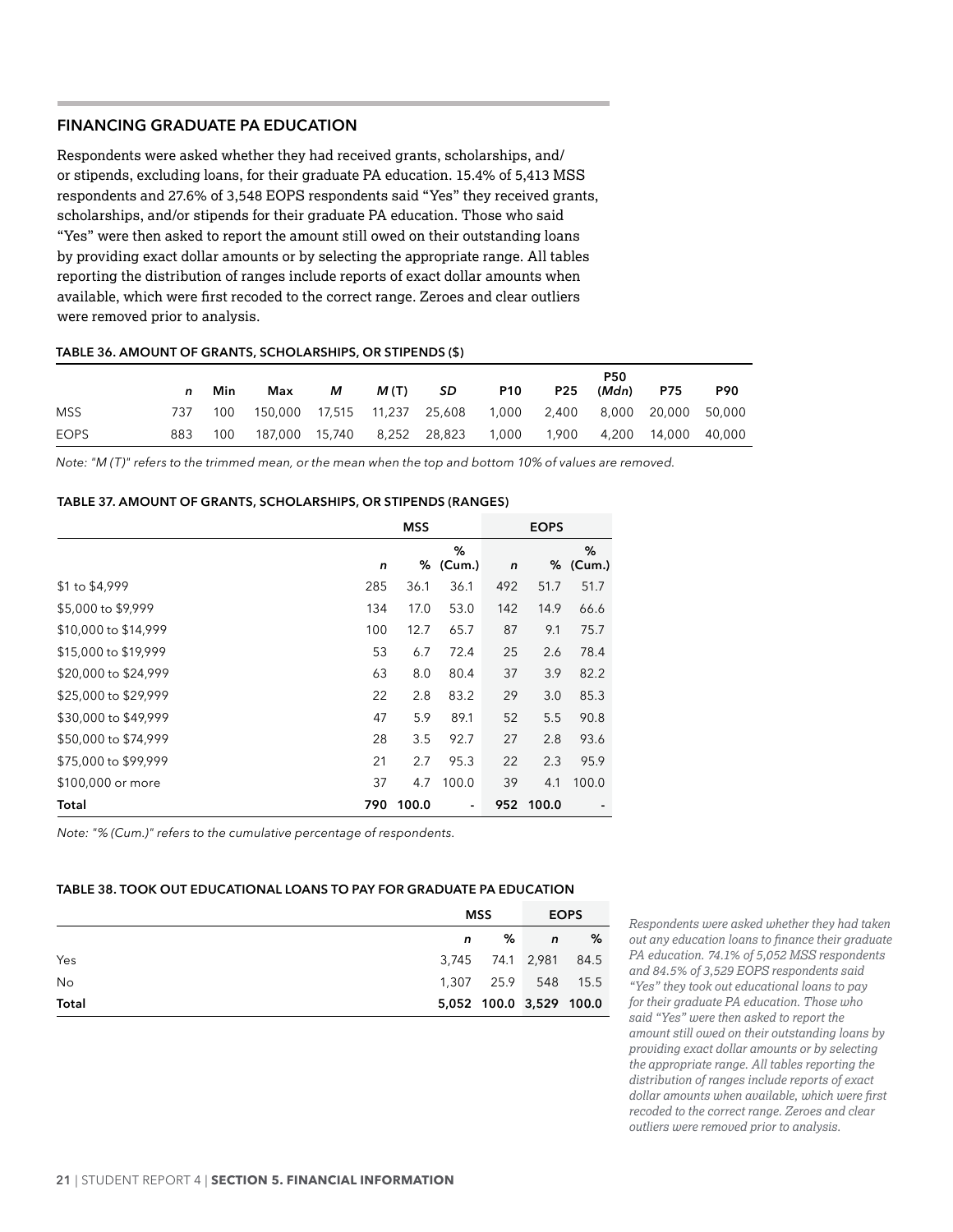#### <span id="page-28-0"></span>**Table 39. AMOUNT OF EDUCATIONAL LOANS FOR GRADUATE PA EDUCATION (\$)**

|             | n | Min. | Max                                                                              | м | M(T) | -SD | <b>P10</b> | <b>P25</b> | <b>P50</b><br>(Mdn) | <b>P75</b> | <b>P90</b> |
|-------------|---|------|----------------------------------------------------------------------------------|---|------|-----|------------|------------|---------------------|------------|------------|
| <b>MSS</b>  |   |      | 3,408 2,000 250,000 66,854 62,876 43,952 15,000 30,000 60,000 98,000 129,300     |   |      |     |            |            |                     |            |            |
| <b>EOPS</b> |   |      | 2,796 4,000 300,000 107,821 107,344 46,275 50,000 75,000 105,000 140,000 165,000 |   |      |     |            |            |                     |            |            |

*Note: "M (T)" refers to the trimmed mean, or the mean when the top and bottom 10% of values are removed.*

#### **Table 40. AMOUNT OF EDUCATIONAL LOANS FOR GRADUATE PA EDUCATION (RANGES)**

|                        |       | <b>MSS</b> |               |              | <b>EOPS</b> |               |  |
|------------------------|-------|------------|---------------|--------------|-------------|---------------|--|
|                        | n     |            | %<br>% (Cum.) | $\mathsf{n}$ |             | %<br>% (Cum.) |  |
| \$1 to \$24,999        | 810   | 22.1       | 22.1          | 124          | 4.2         | 4.2           |  |
| \$25,000 to \$49,999   | 587   | 16.0       | 38.2          | 193          | 6.6         | 10.8          |  |
| \$50,000 to \$74,999   | 737   | 20.1       | 58.3          | 403          | 13.7        | 24.4          |  |
| \$75,000 to \$99,999   | 605   | 16.5       | 74.9          | 459          | 15.6        | 40.0          |  |
| \$100,000 to \$124,999 | 532   | 14.5       | 89.4          | 736          | 25.0        | 65.0          |  |
| \$125,000 to \$149,999 | 160   | 4.4        | 93.8          | 381          | 12.9        | 78.0          |  |
| \$150,000 to \$174,999 | 165   | 4.5        | 98.3          | 425          | 14.4        | 92.4          |  |
| \$175,000 to \$199,999 | 31    | 0.8        | 99.1          | 131          | 4.4         | 96.8          |  |
| \$200,000 to \$224,999 | 25    | 0.7        | 99.8          | 75           | 2.5         | 99.4          |  |
| \$225,000 or more      | 7     | 0.2        | 100.0         | 18           | 0.6         | 100.0         |  |
| Total                  | 3,659 | 100.0      |               | - 2,945      | 100.0       |               |  |

*Note: "% (Cum.)" refers to the cumulative percentage of respondents.*

#### **Table 41. SOURCES OF FINANCING FOR GRADUATE PA EDUCATION COSTS**

|                                                        | n     | %    |
|--------------------------------------------------------|-------|------|
| Family support (excluding support from spouse/partner) | 1.457 | 27.5 |
| Loans                                                  | 4.469 | 84.3 |
| Military benefits                                      | 273   | 5.2  |
| Money earned by spouse/partner                         | 599   | 11.3 |
| Personal income and savings                            | 1.937 | 36.5 |
| Scholarships or awards from external sources           | 615   | 11.6 |
| Scholarships or awards from your college/university    | 515   | 9.7  |
| Work study program                                     | 68    | 1.3  |
| Total                                                  | 5,300 |      |

*Respondents were asked to indicate each source of funding for their graduate PA education costs. They were then presented with the list of all sources they had checked and asked to report the percentage of funding from each source. Percentages had to sum to 100%.* 

*Note: Only matriculating students (MSS) were asked to respond to this question. Percentages will exceed 100% because respondents could select multiple categories.*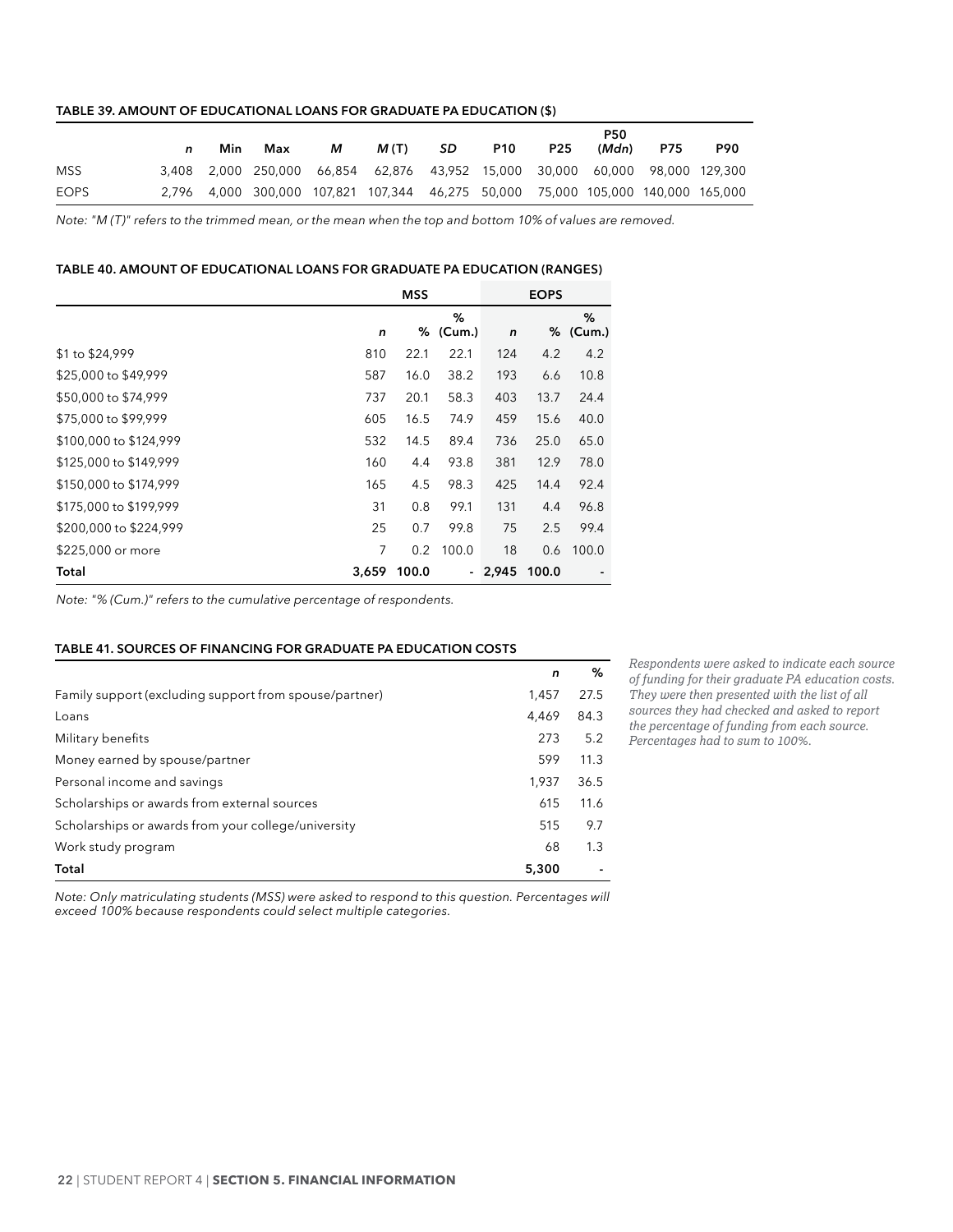<span id="page-29-0"></span>

| TABLE 42. PERCENT OF GRADUATE PA EDUCATION COSTS PAID FOR BY EACH SOURCE (%) |  |  |
|------------------------------------------------------------------------------|--|--|
|                                                                              |  |  |

|                                                        | n     | м    | SD   | Mdn  |
|--------------------------------------------------------|-------|------|------|------|
| Family support (excluding support from spouse/partner) | 1.255 | 47.2 | 36.3 | 40.0 |
| Loans                                                  | 4.060 | 85.1 | 21.8 | 95.0 |
| Military benefits                                      | 234   | 72.1 | 33.7 | 90.0 |
| Money earned by spouse/partner                         | 502   | 21.4 | 24.0 | 10.0 |
| Personal income and savings                            | 1.640 | 18.8 | 22.1 | 10.0 |
| Scholarships or awards from external sources           | 415   | 15.1 | 22.4 | 8.0  |
| Scholarships or awards from your college/university    | 372   | 14.2 | 16.4 | 10.0 |
| Work study program                                     | 47    | 7.1  | 14.1 | 5.0  |

*Note: Only matriculating students (MSS) were asked to respond to this question. Zeroes were removed prior to analysis.*

#### **Table 43. ANTICIPATED TOTAL DEBT FROM ATTENDING PA SCHOOL**

|                        | <b>MSS</b> |       |               |              | <b>EOPS</b> |               |
|------------------------|------------|-------|---------------|--------------|-------------|---------------|
|                        | n          |       | %<br>% (Cum.) | $\mathsf{n}$ |             | %<br>% (Cum.) |
| \$0                    | 491        | 9.5   | 9.5           | 394          | 11.4        | 11.4          |
| \$1 to \$24,999        | 247        | 4.8   | 14.3          | 102          | 2.9         | 14.3          |
| \$25,000 to \$49,999   | 333        | 6.5   | 20.8          | 191          | 5.5         | 19.8          |
| \$50,000 to \$74,999   | 623        | 12.1  | 32.9          | 290          | 8.4         | 28.2          |
| \$75,000 to \$99,999   | 961        | 18.6  | 51.5          | 447          | 12.9        | 41.1          |
| \$100,000 to \$124,999 | 1,142      | 22.2  | 73.7          | 572          | 16.5        | 57.6          |
| \$125,000 to \$149,999 | 678        | 13.2  | 86.8          | 549          | 15.8        | 73.4          |
| \$150,000 to \$174,999 | 371        | 7.2   | 94.0          | 384          | 11.1        | 84.5          |
| \$175,000 to \$199,999 | 167        | 3.2   | 97.3          | 292          | 8.4         | 93.0          |
| \$200,000 or greater   | 141        | 2.7   | 100.0         | 244          | 7.0         | 100.0         |
| Total                  | 5,154      | 100.0 |               | - 3,465      | 100.0       |               |

*Note: Total debt excludes personal debt. "% (Cum.)" refers to the cumulative percentage of respondents.*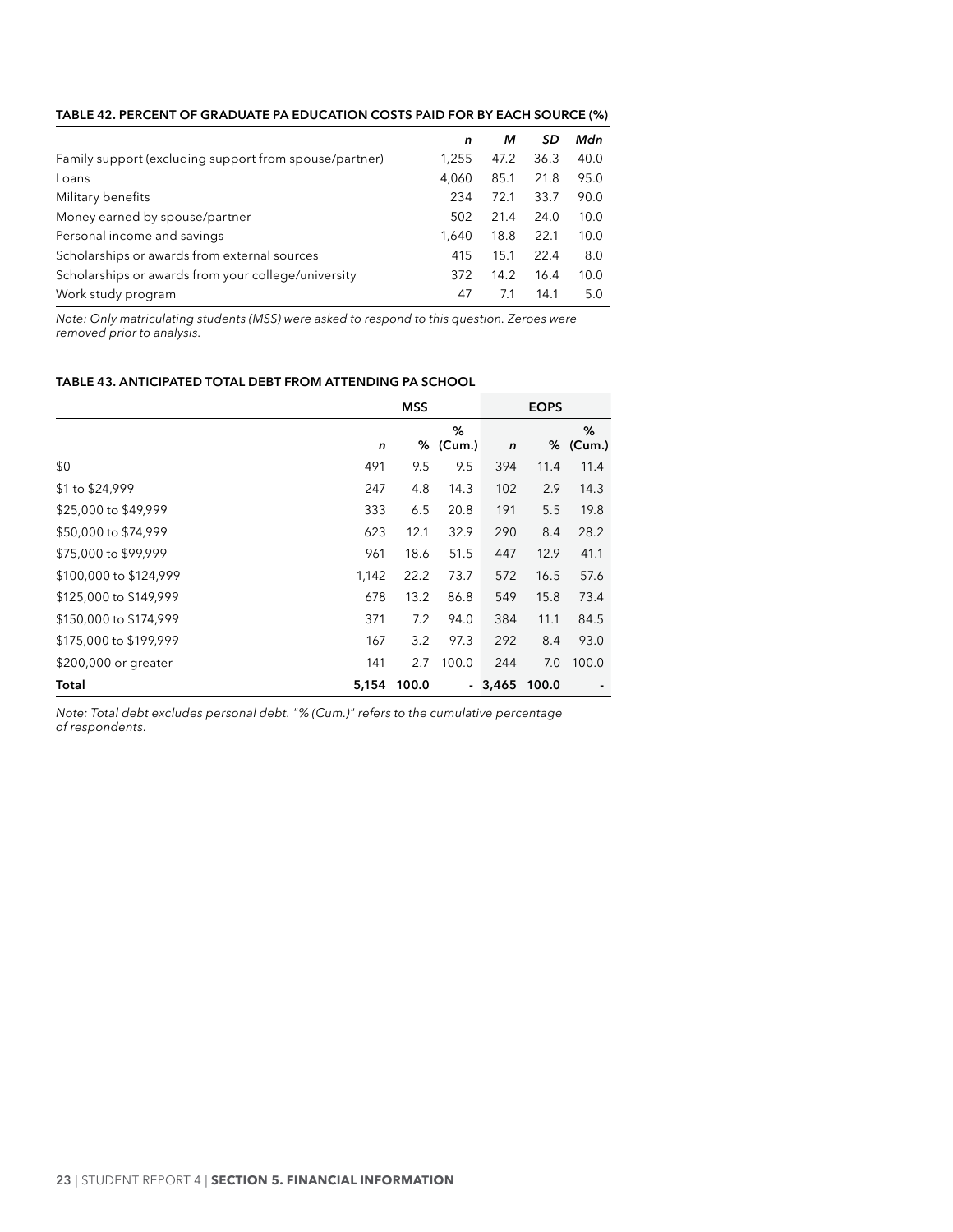# <span id="page-30-0"></span>**SERVICE INDEBTEDNESS & LOAN FORGIVENESS PROGRAMS**

Matriculating students (MSS) reported their service indebtedness for their pre-PA education. Graduating students (EOPS) reported the type of loan forgiveness program they planned to enter following their graduation from PA school. 1.3% of 5,406 MSS reported their service indebtedness for their pre-PA education. 28.7% of 3,545 EOPS respondents said they planned to enter a state or federal loan forgiveness program following their program graduation. Among graduating students (EOPS), percentages may exceed 100% because they could select multiple programs, whereas matriculating students (MSS) could only select one.

#### **Table 44. TYPE OF SERVICE INDEBTEDNESS/LOAN FORGIVENESS PROGRAMS**

|                                                                                             |                | <b>MSS</b> | <b>EOPS</b>  |      |
|---------------------------------------------------------------------------------------------|----------------|------------|--------------|------|
|                                                                                             | n              | %          | $\mathsf{n}$ | %    |
| Armed Services (e.g., Navy, Army, Air Force)                                                | 28             | 63.6       | 894          | 90.0 |
| Department of Education's Public Service<br>Loan Forgiveness (PSLF)                         | 4              | 9.1        | 920          | 92.6 |
| Indian Health Service Corps                                                                 | 0              | 0.0        | 878          | 88.4 |
| National Health Service Corps                                                               |                | 2.3        | 912          | 91.8 |
| State loan forgiveness program                                                              | 3              | 6.8        | 936          | 94.3 |
| Uniformed Service (Centers for Disease Control,<br>Department of Health and Human Services) | $\mathfrak{D}$ | 4.5        | 879          | 88.5 |
| Other                                                                                       | 6              | 13.6       | 195          | 19.6 |
| Total                                                                                       | 44             | 100.0      | 993          |      |

# **CONSUMER DEBT**

Respondents were asked whether they had any non-education, consumer debt, which included car loans, credit card debt, and mortgages. 38.8% of 4,734 MSS respondents and 43.4% of 3,168 EOPS respondents indicated they had non-educational, consumer debt. Those who said "Yes" were asked to report the amount of their debt by providing exact dollar amounts or by selecting the appropriate range. All tables reporting the distribution of ranges include reports of exact dollar amounts when available, which were first recoded to the correct range. Zeroes and clear outliers were removed prior to analysis.

#### **Table 45. AMOUNT OF MATRICULATING STUDENTS' NON-EDUCATIONAL, CONSUMER DEBT (\$)**

|                              |       |     |         |         |         |         |                 |                 | <b>P50</b> |        |                         |
|------------------------------|-------|-----|---------|---------|---------|---------|-----------------|-----------------|------------|--------|-------------------------|
|                              | n     | Min | Max     | м       | M(T)    | SD      | P <sub>10</sub> | P <sub>25</sub> | (Mdn)      | P75    | <b>P90</b>              |
| Car loans                    | 1.026 | 100 | 90,000  | 13,150  | 11,883  | 10,123  | 3,000           | 6,000           | 10,000     | 18,000 | 25,000                  |
| Credit card debt             | 967   | 100 | 75,000  | 5.738   | 4.416   | 6.937   | 700             | 1.500           | 3.500      | 7.000  | 13,640                  |
| Mortgage                     | 445   | 100 | 585,000 | 180.850 | 174,807 | 106,607 | 50,800          | 120,000         |            |        | 170,000 235,000 324,600 |
| Other consumer debt          | 85    | 200 | 60.000  | 9,626   | 7.729   | 10,664  | 1,000           | 3.000           | 7,000      | 11.000 | 20,000                  |
| Total consumer debt          |       |     |         |         |         |         |                 |                 |            |        |                         |
| Individuals with mortgage    | 445   | 300 | 591.000 | 193.289 | 187.412 | 110.140 | 65,200          | 127,000         |            |        | 180,000 250,000 334,600 |
| Individuals without mortgage | 1.290 | 100 | 80.000  | 11.103  | 9,493   | 10,337  | 1.000           | 3.500           | 8,000      | 15.463 | 24,550                  |
| All respondents              | .735  | 100 | 591.000 | 57.831  | 34,874  | 97,565  | 1.500           | 5.000           | 12.000     |        | 40,000 205,000          |

*Note: A survey platform error resulted in only matriculating students (MSS) being asked this question.*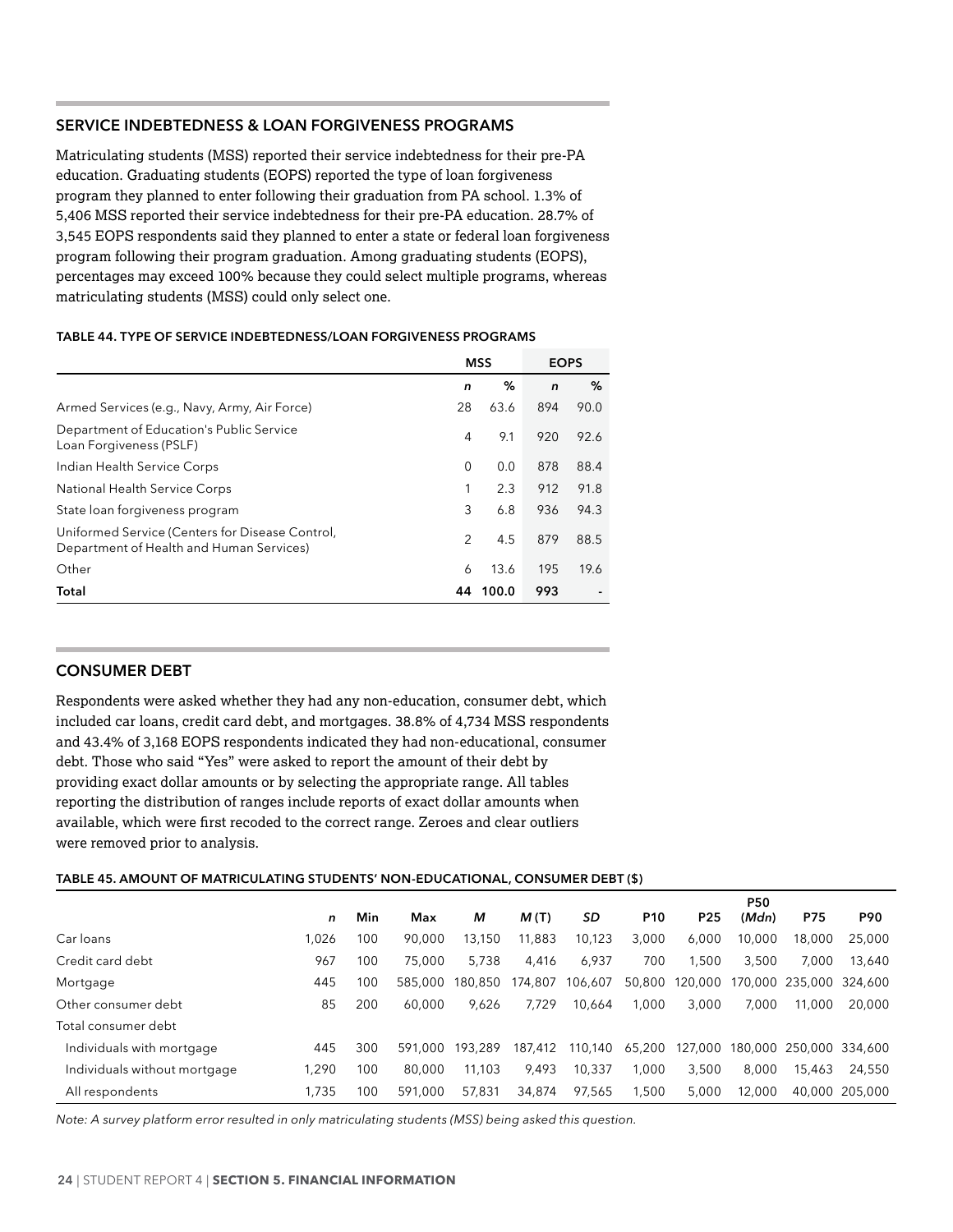### <span id="page-31-0"></span>**Table 46. AMOUNT OF NON-EDUCATIONAL, CONSUMER DEBT (RANGES)**

|                        |                | <b>MSS</b> |                          |                     | <b>EOPS</b> |          |
|------------------------|----------------|------------|--------------------------|---------------------|-------------|----------|
|                        |                |            | %                        |                     |             | %        |
|                        | n              |            | % (Cum.)                 | $\boldsymbol{n}$    |             | % (Cum.) |
| Car loans              |                |            |                          |                     |             |          |
| \$1 to \$4,999         | 157            | 14.8       | 14.8                     | $\overline{2}$      | 0.3         | 0.3      |
| \$5,000 to \$9,999     | 293            | 27.6       | 42.5                     | 162                 | 22.3        | 22.6     |
| \$10,000 to \$14,999   | 202            | 19.1       | 61.5                     | 163                 | 22.5        | 45.1     |
| \$15,000 to \$19,999   | 154            | 14.5       | 76.0                     | 168                 | 23.2        | 68.3     |
| \$20,000 to \$24,999   | 124            | 11.7       | 87.7                     | 92                  | 12.7        | 81.0     |
| \$25,000 to \$29,999   | 47             | 4.4        | 92.2                     | 66                  | 9.1         | 90.1     |
| \$30,000 to \$49,999   | 69             | 6.5        | 98.7                     | 39                  | 5.4         | 95.4     |
| \$50,000 to \$74,999   | 13             | 1.2        | 99.9                     | 27                  | 3.7         | 99.2     |
| \$75,000 to \$99,999   | 1              | 0.1        | 100.0                    | $\overline{4}$      | 0.6         | 99.7     |
| \$100,000 or more      | $\mathbf 0$    | 0.0        | 100.0                    | 2                   | 0.3         | 100.0    |
| Subtotal               | 1,060          | 100.0      | $\overline{\phantom{a}}$ | 725                 | 100.0       |          |
| Credit card debt       |                |            |                          |                     |             |          |
| \$1 to \$4,999         | 555            | 55.6       | 55.6                     | 5                   | 0.7         | 0.7      |
| \$5,000 to \$9,999     | 239            | 23.9       | 79.6                     | 402                 | 55.9        | 56.6     |
| \$10,000 to \$14,999   | 107            | 10.7       | 90.3                     | 144                 | 20.0        | 76.6     |
| \$15,000 to \$19,999   | 51             | 5.1        | 95.4                     | 75                  | 10.4        | 87.1     |
| \$20,000 to \$24,999   | 21             | 2.1        | 97.5                     | 35                  | 4.9         | 91.9     |
| \$25,000 to \$29,999   | 9              | 0.9        | 98.4                     | 18                  | 2.5         | 94.4     |
| \$30,000 to \$49,999   | 13             | 1.3        | 99.7                     | 22                  | 3.1         | 97.5     |
| \$50,000 to \$74,999   | $\overline{2}$ | 0.2        | 99.9                     | 17                  | 2.4         | 99.9     |
| \$75,000 to \$99,999   | 1              | 0.1        | 100.0                    | $\mathsf{O}\xspace$ | 0.0         | 99.9     |
| \$100,000 or more      | $\mathbf 0$    | 0.0        | 100.0                    | $\mathbf{1}$        | 0.1         | 100.0    |
| Subtotal               | 998            | 100.0      | $\overline{\phantom{a}}$ | 719                 | 100.0       |          |
| Mortgage               |                |            |                          |                     |             |          |
| \$1 to \$4,999         | 32             | 6.9        | 6.9                      | 3                   | 0.9         | 0.9      |
| \$5,000 to \$9,999     | 0              | 0.0        | 6.9                      | 3                   | 0.9         | 1.8      |
| \$10,000 to \$14,999   | $\mathbf 0$    | 0.0        | 6.9                      | $\overline{2}$      | 0.6         | 2.5      |
| \$15,000 to \$19,999   | 2              | 0.4        | 7.3                      | 1                   | 0.3         | 2.8      |
| \$20,000 to \$24,999   | 1              | 0.2        | 7.5                      | 0                   | 0.0         | 2.8      |
| \$25,000 to \$29,999   | 1              | 0.2        | 7.7                      | 2                   | 0.6         | 3.4      |
| \$30,000 to \$49,999   | 7              | 1.5        | 9.2                      | 1                   | 0.3         | 3.7      |
| \$50,000 to \$74,999   | 13             | 2.8        | 12.0                     | 8                   | 2.5         | 6.1      |
| \$75,000 to \$99,999   | 24             | 5.2        | 17.2                     | 14                  | 4.3         | 10.4     |
| \$100,000 to \$124,999 | 41             | $8.8\,$    | 26.0                     | 29                  | 8.9         | 19.3     |
| \$125,000 to \$149,999 | 60             | 12.9       | 38.9                     | 37                  | 11.3        | 30.7     |
| \$150,000 to \$174,999 | 56             | 12.0       | 51.0                     | 39                  | 12.0        | 42.6     |
| \$175,000 to \$199,999 | 49             | 10.5       | 61.5                     | 30                  | 9.2         | 51.8     |
| \$200,000 to \$224,999 | 50             | 10.8       | 72.3                     | 27                  | 8.3         | 60.1     |
| \$225,000 to \$249,999 | 21             | 4.5        | 76.8                     | 32                  | 9.8         | 69.9     |
| \$250,000 to \$274,999 | 26             | 5.6        | 82.4                     | 20                  | 6.1         | 76.1     |
| \$275,000 to \$299,999 | 11             | 2.4        | 84.7                     | 15                  | 4.6         | 80.7     |
| \$300,000 to \$349,999 | 31             | 6.7        | 91.4                     | 18                  | 5.5         | 86.2     |
|                        |                |            |                          |                     |             |          |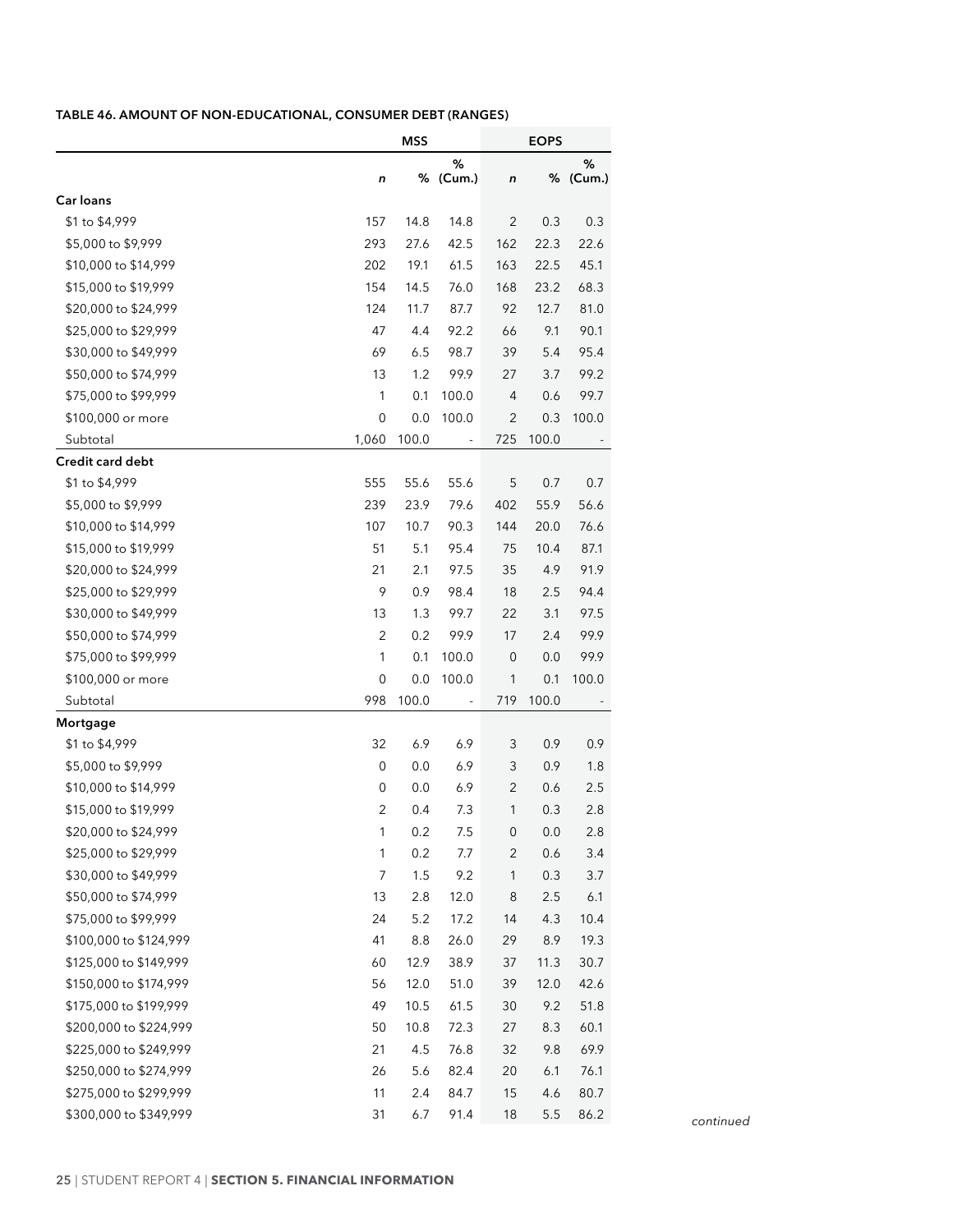#### <span id="page-32-0"></span>**TABLE 46. AMOUNT OF NON-EDUCATIONAL, CONSUMER DEBT (RANGES), CONTINUED**

|                        | <b>MSS</b>     |       |                          | <b>EOPS</b>    |       |             |
|------------------------|----------------|-------|--------------------------|----------------|-------|-------------|
|                        | n              |       | %<br>% (Cum.)            | n              | %     | %<br>(Cum.) |
| \$350,000 to \$399,999 | 20             | 4.3   | 95.7                     | 16             | 4.9   | 91.1        |
| \$400,000 to \$449,999 | 6              | 1.3   | 97.0                     | 14             | 4.3   | 95.4        |
| \$450,000 to \$499,999 | 3              | 0.6   | 97.6                     | 7              | 2.1   | 97.5        |
| \$500,000 to \$549,999 | 10             | 2.2   | 99.8                     | 5              | 1.5   | 99.1        |
| \$550,000 to \$599,999 | 1              | 0.2   | 100.0                    | 3              | 0.9   | 100.0       |
| \$600,000 or higher    | $\mathbf 0$    | 0.0   | 100.0                    | $\mathbf 0$    | 0.0   | 100.0       |
| Subtotal               | 465            | 100.0 | $\blacksquare$           | 326            | 100.0 |             |
| Other consumer debt    |                |       |                          |                |       |             |
| \$1 to \$4,999         | 32             | 34.4  | 34.4                     | 2              | 2.9   | 2.9         |
| \$5,000 to \$9,999     | 26             | 28.0  | 62.4                     | 20             | 29.0  | 31.9        |
| \$10,000 to \$14,999   | 13             | 14.0  | 76.3                     | 11             | 15.9  | 47.8        |
| \$15,000 to \$19,999   | 6              | 6.5   | 82.8                     | 6              | 8.7   | 56.5        |
| \$20,000 to \$24,999   | $\overline{7}$ | 7.5   | 90.3                     | 12             | 17.4  | 73.9        |
| \$25,000 to \$29,999   | $\overline{2}$ | 2.2   | 92.5                     | 4              | 5.8   | 79.7        |
| \$30,000 to \$49,999   | 3              | 3.2   | 95.7                     | 3              | 4.3   | 84.1        |
| \$50,000 to \$74,999   | 4              | 4.3   | 100.0                    | $\overline{4}$ | 5.8   | 89.9        |
| \$75,000 to \$99,999   | $\mathbf 0$    | 0.0   | 100.0                    | 6              | 8.7   | 98.6        |
| \$100,000 or more      | $\mathbf 0$    | 0.0   | 100.0                    | 1              | 1.4   | 100.0       |
| Subtotal               | 93             | 100.0 | $\overline{\phantom{a}}$ | 69             | 100.0 |             |

*Note: Zeroes were excluded from this analysis. "% (Cum.)" refers to the cumulative percentage of respondents.*

#### **Figure 6. TYPES OF NON-EDUCATIONAL, CONSUMER DEBT HELD**



*Note: In the "All respondents" section, percentages represent the proportion of all respondents who reported each type of debt. In the "Respondents with consumer debt" section, percentages represent the proportion of respondents who had each type of debt, out of only those respondents who reported having any consumer debt.*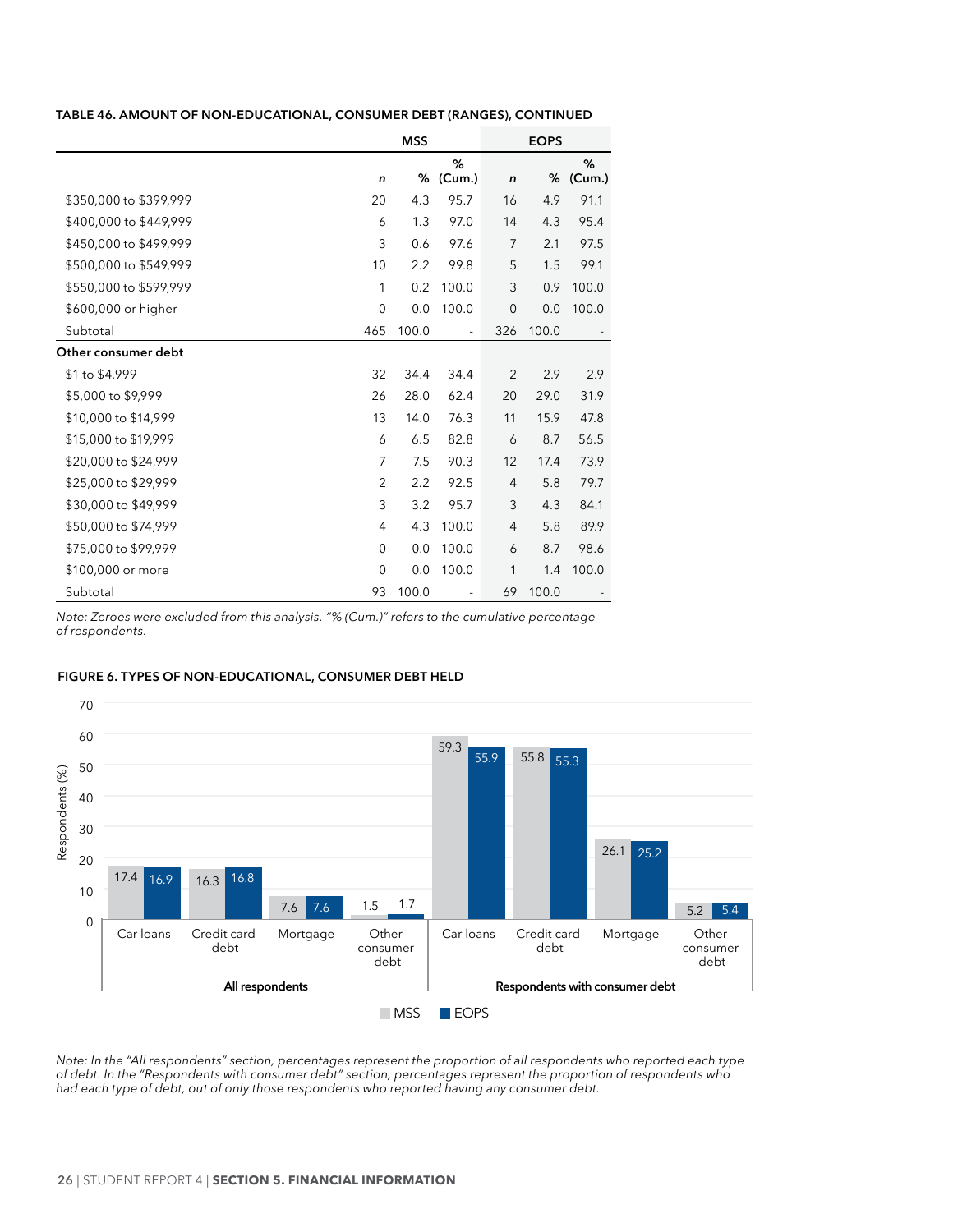# <span id="page-33-0"></span>**6. MSS: MILITARY BACKGROUND**

5.2% of respondents reported that they had served or were currently serving in the military. On average, military respondents had 6.9 years of active-duty service (*SD* =  $4.3, Mdn = 6.0$ ).

#### **Table 47. CURRENT OR PAST MILITARY SERVICE**

|                             | n             | %     |
|-----------------------------|---------------|-------|
| Veteran/Commitment complete | 112           | 39.3  |
| Regular military - active   | 97            | 34.0  |
| Reserve military - active   | 53            | 18.6  |
| Reserve military - inactive | 21            | 7.4   |
| Regular military - inactive | $\mathcal{P}$ | 0.7   |
| Total                       | 285           | 100.0 |

#### **Table 48. MILITARY BRANCH SERVED IN**

|                     | n              | %     |
|---------------------|----------------|-------|
| Army                | 174            | 60.6  |
| Air Force           | 51             | 17.8  |
| Navy                | 40             | 13.9  |
| <b>Marine Corps</b> | 16             | 5.6   |
| Coast Guard         | 4              | 1.4   |
| Other               | $\overline{2}$ | 0.7   |
| Total               | 287            | 100.0 |

*Note: If respondents had served in multiple branches, they were asked to select the one in which they had served the longest.*

#### **Table 49. MILITARY HEALTH CARE EXPERIENCE**

|                                            | $\mathbf n$ | %    |
|--------------------------------------------|-------------|------|
| Combat lifesaving                          | 136         | 68.0 |
| Emergency medical technician (EMT)         | 110         | 55.0 |
| General duty medic or corpsman             | 86          | 43.0 |
| Health care administration                 | 42          | 21.0 |
| Medical logistics                          | 35          | 17.5 |
| Patient administration                     | 28          | 14.0 |
| Nursing                                    | 24          | 12.0 |
| Mental health                              | 18          | 9.0  |
| Nutrition care                             | 18          | 9.0  |
| Operating room (e.g., surgical tech)       | 14          | 7.0  |
| Pharmacy                                   | 14          | 7.0  |
| Dental                                     | 10          | 5.0  |
| Radiology                                  | 6           | 3.0  |
| Respiratory                                | 5           | 2.5  |
| Other                                      |             |      |
| Special forces*                            | 5           | 2.5  |
| All other military health care experiences | 17          | 8.5  |
| Total                                      | 200         |      |

*Note: Percentages may sum to more than 100% because respondents could select multiple types of health care experience. \* indicates that the military health care experience was recoded from respondents' write-in "Other" responses.*

*70.7% of military respondents reported that they had received health care-related training or experience in the military.*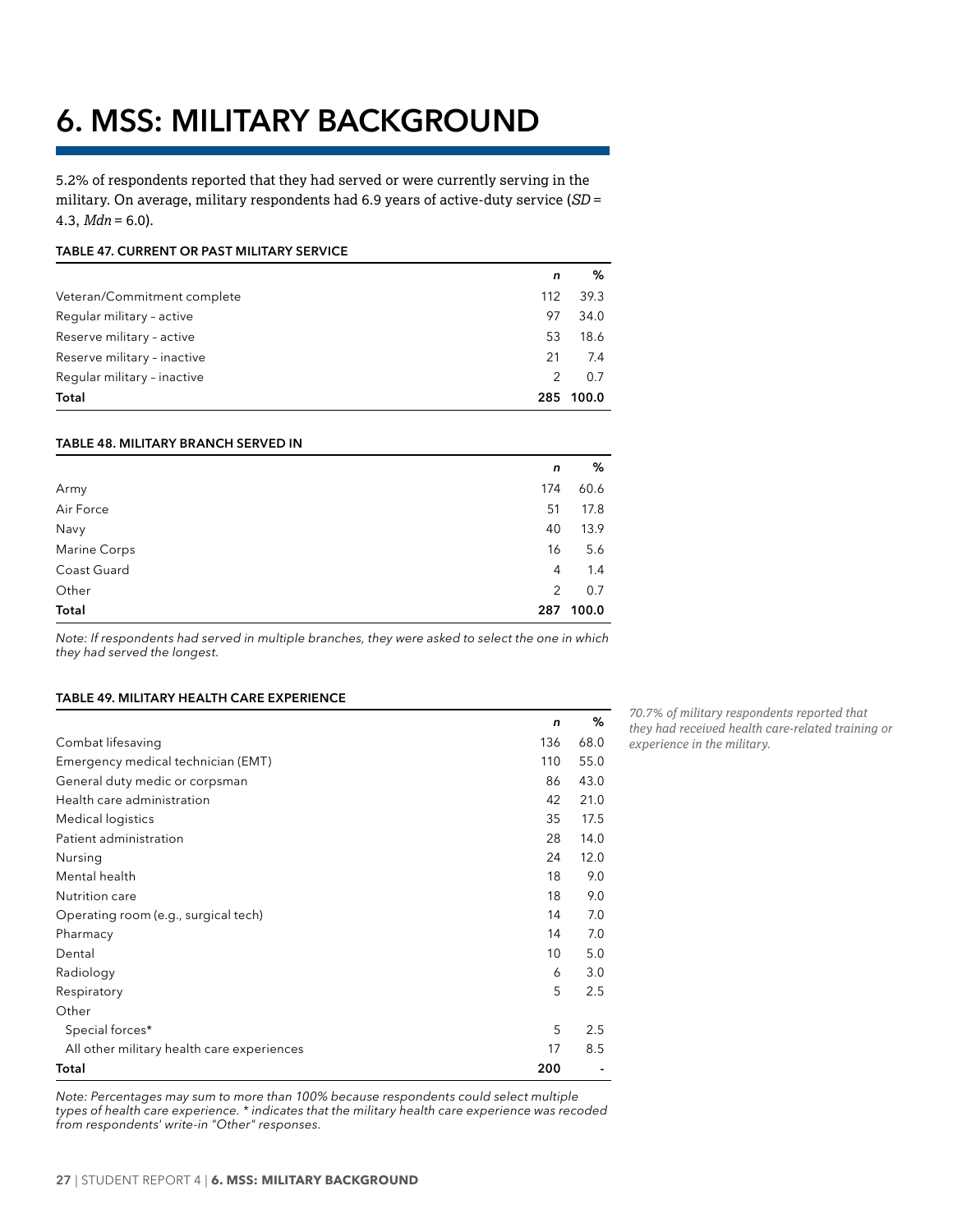# <span id="page-34-0"></span>**7. MSS: EDUCATION BACKGROUND**

#### **Table 50. PARENTS' HIGHEST LEVEL OF EDUCATION**

| n     | ℅     |
|-------|-------|
| 87    | 1.6   |
| 117   | 2.1   |
| 640   | 11.5  |
| 546   | 9.8   |
| 489   | 8.8   |
| 1.736 | 31.1  |
| 142   | 2.5   |
| 1.333 | 23.9  |
| 480   | 8.6   |
| 5.576 | 100.0 |
|       |       |

#### **Table 51. COMPLETED A NON-PA DEGREE**

|                                                                                                                                                             | n           |         |
|-------------------------------------------------------------------------------------------------------------------------------------------------------------|-------------|---------|
| Have completed a non-PA degree                                                                                                                              | 5.272       | 94.8    |
| Moved from undergraduate, pre-professional phase directly to the graduate,<br>professional phase of the program without completing an undergraduate degree. |             | 196 3.5 |
| Have not yet completed a non-PA degree                                                                                                                      | 91          | 1.6     |
| Total                                                                                                                                                       | 5.559 100.0 |         |

*Note: Respondents were asked whether they had completed a non-PA degree prior to their matriculation.*

#### **Table 52. YEARS SINCE MOST RECENT DEGREE**

|       |  |  |  | <b>P50</b><br>n Min Max M SD P10 P25 (Mdn) P75 P90 |     |
|-------|--|--|--|----------------------------------------------------|-----|
| Years |  |  |  | 5,272 0.0 36.0 3.0 3.2 0.0 1.0 2.0 4.0             | 6.0 |

*Note: Respondents who indicated that they had completed a non-PA degree were asked what year that occurred. That year was subtracted from 2019, the year data were collected, and zeroes were not removed.*

*98.5% of respondents reported the highest level of education attained by their parents.*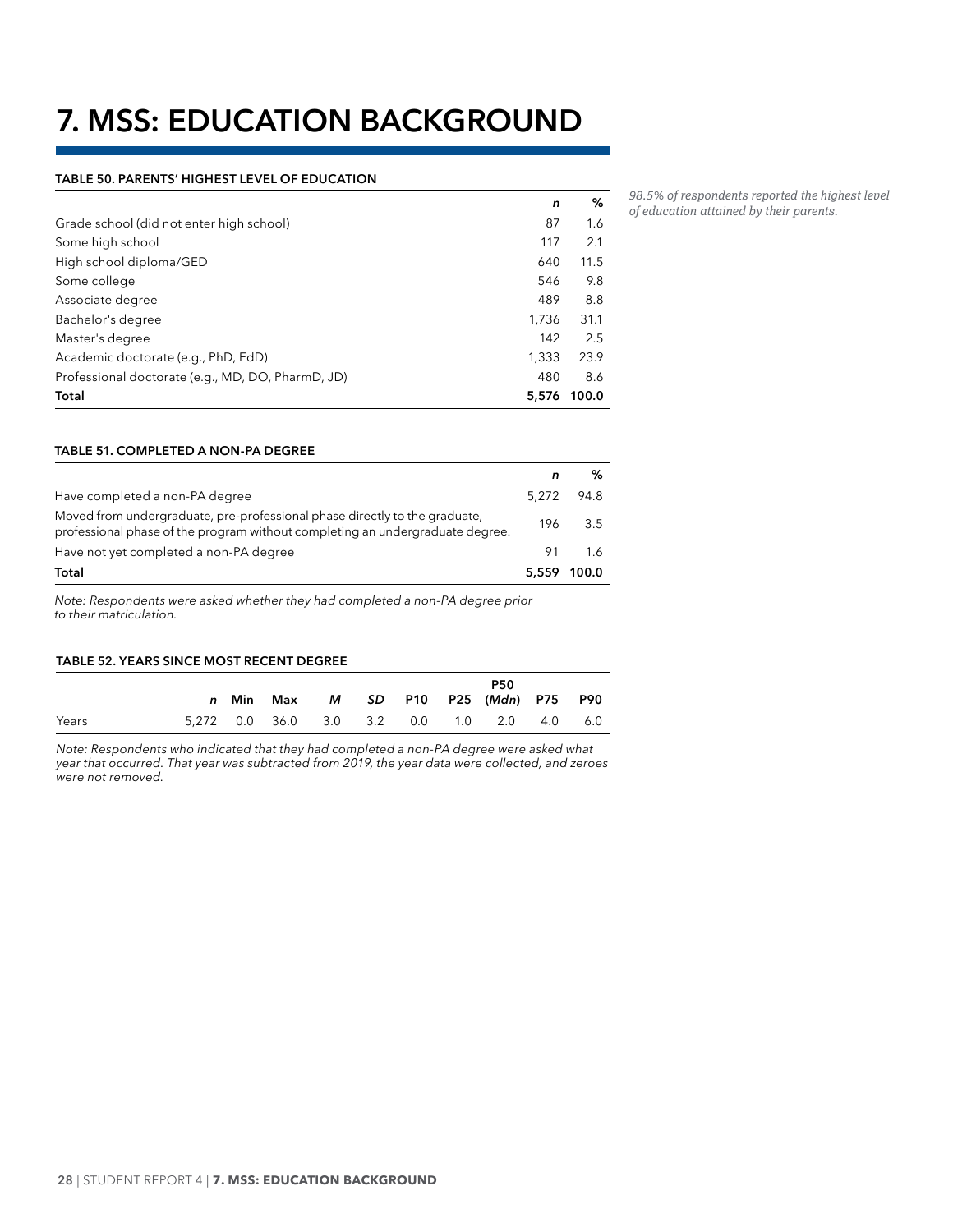#### <span id="page-35-0"></span>**Table 53. BACHELOR'S DEGREE: PRIMARY MAJOR**

|                                                                   | n     | %     |
|-------------------------------------------------------------------|-------|-------|
| Biology (includes Anatomy, Physiology, Microbiology, and Zoology) | 2,126 | 41.5  |
| <b>Health Sciences</b>                                            | 758   | 14.8  |
| Exercise Science/Athletic Training                                | 449   | 8.8   |
| Psychology                                                        | 292   | 5.7   |
| Kinesiology                                                       | 244   | 4.8   |
| Chemistry (includes Biochemistry)                                 | 208   | 4.1   |
| Nutrition/Dietetics                                               | 166   | 3.2   |
| Neuroscience                                                      | 149   | 2.9   |
| Public Health                                                     | 133   | 2.6   |
| <b>Premedical Studies</b>                                         | 131   | 2.6   |
| Social Sciences (e.g., Social Work, Anthropology)                 | 119   | 2.3   |
| <b>Business</b>                                                   | 75    | 1.5   |
| Humanities (e.g., History, Philosophy)                            | 65    | 1.3   |
| <b>Medical Laboratory Sciences</b>                                | 42    | 0.8   |
| Engineering                                                       | 39    | 0.8   |
| Fine Arts (e.g., Performing or Visual Arts)                       | 30    | 0.6   |
| Foreign Language (e.g., Spanish, French)                          | 26    | 0.5   |
| <b>General Studies</b>                                            | 25    | 0.5   |
| Communications (includes Advertising and Journalism)              | 22    | 0.4   |
| Nursing                                                           | 21    | 0.4   |
| Education                                                         | 17    | 0.3   |
| Health Care Administration                                        | 15    | 0.3   |
| Mathematics                                                       | 14    | 0.3   |
| Earth Sciences                                                    | 7     | 0.1   |
| Audiology/Speech-Language Pathology                               | 6     | 0.1   |
| Physics                                                           | 5     | 0.1   |
| Other                                                             | 5     | 0.1   |
| Total                                                             | 5,120 | 100.0 |

*Note: Respondents were presented with a list of 21 majors; only majors with 5 or more respondents are included in this table.*

#### **Table 54. BACHELOR'S DEGREE: SECONDARY MAJOR**

|                                                                   | n   | ℅     |
|-------------------------------------------------------------------|-----|-------|
| Psychology                                                        | 69  | 19.3  |
| Foreign Language (e.g., Spanish, French)                          | 58  | 16.2  |
| Biology (includes Anatomy, Physiology, Microbiology, and Zoology) | 51  | 14.2  |
| Social Sciences (e.g., Social Work, Anthropology)                 | 35  | 9.8   |
| Chemistry (includes Biochemistry)                                 | 31  | 8.7   |
| Humanities (e.g., History, Philosophy)                            | 31  | 8.7   |
| <b>Health Sciences</b>                                            | 17  | 4.7   |
| Public Health                                                     | 13  | 3.6   |
| Exercise Science/Athletic Training                                | 12  | 3.4   |
| Neuroscience                                                      | 10  | 2.8   |
| Fine Arts (e.g., Performing or Visual Arts)                       | 9   | 2.5   |
| <b>Premedical Studies</b>                                         | 9   | 2.5   |
| <b>Nutrition/Dietetics</b>                                        | 7   | 2.0   |
| <b>Business</b>                                                   | 6   | 1.7   |
| Total                                                             | 358 | 100.0 |

*7.0% of respondents reported that they had double-majored as undergraduates.*

*Note: Respondents were presented with a list of 21 majors; only majors with 5 or more respondents are included in this table.*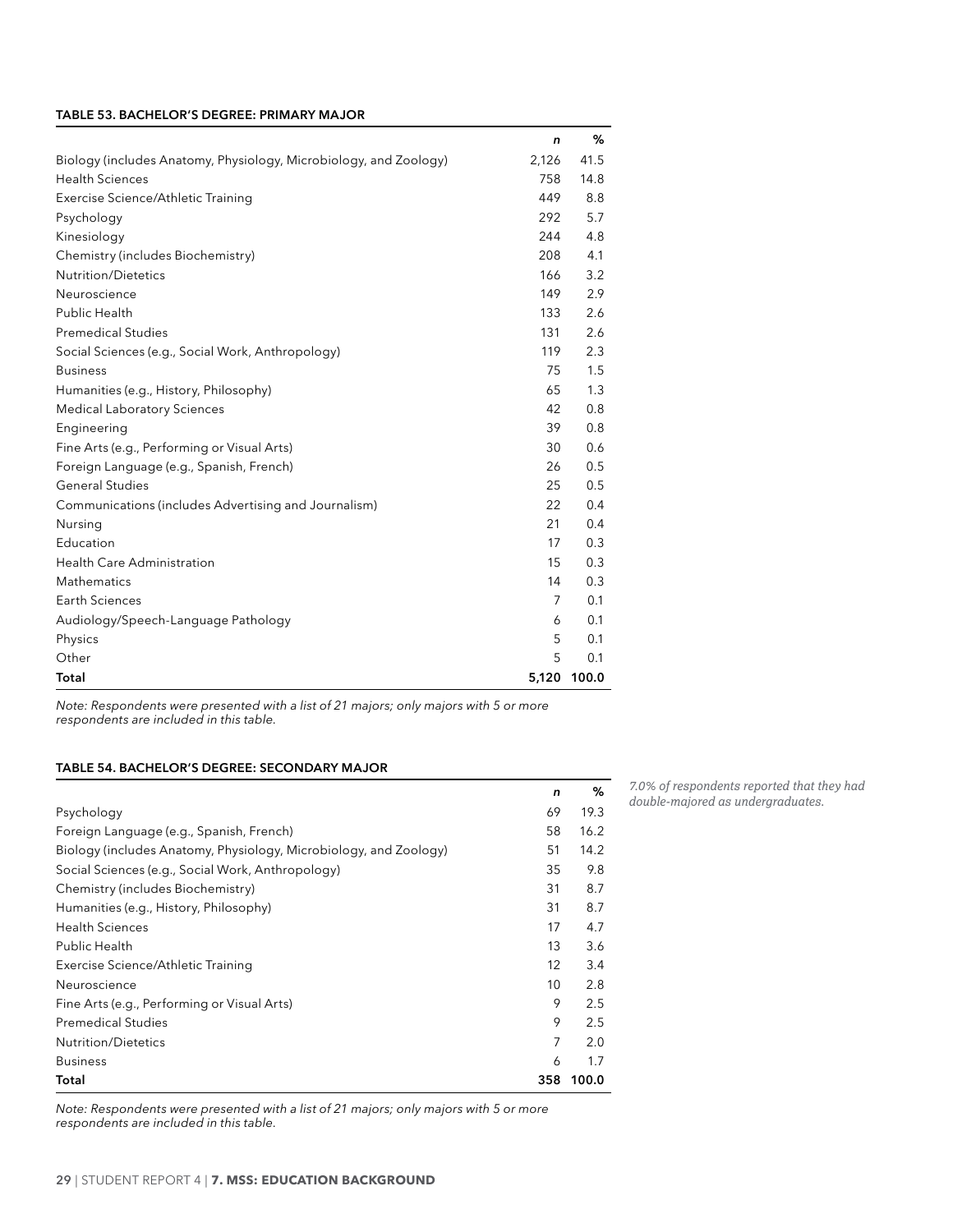#### <span id="page-36-0"></span>**Table 55. UNDERGRADUATE GPA**

|                                                                      | n Min | Max |  |  | <b>P50</b><br>M SD P10 P25 (Mdn) P75 P90 |  |
|----------------------------------------------------------------------|-------|-----|--|--|------------------------------------------|--|
| Undergraduate GPA 5,225 2.00 4.00 3.60 0.27 3.22 3.43 3.63 3.80 3.90 |       |     |  |  |                                          |  |

*Respondents were asked to report their undergraduate overall GPA at the time of their graduation, excluding any college-level work done after graduation.*

#### **Table 56. ADDITIONAL CREDITS TO SATISFY PREREQUISITE REQUIREMENTS**

|                    | Min | Max |  |  | <b>P50</b><br>M SD P10 P25 (Mdn) P75 P90                 |  |
|--------------------|-----|-----|--|--|----------------------------------------------------------|--|
| Additional credits |     |     |  |  | 3.767  0.5  55.0  14.5  12.5  3.0  6.0  11.0  20.0  32.0 |  |

*70.2% of respondents reported taking additional credits to satisfy prerequisite requirements for the PA programs where they had applied.*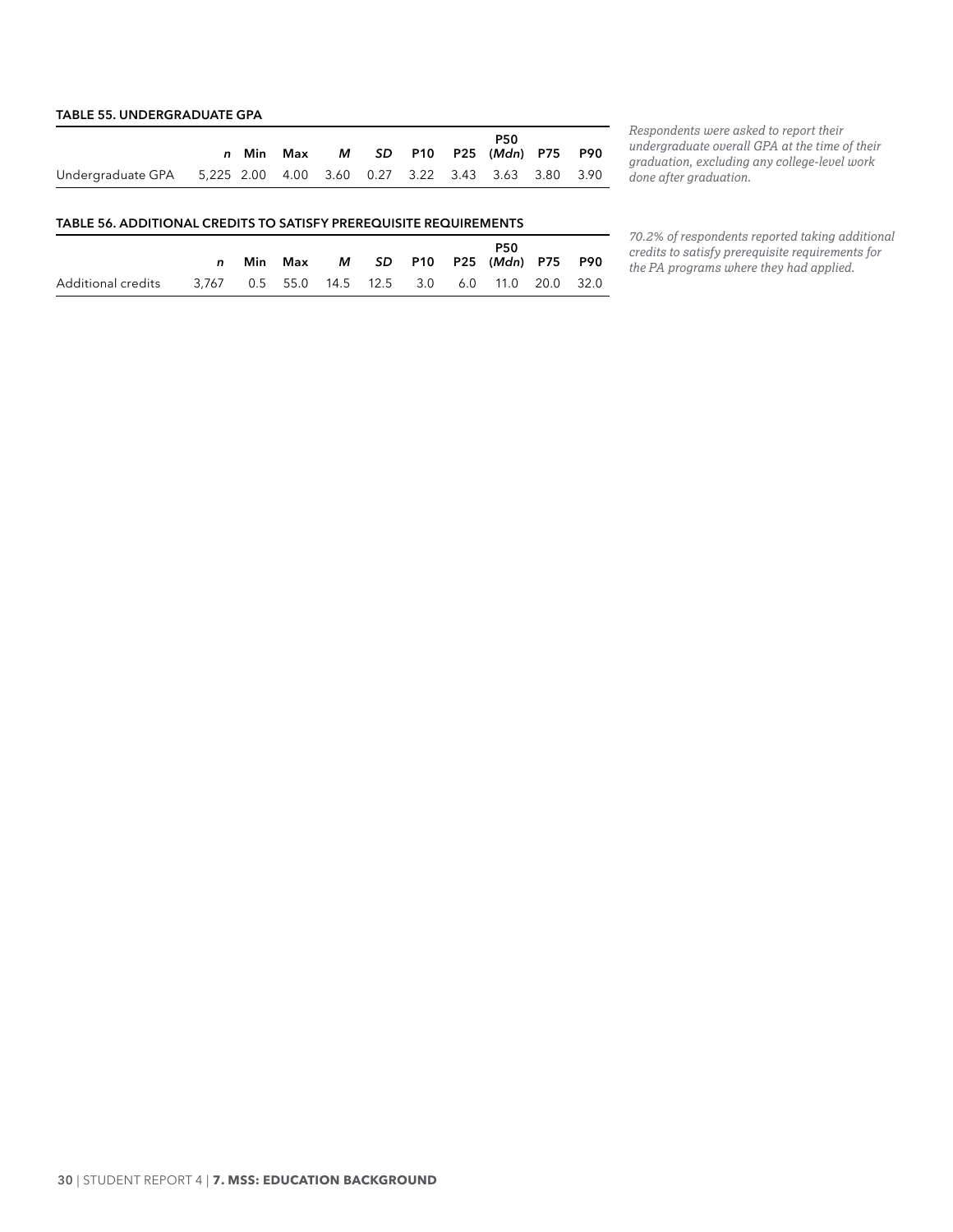# <span id="page-37-0"></span>**8. MSS: EMPLOYMENT HISTORY**

#### **Table 57. PRIOR HEALTH CARE EMPLOYMENT**

|                                               | n     | %    |
|-----------------------------------------------|-------|------|
| Nursing assistant                             | 1,507 | 30.4 |
| Medical assistant                             | 1,312 | 26.5 |
| Scribe                                        | 1,155 | 23.3 |
| EMT/Paramedic                                 | 955   | 19.3 |
| Emergency room technician                     | 441   | 8.9  |
| Home health aide                              | 429   | 8.7  |
| Phlebotomist                                  | 362   | 7.3  |
| Clinical research coordinator/assistant       | 359   | 7.3  |
| Physical therapist/Physical therapy assistant | 282   | 5.7  |
| Pharmacy technician                           | 202   | 4.1  |
| Athletic trainer                              | 188   | 3.8  |
| Medical technician                            | 163   | 3.3  |
| Medical reception/records                     | 146   | 2.9  |
| Ophthalmic technician/assistant               | 143   | 2.9  |
| Medical lab technician                        | 116   | 2.3  |
| Surgical technician/assistant                 | 116   | 2.3  |
| Health care administrator                     | 110   | 2.2  |
| Medic or medical corpsman                     | 85    | 1.7  |
| Radiology technician                          | 81    | 1.6  |
| Dental assistant/hygienist                    | 68    | 1.4  |
| Total                                         | 4,950 |      |

*90.5% of respondents reported having been employed in a health care field. These respondents were then asked to indicate what other health care field they had been employed in prior to PA school. The top 20 most reported categories of prior employment are reported here. Respondents were asked to exclude internships or other experiences related to* 

*completion of a degree.*

*Note: The top 20 most reported categories of prior health care employment are reported here. "Other" categories were excluded. Percentages may sum to more than 100% because respondents could select multiple categories.*

#### **Table 58. LENGTH OF HEALTH CARE EMPLOYMENT**

|                                                                         |       |       |       |                                     |            |                 | P50     |            |                                                                      |
|-------------------------------------------------------------------------|-------|-------|-------|-------------------------------------|------------|-----------------|---------|------------|----------------------------------------------------------------------|
|                                                                         | n     | м     | M(T)  | SD.                                 | <b>P10</b> | P <sub>25</sub> | (Mdn)   | <b>P75</b> | <b>P90</b>                                                           |
| Direct patient contact (e.g., nurse or nursing aide)                    |       |       |       |                                     |            |                 |         |            |                                                                      |
| Weeks                                                                   | 4.452 | 132.3 | 108.3 | 126.0                               | 35.0       | 52.0            | 100.0   | 156.0      | 260.0                                                                |
| Hours per week                                                          | 4.485 | 33.4  | 34.1  | 11.8                                | 15.0       | 25.0            | 37.0    | 40.0       | 41.0                                                                 |
| Subtotal (hours)                                                        |       |       |       |                                     |            |                 |         |            | 4,411 4,631.0 3,564.7 5,371.6 800.0 1,600.0 3,120.0 5,400.0 10,000.0 |
| Health care setting (indirect patient contact; e.g., medical secretary) |       |       |       |                                     |            |                 |         |            |                                                                      |
| Weeks                                                                   | 2.068 | 88.2  | 69.6  | 102.4                               | 10.0       | 26.0            | 52.0    | 104.0      | 200.0                                                                |
| Hours per week                                                          | 2.069 | 25.1  | 25.6  | 14.0                                | 5.0        | 10.0            | 25.0    | 40.0       | 40.0                                                                 |
| Subtotal (hours)                                                        |       |       |       | 2,026 2,423.9 1,740.3 3,493.5 100.0 |            | 400.0           | 1,255.0 | 3.195.0    | 6.000.0                                                              |

*Note: Zeroes and reports of more than 80 hours worked per week were excluded prior to analysis. "M (T)" refers to the trimmed mean, or the mean when the top and bottom 10% of values are removed.*

> *Respondents were asked to only report paid health care experiences. "Subtotal" hours were determined by multiplying hours worked per week by the number of reported weeks.*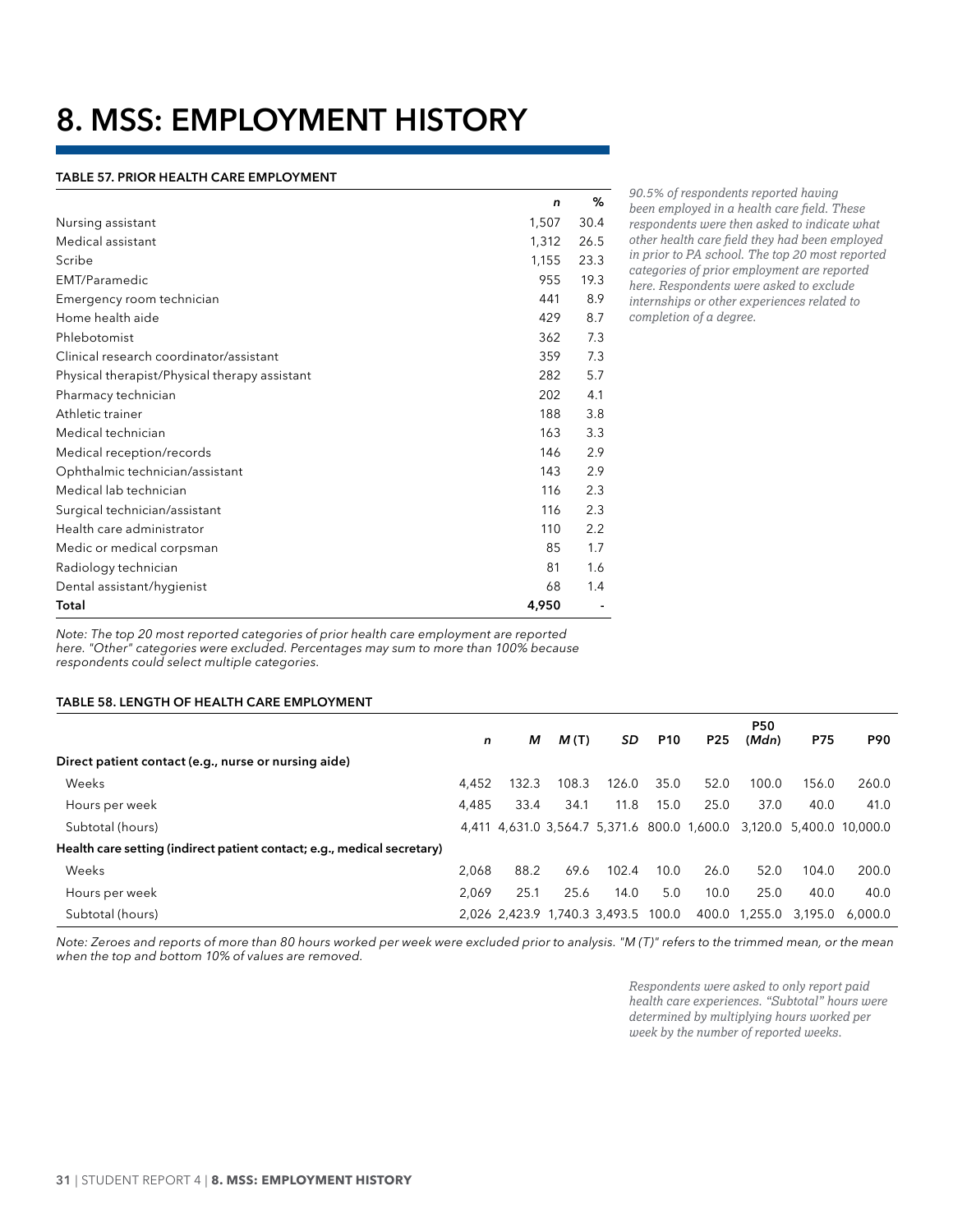#### <span id="page-38-0"></span>**Table 59. COMMUNITY SERVICE (WEEKS)**

|                                   | n     | м     | M(T) | <b>SD</b> | P10  | P <sub>25</sub> | <b>P50</b><br>(Mdn) | P75   | P90   |
|-----------------------------------|-------|-------|------|-----------|------|-----------------|---------------------|-------|-------|
| International medical             |       |       |      |           |      |                 |                     |       |       |
|                                   | 34    | 90.9  |      | 118.3     |      |                 |                     |       | 296.4 |
| Paid experiences                  |       |       | 72.1 |           | 1.3  | 4.5             | 45.0                | 113.8 |       |
| Volunteer experiences             | 786   | 7.1   | 2.6  | 21.4      | 1.0  | 1.0             | 2.0                 | 4.0   | 12.0  |
| Service learning experiences      | 129   | 15.0  | 6.9  | 37.9      | 1.0  | 2.0             | 4.0                 | 12.0  | 32.0  |
| Subtotal                          | 844   | 12.6  | 3.5  | 46.0      | 1.0  | 1.0             | 2.0                 | 5.0   | 21.0  |
| International non-medical         |       |       |      |           |      |                 |                     |       |       |
| Paid experiences                  | 16    | 27.4  | 25.4 | 29.5      | 2.0  | 2.8             | 8.5                 | 52.0  | 66.0  |
| Volunteer experiences             | 446   | 18.1  | 6.0  | 53.0      | 1.0  | 2.0             | 3.0                 | 8.0   | 60.0  |
| Service learning experiences      | 79    | 20.6  | 7.2  | 86.7      | 1.0  | 2.0             | 5.0                 | 12.0  | 24.0  |
| Subtotal                          | 504   | 20.1  | 6.8  | 74.6      | 1.0  | 2.0             | 3.0                 | 10.0  | 52.7  |
| U.S. medical                      |       |       |      |           |      |                 |                     |       |       |
| Paid experiences                  | 274   | 110.3 | 85.0 | 130.7     | 12.0 | 40.0            | 75.0                | 130.0 | 208.0 |
| Volunteer experiences             | 1,170 | 48.5  | 32.9 | 75.9      | 3.0  | 10.0            | 24.0                | 52.0  | 106.2 |
| Service learning experiences      | 252   | 34.0  | 19.8 | 63.9      | 2.0  | 6.0             | 13.0                | 30.0  | 100.0 |
| Subtotal                          | 1,335 | 71.6  | 48.2 | 111.6     | 4.0  | 10.0            | 36.0                | 88.0  | 163.6 |
| U.S. non-medical                  |       |       |      |           |      |                 |                     |       |       |
| Paid experiences                  | 110   | 90.6  | 65.6 | 120.0     | 4.9  | 15.0            | 51.0                | 104.0 | 212.2 |
| Volunteer experiences             | 1,301 | 48.0  | 29.9 | 82.0      | 2.0  | 5.0             | 20.0                | 52.0  | 120.0 |
| Service learning experiences      | 301   | 31.7  | 15.4 | 67.2      | 2.0  | 4.0             | 10.0                | 24.0  | 80.0  |
| Subtotal                          | 1,435 | 57.1  | 36.2 | 96.1      | 2.0  | 6.0             | 20.0                | 60.0  | 150.0 |
| All community service experiences |       |       |      |           |      |                 |                     |       |       |
| Paid experiences                  | 392   | 111.6 | 82.5 | 140.5     | 8.0  | 30.0            | 62.0                | 141.0 | 248.2 |
| Volunteer experiences             | 2,531 | 52.5  | 32.7 | 90.8      | 2.0  | 5.0             | 20.0                | 60.0  | 128.0 |
| Service learning experiences      | 676   | 32.1  | 14.9 | 76.1      | 2.0  | 4.0             | 10.0                | 24.0  | 80.0  |
| Total                             | 2,673 | 74.2  | 47.1 | 124.1     | 2.0  | 7.0             | 30.0                | 96.0  | 196.9 |

*Note: Zeroes were excluded prior to analysis. "M (T)" refers to the trimmed mean, or the mean when the top and bottom 10% of values are removed.*

*55.2% of respondents reported having participated in paid or volunteer community service work, such as Peace Corps, AmeriCorps, service learning activities, and mission work.*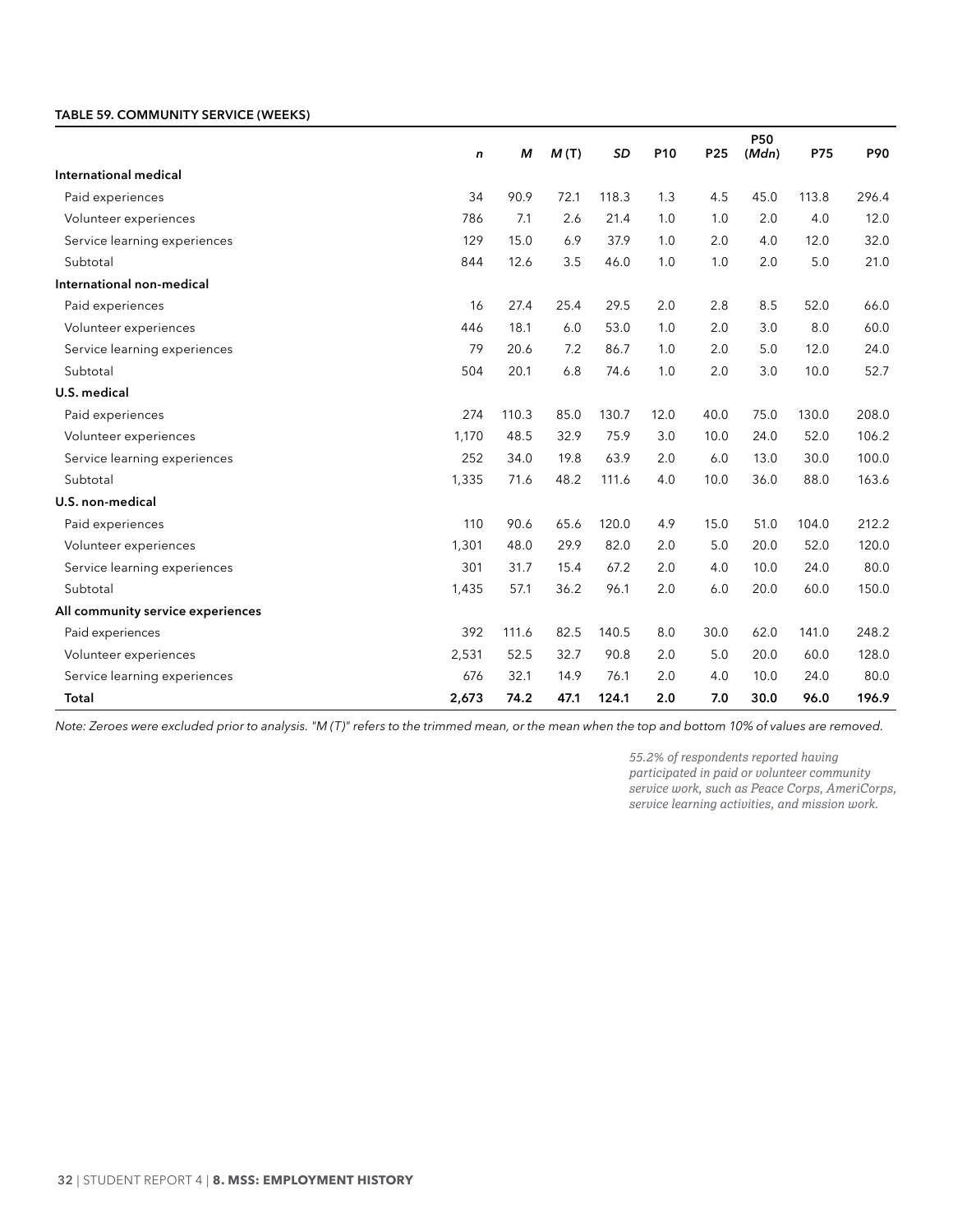# <span id="page-39-0"></span>**9. MSS: APPLICATION TO PA SCHOOL**

#### **Table 60. WHEN STUDENT DECIDED TO BECOME A PA**

|                                                                   | n     | %     |
|-------------------------------------------------------------------|-------|-------|
| Before high school                                                | 77    | 1.4   |
| During high school/Before college                                 | 997   | 18.0  |
| During the first two years of college                             | 1.545 | 27.9  |
| After receiving an associate degree                               | 133   | 2.4   |
| During junior year of college                                     | 825   | 14.9  |
| During senior year of college                                     | 415   | 7.5   |
| After receiving a bachelor's degree                               | 1.191 | 21.5  |
| During advanced/graduate training or degree (non-PA)              | 122   | 2.2   |
| After completing an advanced/graduate training or degree (non-PA) | 227   | 4.1   |
| Total                                                             | 5.539 | 100.0 |

#### **Table 61. REASONS TO BECOME A PA**

|                                                                                                                  | n     | %    |
|------------------------------------------------------------------------------------------------------------------|-------|------|
| Desire to care for patients                                                                                      | 4,176 | 76.0 |
| Work-life balance                                                                                                | 4,029 | 73.4 |
| Mobility within PA specialties                                                                                   | 3,945 | 71.8 |
| Financial stability                                                                                              | 3,341 | 60.8 |
| Excitement of health care                                                                                        | 3,082 | 56.1 |
| Length of education                                                                                              | 2,965 | 54.0 |
| A "calling" to the health care profession                                                                        | 2,777 | 50.6 |
| Desire to care for underserved populations                                                                       | 2,302 | 41.9 |
| Want to expand scope of practice as a health professional<br>(previously served in a more limited provider role) | 1,724 | 31.4 |
| Desire to influence the direction of health care                                                                 | 1,568 | 28.6 |
| To relieve pain and suffering                                                                                    | 1,486 | 27.1 |
| Cost of education/Affordability                                                                                  | 1,305 | 23.8 |
| Other health professions were less appealing                                                                     | 1,005 | 18.3 |
| Mobility (geographically)                                                                                        | 964   | 17.6 |
| Level of education                                                                                               | 807   | 14.7 |
| Prestige                                                                                                         | 630   | 11.5 |
| Parental/Peer pressure                                                                                           | 211   | 3.8  |
| Other                                                                                                            | 55    | 1.0  |
| Total                                                                                                            | 5,492 |      |

*Respondents were asked to select all the reasons they chose to pursue a PA career, from a list of 16 choices.* 

*Note: Percentages may sum to more than 100% because respondents could select multiple reasons.*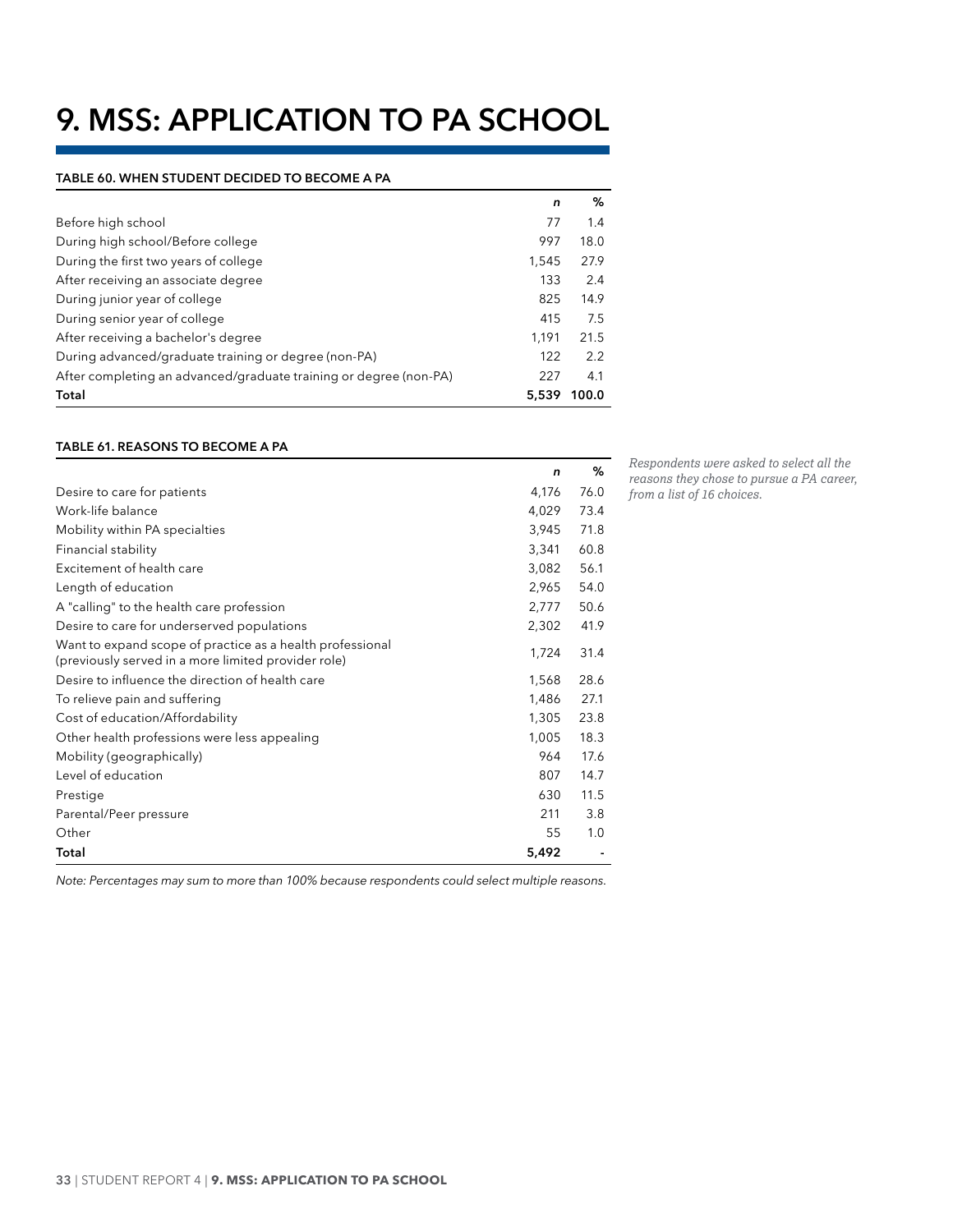#### <span id="page-40-0"></span>**Table 62. INFLUENCES ON DECISION TO BECOME A PA**

|                                                   | n     | ℅    |
|---------------------------------------------------|-------|------|
| Previous health care experience                   | 3,725 | 68.3 |
| Other PA acquaintance                             | 2,095 | 38.4 |
| PA who treated me/my family                       | 1,940 | 35.6 |
| Family member                                     | 1,765 | 32.4 |
| Friend                                            | 1,430 | 26.2 |
| Physician who treated me/my family                | 992   | 18.2 |
| Other health professional                         | 931   | 17.1 |
| PA program faculty/staff                          | 928   | 17.0 |
| Other physician acquaintance                      | 876   | 16.1 |
| PA program literature                             | 806   | 14.8 |
| Career counselor/teacher (high school or college) | 804   | 14.7 |
| College/Campus admissions department              | 577   | 10.6 |
| AAPA website/literature                           | 423   | 7.8  |
| Social media (e.g., YouTube, Facebook)            | 345   | 6.3  |
| PAEA website/literature                           | 330   | 6.1  |
| Public media (e.g., television, newspaper, radio) | 314   | 5.8  |
| Previous military experience                      | 220   | 4.0  |
| Project Access                                    | 60    | 1.1  |
| Other                                             |       |      |
| Pre-PA student organization*                      | 14    | 0.3  |
| A calling to the profession*                      | 6     | 0.1  |
| All others                                        | 51    | 0.9  |
| Total                                             | 5,453 |      |

*Respondents were asked to select all the influences that made them decide to pursue* 

*a PA career, from a list of 18 choices.* 

*Note: Percentages may sum to more than 100% because respondents could select multiple reasons. \* indicates that these categories were recoded from students' write-in responses to an "Other" influence.*

### **CONSIDERATION OF CAREER IN ANOTHER HEALTH PROFESSION**

42.4% of respondents indicated that they applied to or seriously considered a career in another health profession. Students who indicated that they had applied to or seriously considered a career in another health profession were asked to report why they had chosen to pursue a career as a PA instead.

#### **Table 63. REASONS TO PURSUE CAREER AS PA INSTEAD OF OTHER HEALTH PROFESSIONAL**

|                                                        | n     | ℅    |
|--------------------------------------------------------|-------|------|
| PA profession was a better fit for my personality      | 1.855 | 79.1 |
| Length of PA education was shorter                     | 1.215 | 51.8 |
| PA scope of practice                                   | 1.154 | 49.2 |
| Cost of attending PA school was lower                  | 634   | 27.0 |
| Wanted supervising physician relationship              | 478   | 20.4 |
| Was not accepted by another health professions program | 121   | 5.2  |
| Other                                                  |       |      |
| Work-life balance*                                     | 53    | 2.3  |
| Ability to change specialties*                         | 51    | 2.2  |
| All others                                             | 180   | 7.7  |
| Total                                                  | 2,344 |      |

*Note: Percentages may sum to more than 100% because respondents could select multiple reasons. \* indicates that these categories were recoded from students' write-in responses to an "Other" reason to pursue a career as a PA instead of as another health professional.*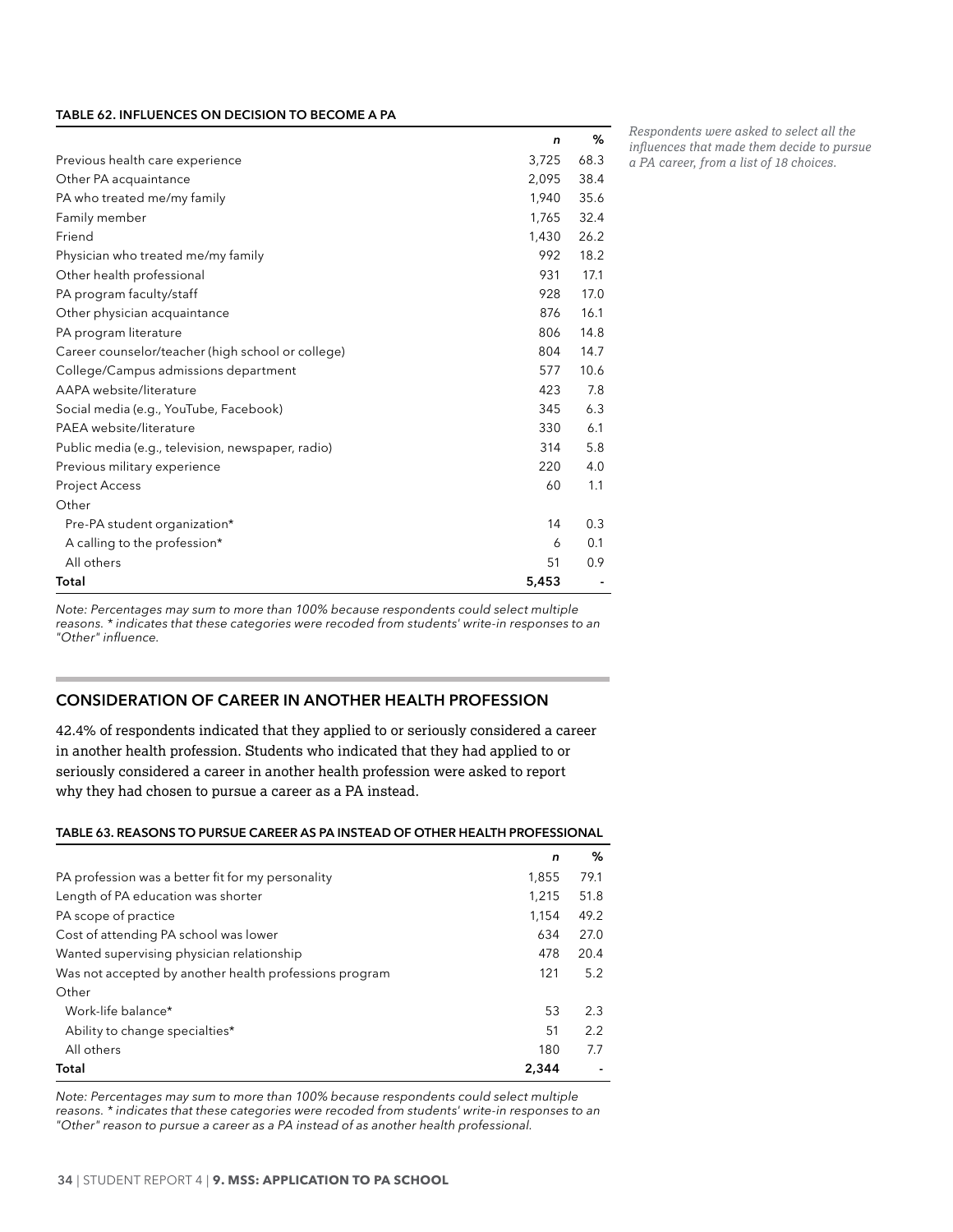# <span id="page-41-0"></span>**PA PROGRAM APPLICATIONS**

92.0% of respondents indicated that they completed an application in CASPA. 65.3% of respondents indicated that they had previously applied to PA school. Respondents who indicated that they had previously applied to PA school were asked to report the number of years they had applied, including the current year. On average, applicants had applied for 2.2 years (*Mdn* = 2.0, *SD* = 1.1).

#### **Table 64. PA PROGRAM APPLICATIONS, INTERVIEWS, AND ACCEPTANCES**

|                                                  | $\mathsf{n}$          | M M(T) Mdn SD |  |
|--------------------------------------------------|-----------------------|---------------|--|
| Number of PA programs applied to                 | 5.429 7.7 7.1 7.0 5.6 |               |  |
| Number of PA programs where granted an interview | 5,304 3.2 2.9 3.0 2.4 |               |  |
| Number of PA program acceptances                 | 5.417 1.7 1.4 1.0 1.3 |               |  |

*Note: Zeroes and respondents who reported more interviews or acceptances than submissions were excluded prior to analysis.*

#### **Table 65. INTERVIEW AND ACCEPTANCE RATES (%)**

|                 |                           | M M(T) Mdn | - SD |
|-----------------|---------------------------|------------|------|
| Interview rate  | 5.301 52.9 52.2 50.0 29.5 |            |      |
| Acceptance rate | 5.301 35.2 30.7 25.0 30.0 |            |      |

*Interview rates were calculated by dividing student reports of the number of programs granting interviews by the number of programs applied to. Acceptance rates were calculated by dividing student reports of the number of programs at which they were accepted by the number of programs applied to. Zeroes and respondents who reported more interviews or acceptances than submissions were excluded.*

#### **Table 66. COST OF APPLYING TO PA SCHOOL**

|                    | n              | %     | %<br>(Cum.) |
|--------------------|----------------|-------|-------------|
| No cost $(\$0)$    | 267            | 4.8   | 4.8         |
| \$1 to \$499       | 1,146          | 20.7  | 25.5        |
| \$500 to \$999     | 1,334          | 24.1  | 49.7        |
| \$1,000 to \$1,499 | 1,052          | 19.0  | 68.7        |
| \$1,500 to \$1,999 | 674            | 12.2  | 80.9        |
| \$2,000 to \$2,499 | 443            | 8.0   | 88.9        |
| \$2,500 to \$2,999 | 183            | 3.3   | 92.2        |
| \$3,000 to \$3,499 | 185            | 3.3   | 95.5        |
| \$3,500 to \$4,999 | 105            | 1.9   | 97.4        |
| \$5,000 to \$5,499 | 67             | 1.2   | 98.6        |
| \$5,500 to \$5,999 | 16             | 0.3   | 98.9        |
| \$6,000 to \$6,499 | 19             | 0.3   | 99.3        |
| \$6,500 to \$6,999 | $\overline{7}$ | 0.1   | 99.4        |
| \$7,000 or more    | 33             | 0.6   | 100.0       |
| Total              | 5,531          | 100.0 |             |

*Students were asked to estimate how much they had spent applying to PA school, including fees and cost of interviews, for the current year. Students were asked to exclude costs from campus visits that were not associated with an interview, other non-mandatory expenses (e.g., interview clothes), prerequisite coursework, or the cost of applying to PA school in previous years.*

*Note: "% (Cum.)" refers to the cumulative percentage of respondents.*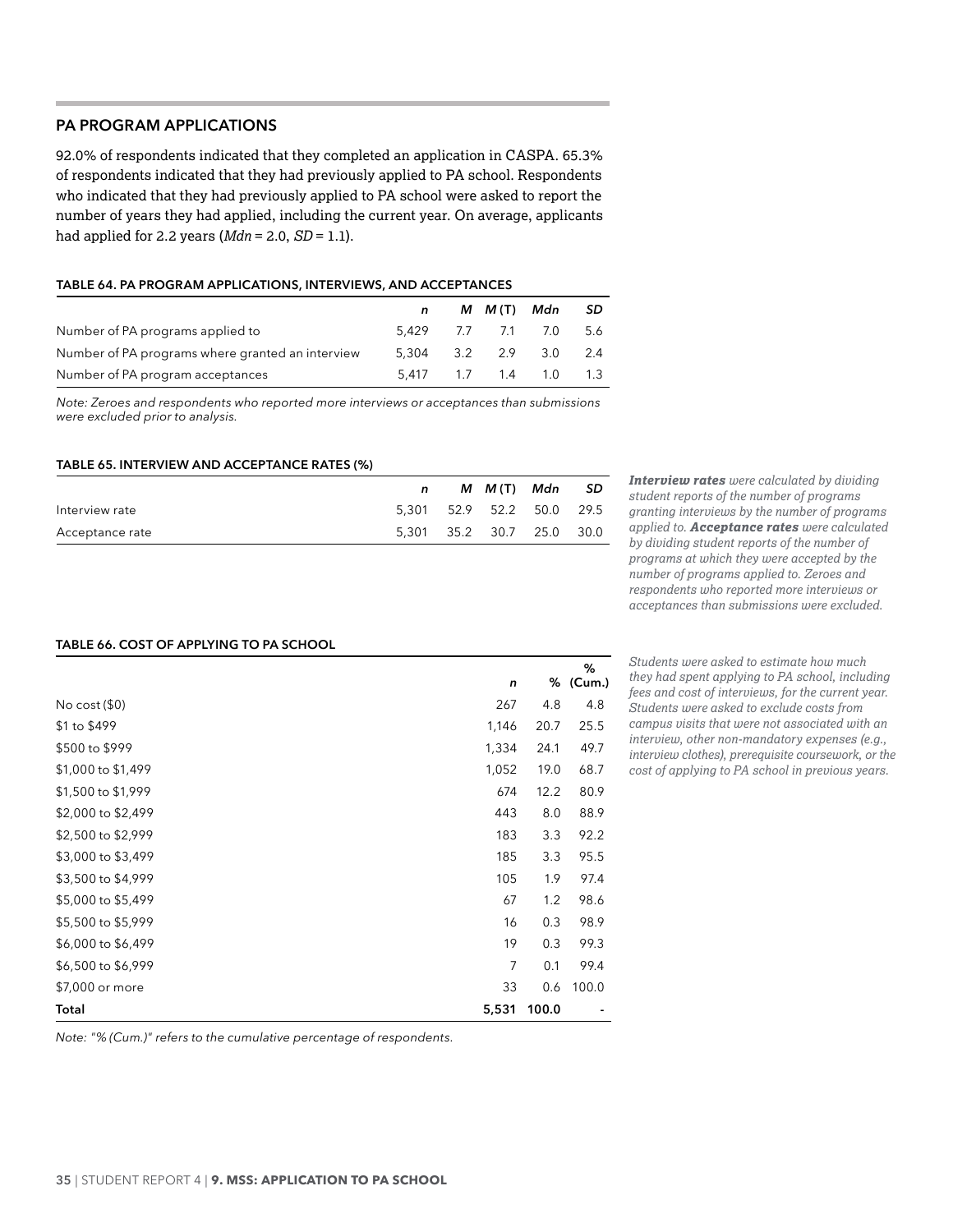#### <span id="page-42-0"></span>**Table 67. IMPORTANCE OF PROGRAM ATTRIBUTES IN APPLYING TO PROGRAMS**

|                                                                     |       | %          |     |     |     |
|---------------------------------------------------------------------|-------|------------|-----|-----|-----|
|                                                                     | n     | Considered | м   | SD  | Mdn |
| High PANCE pass rates                                               | 5,497 | 97.7       | 4.6 | 0.7 | 5.0 |
| Good program reputation                                             | 5,502 | 98.8       | 4.4 | 0.7 | 5.0 |
| Many opportunities to gain clinical experience<br>(e.g., rotations) | 5,495 | 98.0       | 4.4 | 0.7 | 5.0 |
| Good faculty reputation                                             | 5,491 | 96.5       | 4.3 | 0.7 | 4.0 |
| Quality program facilities (e.g., labs and equipment)               | 5,495 | 98.0       | 4.3 | 0.8 | 4.0 |
| Desirable program location                                          | 5,496 | 96.9       | 4.1 | 0.9 | 4.0 |
| Program mission consistent with personal values                     | 5,499 | 95.5       | 4.1 | 0.9 | 4.0 |
| Rigorous clinical curriculum                                        | 5,501 | 92.5       | 3.8 | 0.8 | 4.0 |
| Small class size/student-faculty ratio                              | 5,502 | 93.1       | 3.8 | 0.9 | 4.0 |
| Affiliated with a hospital or clinic system                         | 5,496 | 87.3       | 3.7 | 1.0 | 4.0 |
| High likelihood of admission                                        | 5,498 | 87.7       | 3.5 | 0.9 | 3.0 |
| Low tuition                                                         | 5,488 | 89.0       | 3.4 | 0.9 | 3.0 |
| Program offers scholarships and financial aid                       | 5,494 | 82.3       | 3.4 | 1.0 | 3.0 |
| Diverse faculty                                                     | 5,492 | 78.4       | 3.4 | 0.9 | 3.0 |
| Diverse student body                                                | 5,494 | 80.0       | 3.4 | 0.9 | 3.0 |
| Dual degree offered (PA plus MPH)                                   | 5,491 | 45.1       | 2.6 | 0.9 | 2.0 |

*Note: "n" refers to all students who responded to each item. "% Considered" indicates the proportion of respondents who considered each attribute when deciding which PA program to apply to. Those who did consider a factor rated its importance on a 4-point scale, where 1 = "Not important" and 4 = "Essential." Items are ordered by their average importance.*

#### **Table 68. EXPERIENCES INFLUENCING CHOICE TO ATTEND CURRENT PA PROGRAM (%)**

|                                                 | n     | <b>Made Student</b><br><b>NOT Want to</b><br>Attend | No Influence | <b>Made Student</b><br><b>WANT</b> to<br>Attend | Did Not<br>Experience |
|-------------------------------------------------|-------|-----------------------------------------------------|--------------|-------------------------------------------------|-----------------------|
| Conversations with program faculty and staff    | 5,501 | 1.6                                                 | 6.7          | 85.9                                            | 5.9                   |
| Program interview experience                    | 5,502 | 2.1                                                 | 7.5          | 84.2                                            | 6.2                   |
| Conversations with current students             | 5.501 | 1.5                                                 | 9.4          | 80.5                                            | 8.6                   |
| Conversations with program alumni               | 5,498 | 1.2                                                 | 13.7         | 56.4                                            | 28.6                  |
| Program admissions outreach/recruitment efforts | 5,503 | 1.5                                                 | 27.5         | 46.6                                            | 24.4                  |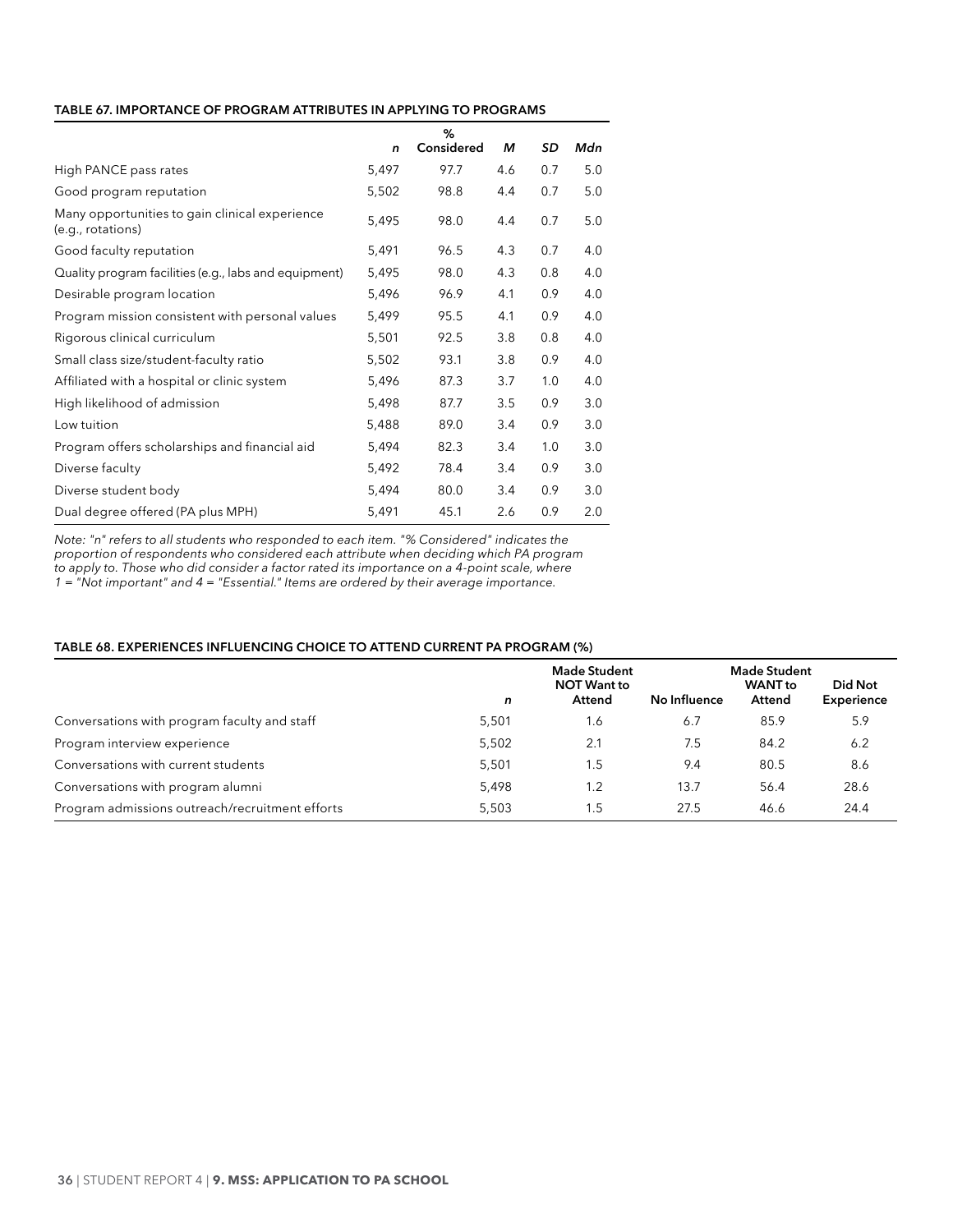# <span id="page-43-0"></span>**10. EOPS: EXPERIENCES IN PA SCHOOL**

The following questions were drawn from the Psychological Sense of School Membership Scale. Respondents were asked to rate each statement on a 5-point scale, where  $1 = "Not at all true"$  to  $5 = "Completely true."$ 

Goodenow C. The Psychological Sense of School Membership among adolescents: scale development and education correlates. *Psychology in the Schools*. 1993;30(1):79-90. doi: 10.1002/1520-6807(199301)30:1<79:: AID-PITS2310300113>3.0.CO;2-X

A composite Psychological Sense of School Membership Score was obtained by reverse-scoring the negatively phrased questions, then averaging all items. On average, students scored 4.1 (*SD* = 0.9, *Mdn* = 4.2).

#### **Table 69. PSYCHOLOGICAL SENSE OF SCHOOL MEMBERSHIP**

|                                                                            | n     | м               |         | - SD Mdn |
|----------------------------------------------------------------------------|-------|-----------------|---------|----------|
| 1 am treated with as much respect as other students in my PA program 3,821 |       | 4.4             | 1.0     | 5.0      |
| I can really be myself in my PA program                                    | 3819  |                 | 4.1 1.1 | - 4.0    |
| Sometimes I feel as if I don't belong in my PA program                     | 3.882 | $2.0 \quad 1.2$ |         | $-1.0$   |
| I wish I were in a different PA program                                    | 3.822 | $2.0$ 1.2       |         | $-1.0$   |
| Note: $1 =$ "Not at all true" to $5 =$ "Completely true."                  |       |                 |         |          |

# **SATISFACTION WITH PROGRAM**

#### **Table 70. OVERALL SATISFACTION WITH PROGRAM AND CAREER CHOICE**

|                                                                                     |                   | м         |         | SD Mdn    |
|-------------------------------------------------------------------------------------|-------------------|-----------|---------|-----------|
| I would recommend the PA career to others.                                          | 3.824             | 4.6       |         | $0.7$ 5.0 |
| If I could revisit my career choice again, I would attend<br>school to become a PA. | 3.821             |           | 4.4 0.9 | 5.0       |
| Overall, I am satisfied with the quality of my PA education.                        | $3.825$ $4.2$ 0.9 |           |         | 4.0       |
| If I could revisit my program choice again, I would attend<br>the same program.     | 3.822             | $3.9$ 1.1 |         | 4.0       |
|                                                                                     |                   |           |         |           |

*Note: 1 = "Strongly disagree" to 5 = "Strongly agree."*

#### **Table 71. SATISFACTION WITH PROGRAM ATTRIBUTES**

|                                                             | n     | м   | SD  | Mdn |
|-------------------------------------------------------------|-------|-----|-----|-----|
| PANCE pass rates                                            | 3,528 | 4.5 | 0.7 | 5.0 |
| Class size/Student-faculty ratio                            | 3,814 | 4.3 | 0.9 | 4.0 |
| Program mission consistent with personal values             | 3,785 | 4.2 | 0.9 | 4.0 |
| Rigor of clinical curriculum                                | 3,814 | 4.1 | 0.8 | 4.0 |
| Program reputation                                          | 3,740 | 4.1 | 1.0 | 4.0 |
| Opportunities to gain clinical experience (e.g., rotations) | 3,820 | 4.0 | 1.0 | 4.0 |
| Faculty reputation                                          | 3,786 | 4.0 | 1.0 | 4.0 |
| Quality of program facilities (e.g., labs and equipment)    | 3,811 | 3.9 | 1.1 | 4.0 |
| Diversity of student body                                   | 3,771 | 3.7 | 1.1 | 4.0 |
| Diversity of faculty                                        | 3,750 | 3.7 | 1.0 | 4.0 |
| Affiliation with a hospital or clinic system                | 3,475 | 3.7 | 1.1 | 4.0 |
| Dual degree offered (PA plus MPH)                           | 1,638 | 3.4 | 1.1 | 3.0 |
| Scholarships and financial aid                              | 3,482 | 3.0 | 1.1 | 3.0 |
| Tuition                                                     | 3,796 | 2.9 | 1.2 | 3.0 |

*Note: 1 = "Very dissatisfied" to 5 = "Very satisfied." "N/A" responses were excluded prior to analysis.*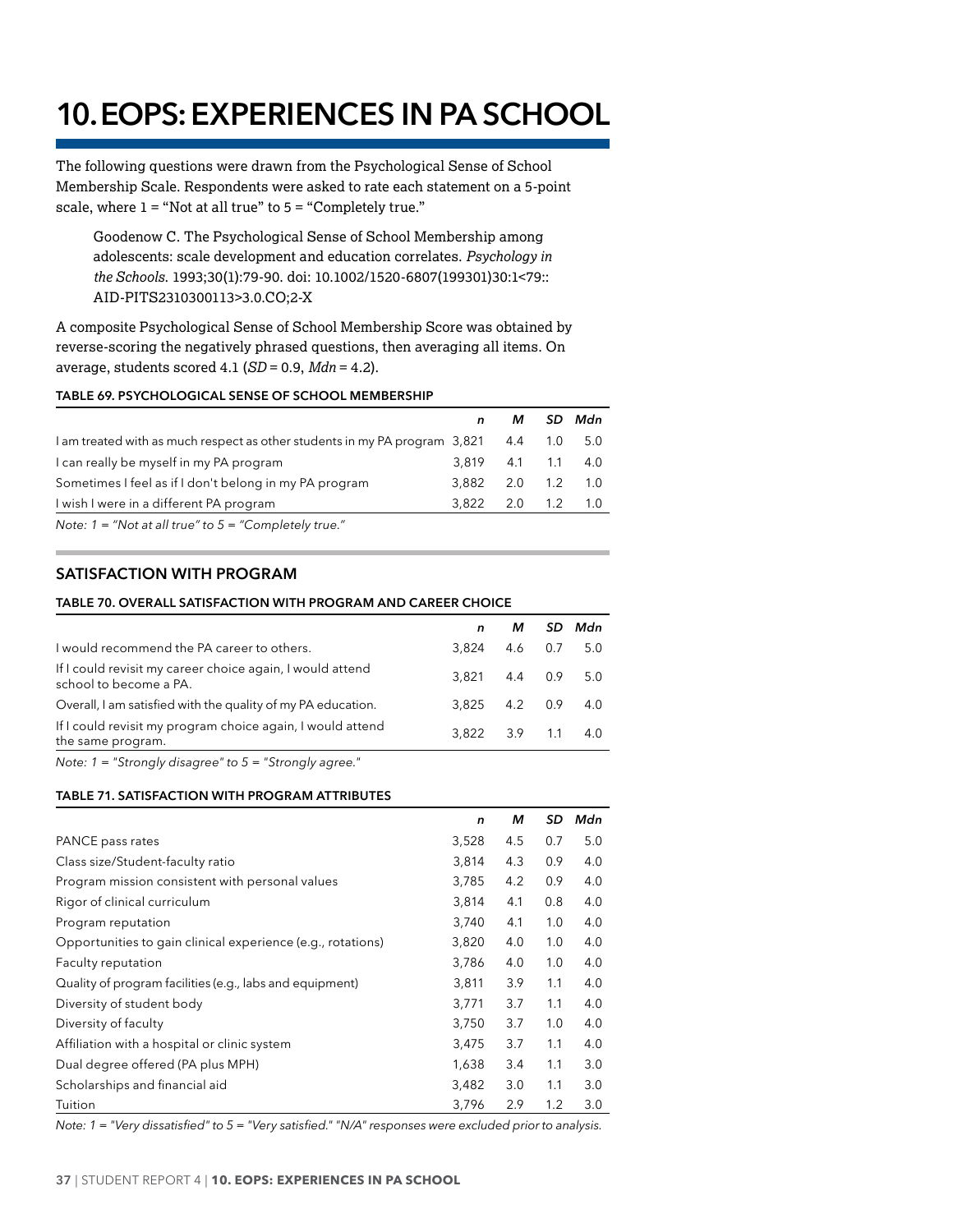#### <span id="page-44-0"></span>**Table 72. UTILIZATION OF INSTITUTIONAL STUDENT SUPPORT SERVICES (%)**

|                                                | n     |      | Not<br>Accessed Accessed | Not<br>Offered |
|------------------------------------------------|-------|------|--------------------------|----------------|
| Admissions office                              | 3,586 | 91.7 | 7.9                      | 0.3            |
| <b>Business office</b>                         | 3,581 | 74.5 | 21.8                     | 3.6            |
| Campus security                                | 3,584 | 86.2 | 13.4                     | 0.4            |
| Counseling/Mental health center                | 3,577 | 63.8 | 34.6                     | 1.6            |
| Faculty advising                               | 3,580 | 96.8 | 3.0                      | 0.2            |
| Financial aid                                  | 3,575 | 91.1 | 8.6                      | 0.4            |
| Health center                                  | 3,571 | 78.3 | 15.9                     | 5.8            |
| Institutional computing (technology)/help desk | 3,578 | 86.2 | 13.2                     | 0.5            |
| Library/Learning resource center               | 3,581 | 94.1 | 5.4                      | 0.5            |
| Registrar                                      | 3,574 | 86.5 | 13.1                     | 0.4            |
| Student activities                             | 3,572 | 77.8 | 20.9                     | 1.2            |
| Student success center/ADA office              | 3.575 | 62.2 | 34.5                     | 3.2            |

*Note: "Accessed" represents the proportion of respondents who had utilized a service and rated their satisfaction with it. "Not Accessed" represents the proportion of respondents who reported that their school offered that service but that they did not utilize it. "Not Offered" represents the proportion of respondents who reported that their school did not offer that service.*

#### **Table 73. SATISFACTION WITH INSTITUTIONAL STUDENT SUPPORT SERVICES**

|                                                | n     | м   | SD  | Mdn |
|------------------------------------------------|-------|-----|-----|-----|
| Admissions office                              | 3,290 | 4.1 | 0.8 | 4.0 |
| <b>Business office</b>                         | 2,669 | 3.9 | 0.9 | 4.0 |
| Campus security                                | 3,089 | 4.1 | 0.8 | 4.0 |
| Counseling/Mental health center                | 2,283 | 3.8 | 1.0 | 4.0 |
| Faculty advising                               | 3,467 | 4.0 | 1.0 | 4.0 |
| Financial aid                                  | 3,256 | 3.7 | 1.1 | 4.0 |
| Health center                                  | 2,797 | 3.9 | 1.0 | 4.0 |
| Institutional computing (technology)/help desk | 3,085 | 4.0 | 0.9 | 4.0 |
| Library/Learning resource center               | 3,370 | 4.1 | 0.9 | 4.0 |
| Registrar                                      | 3.091 | 3.9 | 0.8 | 4.0 |
| Student activities                             | 2.780 | 3.9 | 0.9 | 4.0 |
| Student success center/ADA office              | 2,225 | 3.9 | 0.8 | 4.0 |

*Note: Respondents who indicated that their school did not offer a service, or that their school offered a service but they did not utilize it, were excluded from this analysis. 1 = "Very dissatisfied" to 5 = "Very satisfied."*

#### **Figure 7. HOW CHALLENGING WAS PA EDUCATION**

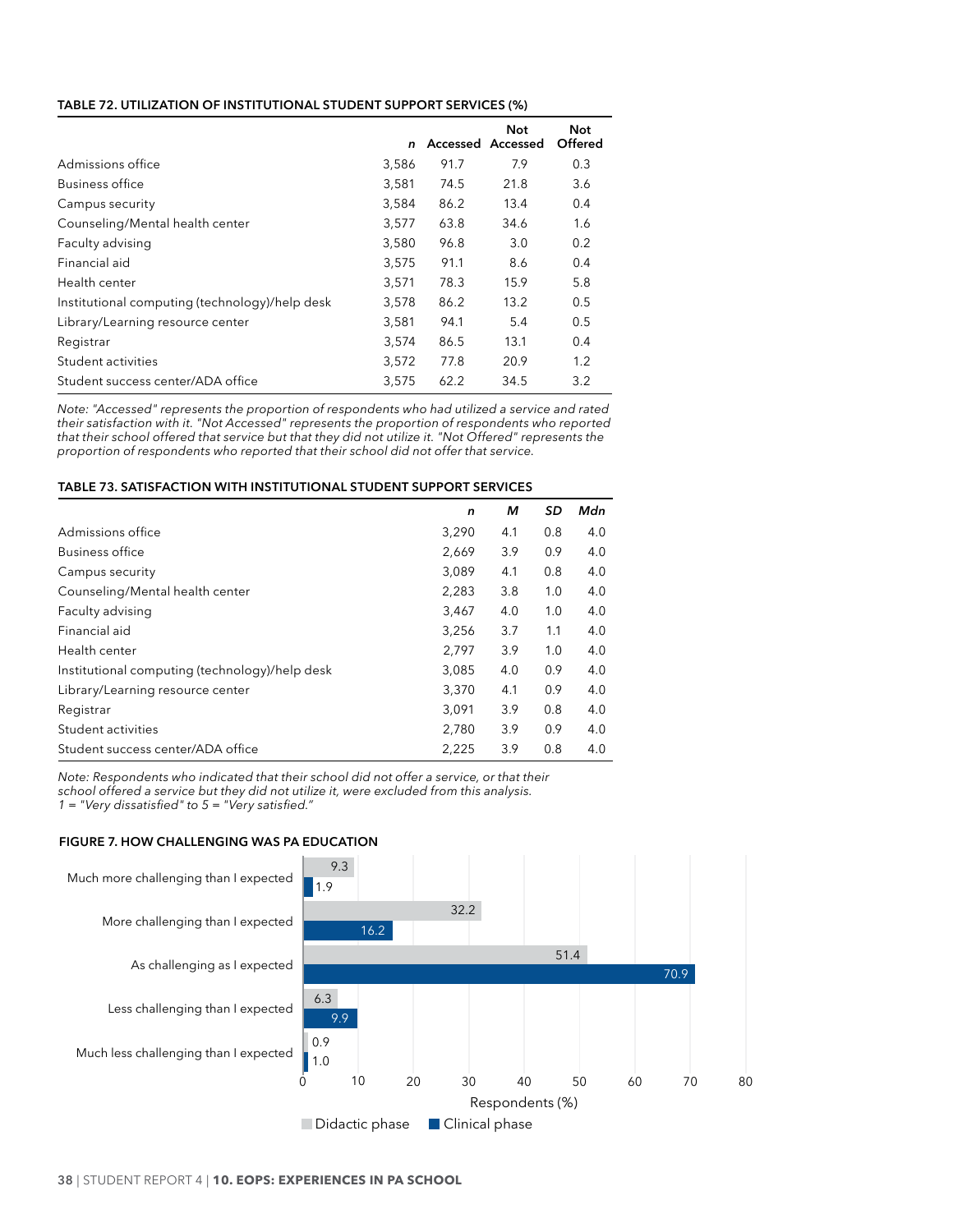# <span id="page-45-0"></span>**EXPERIENCES IN THE DIDACTIC PHASE**

The following section presents data specific to students' experiences in, and satisfaction with, the didactic (classroom) phase of their program.

| TABLE 74. HOW WELL DIDACTIC COURSES PREPARED STUDENTS FOR CLINICAL ROTATIONS |              |           |     |     |     |
|------------------------------------------------------------------------------|--------------|-----------|-----|-----|-----|
|                                                                              |              | %         |     |     |     |
|                                                                              | $\mathsf{n}$ | Reporting | м   | SD  | Mdn |
| Anatomy                                                                      | 3,758        | 99.4      | 2.9 | 0.9 | 3.0 |
| Biochemistry                                                                 | 1,623        | 43.2      | 2.5 | 0.9 | 2.0 |
| Biostatistics/Epidemiology                                                   | 2,381        | 63.5      | 2.5 | 0.9 | 2.0 |
| Clinical experiences during the didactic portion of<br>the curriculum        | 3,467        | 91.9      | 2.9 | 0.9 | 3.0 |
| Clinical medicine*                                                           | 3,754        | 99.3      | 3.3 | 0.7 | 3.0 |
| Clinical/Technical skills                                                    | 3,761        | 99.7      | 3.0 | 0.8 | 3.0 |
| Ethics/Bioethics                                                             | 3,679        | 97.6      | 2.8 | 0.9 | 3.0 |
| Genetics                                                                     | 3,318        | 88.0      | 2.9 | 0.8 | 3.0 |
| Interpretation of literature/Evidence-based<br>medicine/Research             | 3,765        | 99.9      | 3.4 | 0.7 | 4.0 |
| Lab interpretation/diagnosis                                                 | 2,422        | 64.2      | 2.4 | 0.9 | 2.0 |
| Microbiology                                                                 | 3,765        | 99.8      | 3.5 | 0.6 | 4.0 |
| Neuroscience                                                                 | 3,723        | 98.6      | 2.9 | 0.9 | 3.0 |
| Patient communication skills/History-taking                                  | 2,437        | 64.6      | 2.7 | 0.9 | 3.0 |
| Pathology/Pathophysiology                                                    | 2,396        | 63.6      | 2.6 | 0.9 | 3.0 |
| Pharmacology                                                                 | 3,645        | 96.7      | 3.1 | 0.8 | 3.0 |
| Physical examinations/Patient assessment                                     | 3,771        | 100.0     | 3.0 | 0.9 | 3.0 |
| Physiology                                                                   | 3,609        | 95.7      | 3.0 | 0.8 | 3.0 |
| Service learning                                                             | 2,664        | 70.7      | 3.1 | 0.8 | 3.0 |

*Note: Students who indicated that they did not take a course were excluded prior to analysis.*

*1 = "Not at all well" to 4 = "Extremely well."*

*\* includes surgery, emergency medicine, peds, OB/GYN, and behavioral health*

#### **Table 75. EVALUATION OF DIDACTIC INSTRUCTION IN TOPIC AREAS (%)**

|                                                               | n | Received no |      | instruction Insufficient Appropriate Excessive |     |
|---------------------------------------------------------------|---|-------------|------|------------------------------------------------|-----|
| Culturally appropriate care for diverse populations<br>3,775  |   | 1.2         | 10.1 | 83.4                                           | 5.2 |
| Diagnosis of disease<br>3,777                                 |   | 0.1         | 1.8  | 92.1                                           | 6.0 |
| Disease prevention/Health maintenance<br>3.773                |   | 0.1         | 4.1  | 90.2                                           | 5.6 |
| Management of disease<br>3,779                                |   | 0.1         | 3.9  | 90.7                                           | 5.2 |
| Oral health<br>3,769                                          |   | 4.1         | 27.9 | 64.6                                           | 3.4 |
| Palliative/End of life care<br>3.773                          |   | 3.4         | 28.2 | 66.7                                           | 1.7 |
| Public health<br>3.773                                        |   | 2.3         | 17.9 | 77.0                                           | 2.9 |
| Role of community health and social service agencies<br>3.775 |   | 3.4         | 21.2 | 72.7                                           | 2.7 |
| Women's health<br>3,771                                       |   | 0.3         | 8.5  | 86.4                                           | 4.8 |
| Social determinants of health<br>3.771                        |   | 1.8         | 12.0 | 81.1                                           | 5.1 |

*Note: Respondents were asked to consider both quality and quantity of instruction in their evaluations.*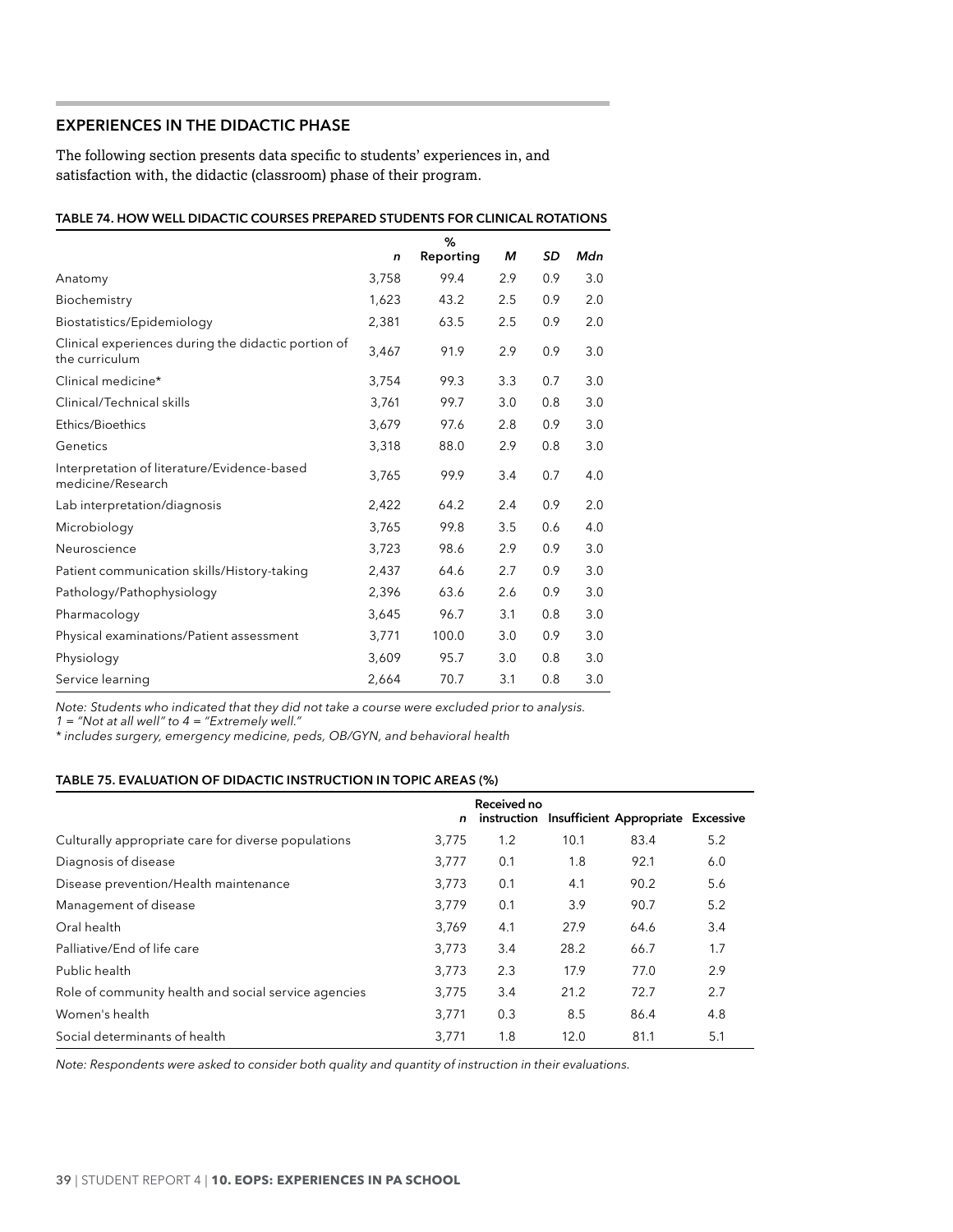# <span id="page-46-0"></span>**EXPERIENCES IN THE CLINICAL PHASE**

The following section presents data specific to students' experiences in, and satisfaction with, their supervised clinical practice experiences as well as their level of preparedness for clinical practice. Students were asked to evaluate the following rotations:

- Emergency medicine
- Extended primary care or rural track
- Family medicine
- General internal medicine
- General pediatrics
- General surgery
- Hospital medicine
- Obstetrics/Gynecology/Women's health
- Psychiatry/Behavioral medicine

Students also had the option of reporting about their experiences in up to 5 rotation electives.

### **Table 76. NUMBER OF CLINICAL ROTATIONS TAKEN**

|                              | n.                | M SD Mdn |  |
|------------------------------|-------------------|----------|--|
| Number of elective rotations | 2.991 1.8 1.0 2.0 |          |  |
| Total number of rotations    | 3.734 8.4 0.8 9.0 |          |  |

*Note: Respondents who reported taking fewer than the 6 required electives were excluded prior to analysis. Respondents had the option of reporting up to 5 elective rotations; those who reported zero rotations were excluded from the elective rotations analysis.*

#### **Table 77. QUALITY OF CLINICAL ROTATION EDUCATIONAL EXPERIENCES (%)**

|                                      |       | ℅         |      |      |      |                |
|--------------------------------------|-------|-----------|------|------|------|----------------|
|                                      | n     | Reporting | Poor | Fair |      | Good Excellent |
| Emergency medicine                   | 3,750 | 99.8      | 1.8  | 6.4  | 26.4 | 65.2           |
| Family medicine                      | 3,731 | 99.3      | 2.7  | 7.6  | 28.2 | 60.9           |
| Extended primary care or rural track | 2,449 | 65.2      | 1.3  | 4.7  | 20.3 | 38.9           |
| General surgery                      | 3,729 | 99.2      | 6.0  | 12.1 | 28.9 | 52.2           |
| General internal medicine            | 3,613 | 96.3      | 4.5  | 11.5 | 3.3  | 49.9           |
| General pediatrics                   | 3,659 | 97.4      | 5.6  | 11.9 | 30.7 | 49.3           |
| Obstetrics/Gynecology/Women's health | 3,649 | 97.0      | 6.6  | 12.7 | 29.0 | 48.8           |
| Hospital medicine                    | 3,172 | 84.6      | 4.6  | 10.4 | 28.1 | 41.5           |
| Psychiatry/Behavioral medicine       | 3,626 | 96.8      | 5.7  | 12.0 | 30.8 | 48.3           |

*Note: Respondents who did not complete a rotation were excluded prior to analysis.*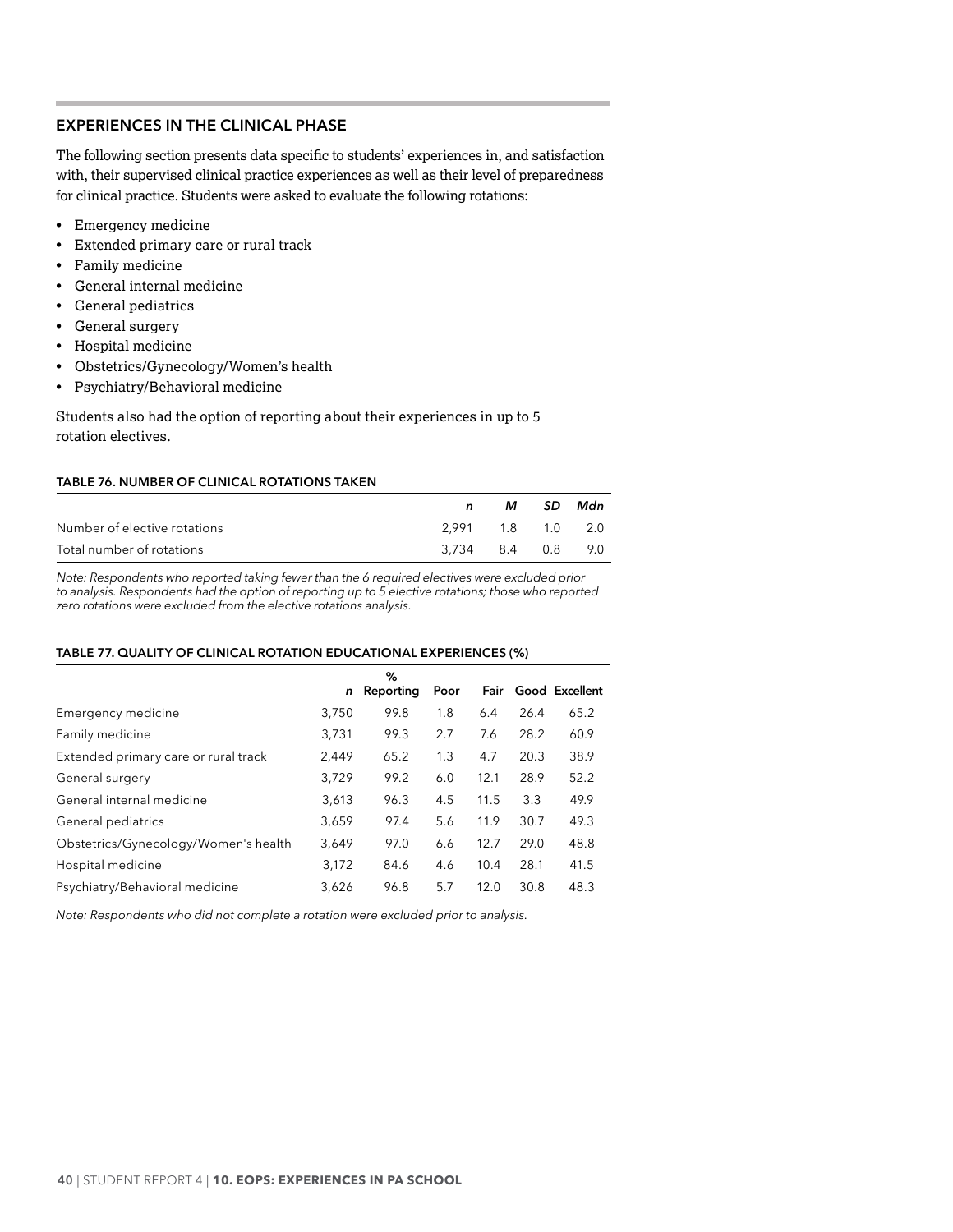### <span id="page-47-0"></span>**Table 78. EXPERIENCES WITH PRECEPTORS DURING CLINICAL ROTATIONS**

| <b>Emergency medicine</b><br>Observed by preceptor taking patient history<br>3,672<br>72.8<br>76.4<br>Observed by preceptor performing physical exam<br>3,650<br>94.2<br>Observed by preceptor performing technical procedures<br>3,638<br>Given mid-point feedback by preceptor<br>3,632<br>88.8<br>Extended primary care or rural track<br>Observed by preceptor taking patient history<br>2,369<br>75.9<br>79.3<br>Observed by preceptor performing physical exam<br>2,355<br>Observed by preceptor performing technical procedures<br>88.6<br>2,329<br>Given mid-point feedback by preceptor<br>90.9<br>2,344<br><b>Family medicine</b><br>Observed by preceptor taking patient history<br>3,651<br>73.7<br>Observed by preceptor performing physical exam<br>3,635<br>77.4<br>Observed by preceptor performing technical procedures<br>3,598<br>88.7<br>89.7<br>Given mid-point feedback by preceptor<br>3,618<br>General internal medicine<br>70.4<br>Observed by preceptor taking patient history<br>3,528<br>Observed by preceptor performing physical exam<br>73.5<br>3,506<br>79.4<br>Observed by preceptor performing technical procedures<br>3,468<br>88.3<br>Given mid-point feedback by preceptor<br>3,487<br><b>General pediatrics</b><br>Observed by preceptor taking patient history<br>3,571<br>71.7<br>Observed by preceptor performing physical exam<br>3,550<br>77.4<br>Observed by preceptor performing technical procedures<br>3,504<br>81.4<br>Given mid-point feedback by preceptor<br>3,538<br>87.1<br>General surgery<br>Observed by preceptor taking patient history<br>3,644<br>67.0<br>73.3<br>Observed by preceptor performing physical exam<br>3,630<br>95.1<br>Observed by preceptor performing technical procedures<br>3,603<br>85.2<br>Given mid-point feedback by preceptor<br>3,608<br>Hospital medicine<br>Observed by preceptor taking patient history<br>3,541<br>67.9<br>70.7<br>Observed by preceptor performing physical exam<br>3,521<br>76.9<br>Observed by preceptor performing technical procedures<br>3,476<br>3,504<br>82.2<br>Given mid-point feedback by preceptor<br>Obstetrics/Gynecology/Women's health<br>71.9<br>Observed by preceptor taking patient history<br>3,560<br>Observed by preceptor performing physical exam<br>3,544<br>83.5<br>Observed by preceptor performing technical procedures<br>3,516<br>91.3<br>Given mid-point feedback by preceptor<br>3,523<br>85.8<br>Psychiatry/Behavioral medicine<br>Observed by preceptor taking patient history<br>3,541<br>75.1<br>Observed by preceptor performing physical exam<br>3,509<br>71.5<br>Observed by preceptor performing technical procedures<br>3,452<br>68.6 |                                       |       | %    |
|---------------------------------------------------------------------------------------------------------------------------------------------------------------------------------------------------------------------------------------------------------------------------------------------------------------------------------------------------------------------------------------------------------------------------------------------------------------------------------------------------------------------------------------------------------------------------------------------------------------------------------------------------------------------------------------------------------------------------------------------------------------------------------------------------------------------------------------------------------------------------------------------------------------------------------------------------------------------------------------------------------------------------------------------------------------------------------------------------------------------------------------------------------------------------------------------------------------------------------------------------------------------------------------------------------------------------------------------------------------------------------------------------------------------------------------------------------------------------------------------------------------------------------------------------------------------------------------------------------------------------------------------------------------------------------------------------------------------------------------------------------------------------------------------------------------------------------------------------------------------------------------------------------------------------------------------------------------------------------------------------------------------------------------------------------------------------------------------------------------------------------------------------------------------------------------------------------------------------------------------------------------------------------------------------------------------------------------------------------------------------------------------------------------------------------------------------------------------------------------------------------------------------------------------------------------------------------------------------------------------------------------------------------------------------------------|---------------------------------------|-------|------|
|                                                                                                                                                                                                                                                                                                                                                                                                                                                                                                                                                                                                                                                                                                                                                                                                                                                                                                                                                                                                                                                                                                                                                                                                                                                                                                                                                                                                                                                                                                                                                                                                                                                                                                                                                                                                                                                                                                                                                                                                                                                                                                                                                                                                                                                                                                                                                                                                                                                                                                                                                                                                                                                                                       |                                       | n     | Yes  |
|                                                                                                                                                                                                                                                                                                                                                                                                                                                                                                                                                                                                                                                                                                                                                                                                                                                                                                                                                                                                                                                                                                                                                                                                                                                                                                                                                                                                                                                                                                                                                                                                                                                                                                                                                                                                                                                                                                                                                                                                                                                                                                                                                                                                                                                                                                                                                                                                                                                                                                                                                                                                                                                                                       |                                       |       |      |
|                                                                                                                                                                                                                                                                                                                                                                                                                                                                                                                                                                                                                                                                                                                                                                                                                                                                                                                                                                                                                                                                                                                                                                                                                                                                                                                                                                                                                                                                                                                                                                                                                                                                                                                                                                                                                                                                                                                                                                                                                                                                                                                                                                                                                                                                                                                                                                                                                                                                                                                                                                                                                                                                                       |                                       |       |      |
|                                                                                                                                                                                                                                                                                                                                                                                                                                                                                                                                                                                                                                                                                                                                                                                                                                                                                                                                                                                                                                                                                                                                                                                                                                                                                                                                                                                                                                                                                                                                                                                                                                                                                                                                                                                                                                                                                                                                                                                                                                                                                                                                                                                                                                                                                                                                                                                                                                                                                                                                                                                                                                                                                       |                                       |       |      |
|                                                                                                                                                                                                                                                                                                                                                                                                                                                                                                                                                                                                                                                                                                                                                                                                                                                                                                                                                                                                                                                                                                                                                                                                                                                                                                                                                                                                                                                                                                                                                                                                                                                                                                                                                                                                                                                                                                                                                                                                                                                                                                                                                                                                                                                                                                                                                                                                                                                                                                                                                                                                                                                                                       |                                       |       |      |
|                                                                                                                                                                                                                                                                                                                                                                                                                                                                                                                                                                                                                                                                                                                                                                                                                                                                                                                                                                                                                                                                                                                                                                                                                                                                                                                                                                                                                                                                                                                                                                                                                                                                                                                                                                                                                                                                                                                                                                                                                                                                                                                                                                                                                                                                                                                                                                                                                                                                                                                                                                                                                                                                                       |                                       |       |      |
|                                                                                                                                                                                                                                                                                                                                                                                                                                                                                                                                                                                                                                                                                                                                                                                                                                                                                                                                                                                                                                                                                                                                                                                                                                                                                                                                                                                                                                                                                                                                                                                                                                                                                                                                                                                                                                                                                                                                                                                                                                                                                                                                                                                                                                                                                                                                                                                                                                                                                                                                                                                                                                                                                       |                                       |       |      |
|                                                                                                                                                                                                                                                                                                                                                                                                                                                                                                                                                                                                                                                                                                                                                                                                                                                                                                                                                                                                                                                                                                                                                                                                                                                                                                                                                                                                                                                                                                                                                                                                                                                                                                                                                                                                                                                                                                                                                                                                                                                                                                                                                                                                                                                                                                                                                                                                                                                                                                                                                                                                                                                                                       |                                       |       |      |
|                                                                                                                                                                                                                                                                                                                                                                                                                                                                                                                                                                                                                                                                                                                                                                                                                                                                                                                                                                                                                                                                                                                                                                                                                                                                                                                                                                                                                                                                                                                                                                                                                                                                                                                                                                                                                                                                                                                                                                                                                                                                                                                                                                                                                                                                                                                                                                                                                                                                                                                                                                                                                                                                                       |                                       |       |      |
|                                                                                                                                                                                                                                                                                                                                                                                                                                                                                                                                                                                                                                                                                                                                                                                                                                                                                                                                                                                                                                                                                                                                                                                                                                                                                                                                                                                                                                                                                                                                                                                                                                                                                                                                                                                                                                                                                                                                                                                                                                                                                                                                                                                                                                                                                                                                                                                                                                                                                                                                                                                                                                                                                       |                                       |       |      |
|                                                                                                                                                                                                                                                                                                                                                                                                                                                                                                                                                                                                                                                                                                                                                                                                                                                                                                                                                                                                                                                                                                                                                                                                                                                                                                                                                                                                                                                                                                                                                                                                                                                                                                                                                                                                                                                                                                                                                                                                                                                                                                                                                                                                                                                                                                                                                                                                                                                                                                                                                                                                                                                                                       |                                       |       |      |
|                                                                                                                                                                                                                                                                                                                                                                                                                                                                                                                                                                                                                                                                                                                                                                                                                                                                                                                                                                                                                                                                                                                                                                                                                                                                                                                                                                                                                                                                                                                                                                                                                                                                                                                                                                                                                                                                                                                                                                                                                                                                                                                                                                                                                                                                                                                                                                                                                                                                                                                                                                                                                                                                                       |                                       |       |      |
|                                                                                                                                                                                                                                                                                                                                                                                                                                                                                                                                                                                                                                                                                                                                                                                                                                                                                                                                                                                                                                                                                                                                                                                                                                                                                                                                                                                                                                                                                                                                                                                                                                                                                                                                                                                                                                                                                                                                                                                                                                                                                                                                                                                                                                                                                                                                                                                                                                                                                                                                                                                                                                                                                       |                                       |       |      |
|                                                                                                                                                                                                                                                                                                                                                                                                                                                                                                                                                                                                                                                                                                                                                                                                                                                                                                                                                                                                                                                                                                                                                                                                                                                                                                                                                                                                                                                                                                                                                                                                                                                                                                                                                                                                                                                                                                                                                                                                                                                                                                                                                                                                                                                                                                                                                                                                                                                                                                                                                                                                                                                                                       |                                       |       |      |
|                                                                                                                                                                                                                                                                                                                                                                                                                                                                                                                                                                                                                                                                                                                                                                                                                                                                                                                                                                                                                                                                                                                                                                                                                                                                                                                                                                                                                                                                                                                                                                                                                                                                                                                                                                                                                                                                                                                                                                                                                                                                                                                                                                                                                                                                                                                                                                                                                                                                                                                                                                                                                                                                                       |                                       |       |      |
|                                                                                                                                                                                                                                                                                                                                                                                                                                                                                                                                                                                                                                                                                                                                                                                                                                                                                                                                                                                                                                                                                                                                                                                                                                                                                                                                                                                                                                                                                                                                                                                                                                                                                                                                                                                                                                                                                                                                                                                                                                                                                                                                                                                                                                                                                                                                                                                                                                                                                                                                                                                                                                                                                       |                                       |       |      |
|                                                                                                                                                                                                                                                                                                                                                                                                                                                                                                                                                                                                                                                                                                                                                                                                                                                                                                                                                                                                                                                                                                                                                                                                                                                                                                                                                                                                                                                                                                                                                                                                                                                                                                                                                                                                                                                                                                                                                                                                                                                                                                                                                                                                                                                                                                                                                                                                                                                                                                                                                                                                                                                                                       |                                       |       |      |
|                                                                                                                                                                                                                                                                                                                                                                                                                                                                                                                                                                                                                                                                                                                                                                                                                                                                                                                                                                                                                                                                                                                                                                                                                                                                                                                                                                                                                                                                                                                                                                                                                                                                                                                                                                                                                                                                                                                                                                                                                                                                                                                                                                                                                                                                                                                                                                                                                                                                                                                                                                                                                                                                                       |                                       |       |      |
|                                                                                                                                                                                                                                                                                                                                                                                                                                                                                                                                                                                                                                                                                                                                                                                                                                                                                                                                                                                                                                                                                                                                                                                                                                                                                                                                                                                                                                                                                                                                                                                                                                                                                                                                                                                                                                                                                                                                                                                                                                                                                                                                                                                                                                                                                                                                                                                                                                                                                                                                                                                                                                                                                       |                                       |       |      |
|                                                                                                                                                                                                                                                                                                                                                                                                                                                                                                                                                                                                                                                                                                                                                                                                                                                                                                                                                                                                                                                                                                                                                                                                                                                                                                                                                                                                                                                                                                                                                                                                                                                                                                                                                                                                                                                                                                                                                                                                                                                                                                                                                                                                                                                                                                                                                                                                                                                                                                                                                                                                                                                                                       |                                       |       |      |
|                                                                                                                                                                                                                                                                                                                                                                                                                                                                                                                                                                                                                                                                                                                                                                                                                                                                                                                                                                                                                                                                                                                                                                                                                                                                                                                                                                                                                                                                                                                                                                                                                                                                                                                                                                                                                                                                                                                                                                                                                                                                                                                                                                                                                                                                                                                                                                                                                                                                                                                                                                                                                                                                                       |                                       |       |      |
|                                                                                                                                                                                                                                                                                                                                                                                                                                                                                                                                                                                                                                                                                                                                                                                                                                                                                                                                                                                                                                                                                                                                                                                                                                                                                                                                                                                                                                                                                                                                                                                                                                                                                                                                                                                                                                                                                                                                                                                                                                                                                                                                                                                                                                                                                                                                                                                                                                                                                                                                                                                                                                                                                       |                                       |       |      |
|                                                                                                                                                                                                                                                                                                                                                                                                                                                                                                                                                                                                                                                                                                                                                                                                                                                                                                                                                                                                                                                                                                                                                                                                                                                                                                                                                                                                                                                                                                                                                                                                                                                                                                                                                                                                                                                                                                                                                                                                                                                                                                                                                                                                                                                                                                                                                                                                                                                                                                                                                                                                                                                                                       |                                       |       |      |
|                                                                                                                                                                                                                                                                                                                                                                                                                                                                                                                                                                                                                                                                                                                                                                                                                                                                                                                                                                                                                                                                                                                                                                                                                                                                                                                                                                                                                                                                                                                                                                                                                                                                                                                                                                                                                                                                                                                                                                                                                                                                                                                                                                                                                                                                                                                                                                                                                                                                                                                                                                                                                                                                                       |                                       |       |      |
|                                                                                                                                                                                                                                                                                                                                                                                                                                                                                                                                                                                                                                                                                                                                                                                                                                                                                                                                                                                                                                                                                                                                                                                                                                                                                                                                                                                                                                                                                                                                                                                                                                                                                                                                                                                                                                                                                                                                                                                                                                                                                                                                                                                                                                                                                                                                                                                                                                                                                                                                                                                                                                                                                       |                                       |       |      |
|                                                                                                                                                                                                                                                                                                                                                                                                                                                                                                                                                                                                                                                                                                                                                                                                                                                                                                                                                                                                                                                                                                                                                                                                                                                                                                                                                                                                                                                                                                                                                                                                                                                                                                                                                                                                                                                                                                                                                                                                                                                                                                                                                                                                                                                                                                                                                                                                                                                                                                                                                                                                                                                                                       |                                       |       |      |
|                                                                                                                                                                                                                                                                                                                                                                                                                                                                                                                                                                                                                                                                                                                                                                                                                                                                                                                                                                                                                                                                                                                                                                                                                                                                                                                                                                                                                                                                                                                                                                                                                                                                                                                                                                                                                                                                                                                                                                                                                                                                                                                                                                                                                                                                                                                                                                                                                                                                                                                                                                                                                                                                                       |                                       |       |      |
|                                                                                                                                                                                                                                                                                                                                                                                                                                                                                                                                                                                                                                                                                                                                                                                                                                                                                                                                                                                                                                                                                                                                                                                                                                                                                                                                                                                                                                                                                                                                                                                                                                                                                                                                                                                                                                                                                                                                                                                                                                                                                                                                                                                                                                                                                                                                                                                                                                                                                                                                                                                                                                                                                       |                                       |       |      |
|                                                                                                                                                                                                                                                                                                                                                                                                                                                                                                                                                                                                                                                                                                                                                                                                                                                                                                                                                                                                                                                                                                                                                                                                                                                                                                                                                                                                                                                                                                                                                                                                                                                                                                                                                                                                                                                                                                                                                                                                                                                                                                                                                                                                                                                                                                                                                                                                                                                                                                                                                                                                                                                                                       |                                       |       |      |
|                                                                                                                                                                                                                                                                                                                                                                                                                                                                                                                                                                                                                                                                                                                                                                                                                                                                                                                                                                                                                                                                                                                                                                                                                                                                                                                                                                                                                                                                                                                                                                                                                                                                                                                                                                                                                                                                                                                                                                                                                                                                                                                                                                                                                                                                                                                                                                                                                                                                                                                                                                                                                                                                                       |                                       |       |      |
|                                                                                                                                                                                                                                                                                                                                                                                                                                                                                                                                                                                                                                                                                                                                                                                                                                                                                                                                                                                                                                                                                                                                                                                                                                                                                                                                                                                                                                                                                                                                                                                                                                                                                                                                                                                                                                                                                                                                                                                                                                                                                                                                                                                                                                                                                                                                                                                                                                                                                                                                                                                                                                                                                       |                                       |       |      |
|                                                                                                                                                                                                                                                                                                                                                                                                                                                                                                                                                                                                                                                                                                                                                                                                                                                                                                                                                                                                                                                                                                                                                                                                                                                                                                                                                                                                                                                                                                                                                                                                                                                                                                                                                                                                                                                                                                                                                                                                                                                                                                                                                                                                                                                                                                                                                                                                                                                                                                                                                                                                                                                                                       |                                       |       |      |
|                                                                                                                                                                                                                                                                                                                                                                                                                                                                                                                                                                                                                                                                                                                                                                                                                                                                                                                                                                                                                                                                                                                                                                                                                                                                                                                                                                                                                                                                                                                                                                                                                                                                                                                                                                                                                                                                                                                                                                                                                                                                                                                                                                                                                                                                                                                                                                                                                                                                                                                                                                                                                                                                                       |                                       |       |      |
|                                                                                                                                                                                                                                                                                                                                                                                                                                                                                                                                                                                                                                                                                                                                                                                                                                                                                                                                                                                                                                                                                                                                                                                                                                                                                                                                                                                                                                                                                                                                                                                                                                                                                                                                                                                                                                                                                                                                                                                                                                                                                                                                                                                                                                                                                                                                                                                                                                                                                                                                                                                                                                                                                       |                                       |       |      |
|                                                                                                                                                                                                                                                                                                                                                                                                                                                                                                                                                                                                                                                                                                                                                                                                                                                                                                                                                                                                                                                                                                                                                                                                                                                                                                                                                                                                                                                                                                                                                                                                                                                                                                                                                                                                                                                                                                                                                                                                                                                                                                                                                                                                                                                                                                                                                                                                                                                                                                                                                                                                                                                                                       |                                       |       |      |
|                                                                                                                                                                                                                                                                                                                                                                                                                                                                                                                                                                                                                                                                                                                                                                                                                                                                                                                                                                                                                                                                                                                                                                                                                                                                                                                                                                                                                                                                                                                                                                                                                                                                                                                                                                                                                                                                                                                                                                                                                                                                                                                                                                                                                                                                                                                                                                                                                                                                                                                                                                                                                                                                                       |                                       |       |      |
|                                                                                                                                                                                                                                                                                                                                                                                                                                                                                                                                                                                                                                                                                                                                                                                                                                                                                                                                                                                                                                                                                                                                                                                                                                                                                                                                                                                                                                                                                                                                                                                                                                                                                                                                                                                                                                                                                                                                                                                                                                                                                                                                                                                                                                                                                                                                                                                                                                                                                                                                                                                                                                                                                       |                                       |       |      |
|                                                                                                                                                                                                                                                                                                                                                                                                                                                                                                                                                                                                                                                                                                                                                                                                                                                                                                                                                                                                                                                                                                                                                                                                                                                                                                                                                                                                                                                                                                                                                                                                                                                                                                                                                                                                                                                                                                                                                                                                                                                                                                                                                                                                                                                                                                                                                                                                                                                                                                                                                                                                                                                                                       |                                       |       |      |
|                                                                                                                                                                                                                                                                                                                                                                                                                                                                                                                                                                                                                                                                                                                                                                                                                                                                                                                                                                                                                                                                                                                                                                                                                                                                                                                                                                                                                                                                                                                                                                                                                                                                                                                                                                                                                                                                                                                                                                                                                                                                                                                                                                                                                                                                                                                                                                                                                                                                                                                                                                                                                                                                                       |                                       |       |      |
|                                                                                                                                                                                                                                                                                                                                                                                                                                                                                                                                                                                                                                                                                                                                                                                                                                                                                                                                                                                                                                                                                                                                                                                                                                                                                                                                                                                                                                                                                                                                                                                                                                                                                                                                                                                                                                                                                                                                                                                                                                                                                                                                                                                                                                                                                                                                                                                                                                                                                                                                                                                                                                                                                       |                                       |       |      |
|                                                                                                                                                                                                                                                                                                                                                                                                                                                                                                                                                                                                                                                                                                                                                                                                                                                                                                                                                                                                                                                                                                                                                                                                                                                                                                                                                                                                                                                                                                                                                                                                                                                                                                                                                                                                                                                                                                                                                                                                                                                                                                                                                                                                                                                                                                                                                                                                                                                                                                                                                                                                                                                                                       |                                       |       |      |
|                                                                                                                                                                                                                                                                                                                                                                                                                                                                                                                                                                                                                                                                                                                                                                                                                                                                                                                                                                                                                                                                                                                                                                                                                                                                                                                                                                                                                                                                                                                                                                                                                                                                                                                                                                                                                                                                                                                                                                                                                                                                                                                                                                                                                                                                                                                                                                                                                                                                                                                                                                                                                                                                                       |                                       |       |      |
|                                                                                                                                                                                                                                                                                                                                                                                                                                                                                                                                                                                                                                                                                                                                                                                                                                                                                                                                                                                                                                                                                                                                                                                                                                                                                                                                                                                                                                                                                                                                                                                                                                                                                                                                                                                                                                                                                                                                                                                                                                                                                                                                                                                                                                                                                                                                                                                                                                                                                                                                                                                                                                                                                       |                                       |       |      |
|                                                                                                                                                                                                                                                                                                                                                                                                                                                                                                                                                                                                                                                                                                                                                                                                                                                                                                                                                                                                                                                                                                                                                                                                                                                                                                                                                                                                                                                                                                                                                                                                                                                                                                                                                                                                                                                                                                                                                                                                                                                                                                                                                                                                                                                                                                                                                                                                                                                                                                                                                                                                                                                                                       |                                       |       |      |
|                                                                                                                                                                                                                                                                                                                                                                                                                                                                                                                                                                                                                                                                                                                                                                                                                                                                                                                                                                                                                                                                                                                                                                                                                                                                                                                                                                                                                                                                                                                                                                                                                                                                                                                                                                                                                                                                                                                                                                                                                                                                                                                                                                                                                                                                                                                                                                                                                                                                                                                                                                                                                                                                                       |                                       |       |      |
|                                                                                                                                                                                                                                                                                                                                                                                                                                                                                                                                                                                                                                                                                                                                                                                                                                                                                                                                                                                                                                                                                                                                                                                                                                                                                                                                                                                                                                                                                                                                                                                                                                                                                                                                                                                                                                                                                                                                                                                                                                                                                                                                                                                                                                                                                                                                                                                                                                                                                                                                                                                                                                                                                       | Given mid-point feedback by preceptor | 3,499 | 83.7 |

*Note: "% Yes" refers to the proportion of respondents who indicated that they had each experience.*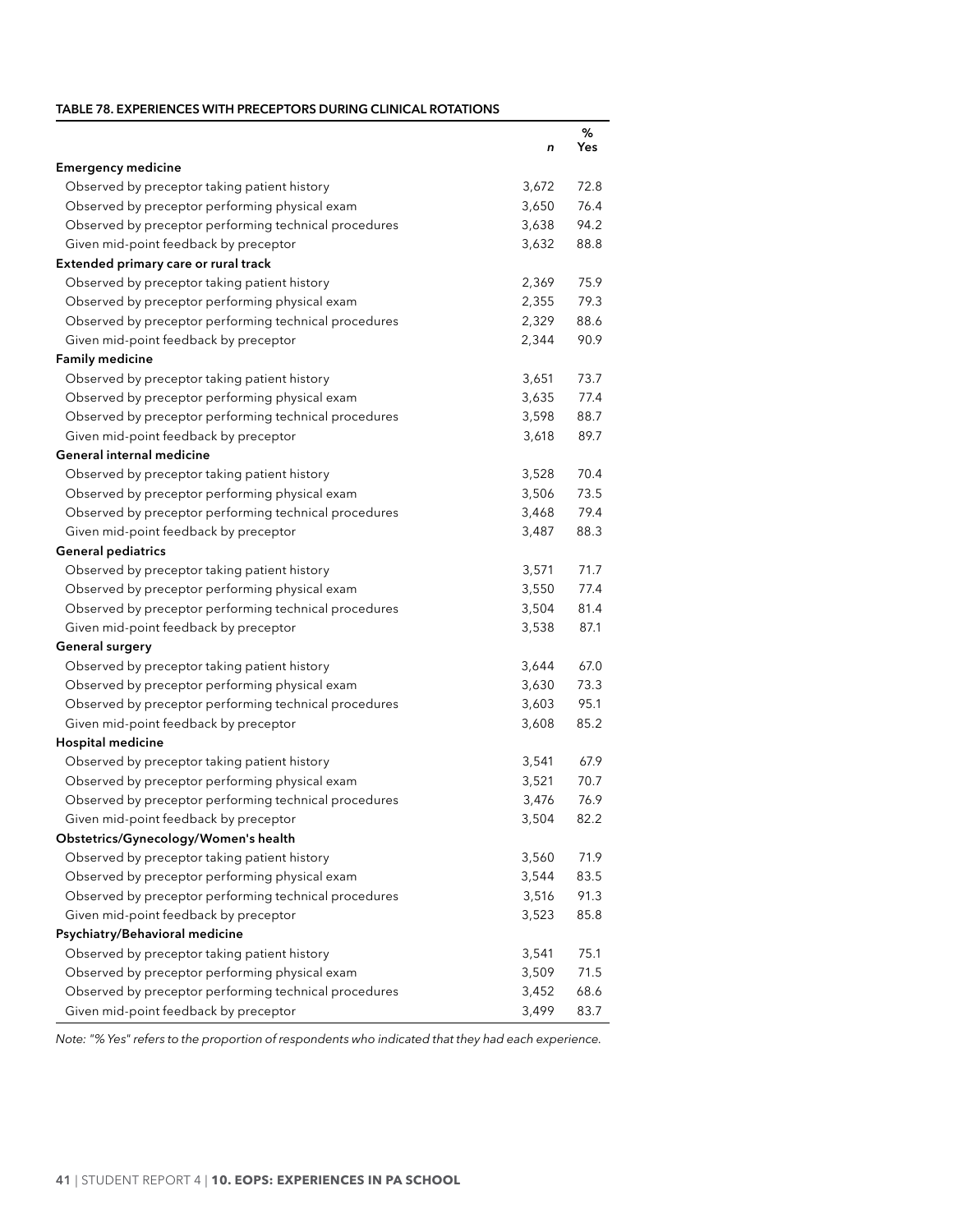#### <span id="page-48-0"></span>**Table 79. CLINICAL ROTATION SETTINGS**

|                                                                                                                          | n     | %    |
|--------------------------------------------------------------------------------------------------------------------------|-------|------|
| Community health center (CHC)                                                                                            | 1.007 | 43.2 |
| Medically underserved area (MUA), medically underserved population (MUP), or<br>health professional shortage area (HPSA) | 792   | 34.0 |
| Department of Veterans Affairs (VA) medical facility                                                                     | 785   | 33.7 |
| Other federally qualified health center (FQHC)                                                                           | 656   | 28.1 |
| Critical access hospital (CAH)                                                                                           | 583   | 25.0 |
| Total                                                                                                                    | 2,331 |      |

*Note: Students were asked to indicate whether they had completed a rotation at any of these locations. Only students who selected at least one of these settings were included in this table. Percentages may sum to more than 100% because respondents could select multiple settings.*

#### **Table 80. PARTICIPATION IN MEDICATION-ASSISTED TREATMENT (MAT) WAIVER TRAINING DURING PA SCHOOL**

|                                                                                                                 | n     | ℅     |
|-----------------------------------------------------------------------------------------------------------------|-------|-------|
| No, did not participate in any MAT waiver training                                                              | 2.438 | 66.9  |
| Yes, participated in MAT waiver training during PA school                                                       |       |       |
| Completed MAT waiver training during PA school                                                                  | 704   | 19.3  |
| Participated in some MAT waiver training during PA school<br>and plan to complete training following graduation | 392   | 10.8  |
| Participated in some MAT waiver training during PA school<br>and do not plan to complete the training           | 108   | 3.0   |
| Subtotal                                                                                                        | 1.204 | 33.1  |
| Total                                                                                                           | 3.642 | 100.0 |

*MAT is the use of medications to treat persons with opioid use disorder. The 3 medications approved by the Food and Drug Administration for MAT are methadone, buprenorphine, and naltrexone.*

# **EXPERIENCES WITH INTERPROFESSIONAL EDUCATION (IPE)**

IPE was defined as "curricular activities where PA students had the opportunity to learn with students from different health professions programs." 83.4% of students reported participating in required IPE, and 5.2% were unsure whether they had participated. Among the 11.4% of students who did not participate in required IPE, 55.6% indicated that they would have liked the opportunity to learn with students from different health professions programs.

Respondents who had IPE experiences were asked to report their agreement with the statement "The learning experience(s) with students from different health professions helped me gain a better understanding of the roles of other professions in patient care." Overall, 78.7% of respondents agreed with the statement. Further, respondents who had IPE experiences were asked to assess the amount of IPE experiences and interactions they had during their PA programs. 77.1% of respondents indicated that they had the right amount of IPE. 15.1% wanted more IPE, and 7.8% would have liked less.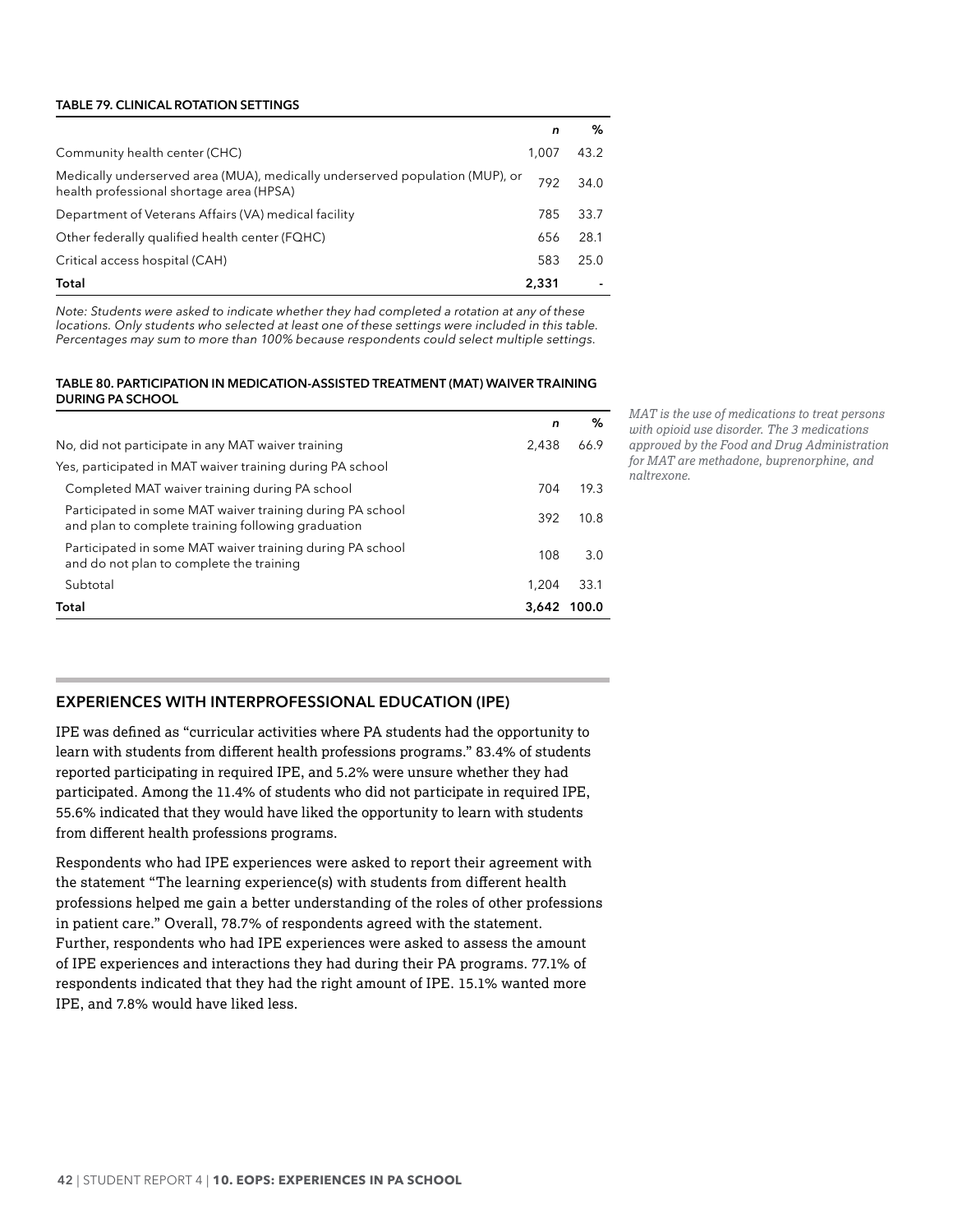<span id="page-49-0"></span>

|                                                                  | n     | %    |
|------------------------------------------------------------------|-------|------|
| Allopathic Medicine (MD)                                         | 907   | 29.6 |
| Anesthesia assistant                                             | 572   | 18.7 |
| Art therapist                                                    | 74    | 2.4  |
| Athletic Training                                                | 449   | 14.6 |
| Audiology/Speech-Language Pathology                              | 701   | 22.9 |
| Clinical/Counseling Psychology                                   | 729   | 23.8 |
| Dentistry                                                        | 598   | 19.5 |
| Emergency medical technician (EMT)                               | 749   | 24.4 |
| Medical assistant                                                | 922   | 30.1 |
| <b>Nutrition/Dietetics</b>                                       | 792   | 25.8 |
| Occupational Therapy                                             | 1,420 | 46.3 |
| Optometry                                                        | 190   | 6.2  |
| Orthotics/Prosthetics                                            | 234   | 7.6  |
| Osteopathic Medicine (DO)                                        | 938   | 30.6 |
| Pathology assistant                                              | 175   | 5.7  |
| Pharmacy                                                         | 1,775 | 57.9 |
| Physical Therapy                                                 | 1,977 | 64.5 |
| Public Health                                                    | 396   | 12.9 |
| Radiology                                                        | 615   | 20.1 |
| Registered Nursing (BSN or ADN)                                  | 1,762 | 57.5 |
| Registered Nursing (advanced practice, NP, CRNA, and/or midwife) | 1,310 | 42.7 |
| Respiratory Therapy                                              | 782   | 25.5 |
| Social Work                                                      | 1,168 | 38.1 |
| Surgical technician/Surgical assistant                           | 819   | 26.7 |
| <b>Veterinary Medicine</b>                                       | 20    | 0.7  |
| Other                                                            |       |      |
| Genetic Counseling*                                              | 10    | 0.3  |
| Clinical lab scientist*                                          | 13    | 0.4  |
| Podiatry*                                                        | 9     | 0.3  |
| Medical Sonography*                                              | 19    | 0.6  |
| Nuclear Medicine*                                                | 7     | 0.2  |
| All other health professions                                     | 56    | 1.8  |
| Total                                                            | 3,065 |      |

*Note: Percentages may sum to more than 100% because respondents could select multiple types of health professional students. \* indicates that these categories were added based on respondents' recoded "Other" write-in responses.*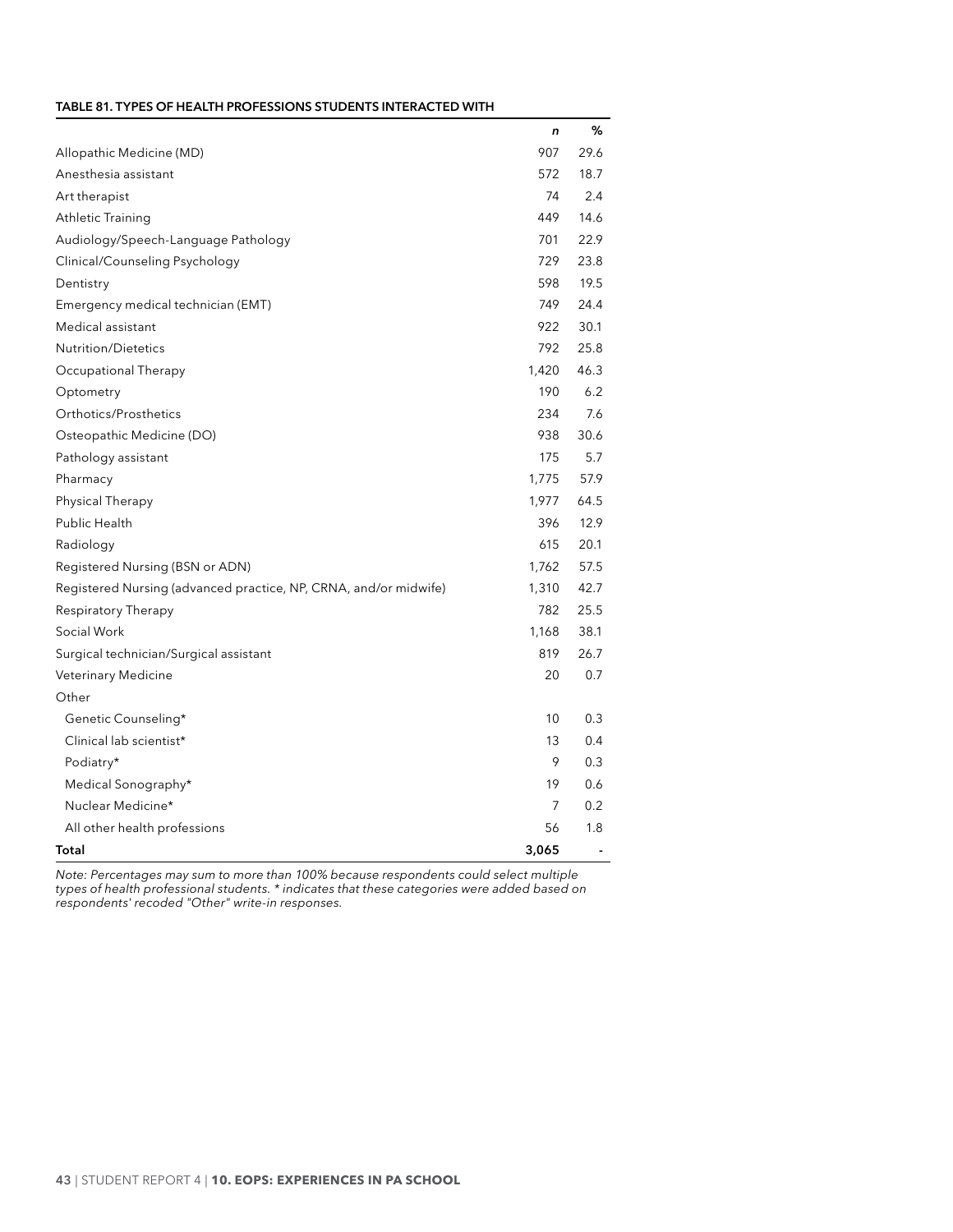#### <span id="page-50-0"></span>**Table 82. TYPES OF IPE ACTIVITIES**

|                                                                                                                                                   | n     | %    |
|---------------------------------------------------------------------------------------------------------------------------------------------------|-------|------|
| Interprofessional student group                                                                                                                   | 1,776 | 58.7 |
| Patient-centered case problems (classroom or student setting)                                                                                     | 1,539 | 50.9 |
| Clinical simulations                                                                                                                              | 1,216 | 40.2 |
| Team skills training                                                                                                                              | 1,109 | 36.7 |
| Active engagement with patients (e.g., inpatient or ambulatory-based team<br>rotation, longitudinal clinics, practice-based rotations)            | 1,022 | 33.8 |
| Community projects or service learning activities                                                                                                 | 662   | 21.9 |
| Stand-alone IPE course for credit                                                                                                                 | 653   | 21.6 |
| Lecture only, clinical subject (e.g., universal precautions, informed consent,<br>advanced cardiac life support certification, population health) | 600   | 19.8 |
| Student-run clinic or volunteering at a clinic for the underserved                                                                                | 596   | 19.7 |
| Lecture only, basic science                                                                                                                       | 494   | 16.3 |
| Lab only, basic science                                                                                                                           | 252   | 8.3  |
| Other                                                                                                                                             | 49    | 1.6  |
| Total                                                                                                                                             | 3,023 |      |

*Note: Percentages will sum to more than 100% because respondents could select multiple types of health professions students. "Lab only, basic science" was recoded from respondents' write-in "Other" responses.*

# **CONFIDENCE IN PA COMPETENCIES**

Respondents were asked to rate their confidence in their current abilities to implement the PA competencies in their practices. The PA competencies are as follows:

#### **Medical Knowledge**

Includes synthesis of pathophysiology, patient presentation, differential diagnosis, patient management, surgical principles, health promotion, and disease prevention

# **Interpersonal & Communication Skills**

Encompasses verbal, nonverbal, written, and electronic exchange of information to patients, peers, and others

#### **Patient Care**

Includes patient- and setting-specific assessment, evaluation, and management

### **Professionalism**

The expression of positive values and ideals as care is delivered and prioritizing patients' needs over one's own; includes ethical practice and cultural sensitivity

#### **Practice-Based Learning & Improvement**

Includes processes and practices through which PAs engage in critical analysis of their own practice experience, medical literature, and other resources to improve delivery of care

#### **Systems-Based Practice**

Awareness and responsiveness to the larger system of health care to provide patient care that balances quality and cost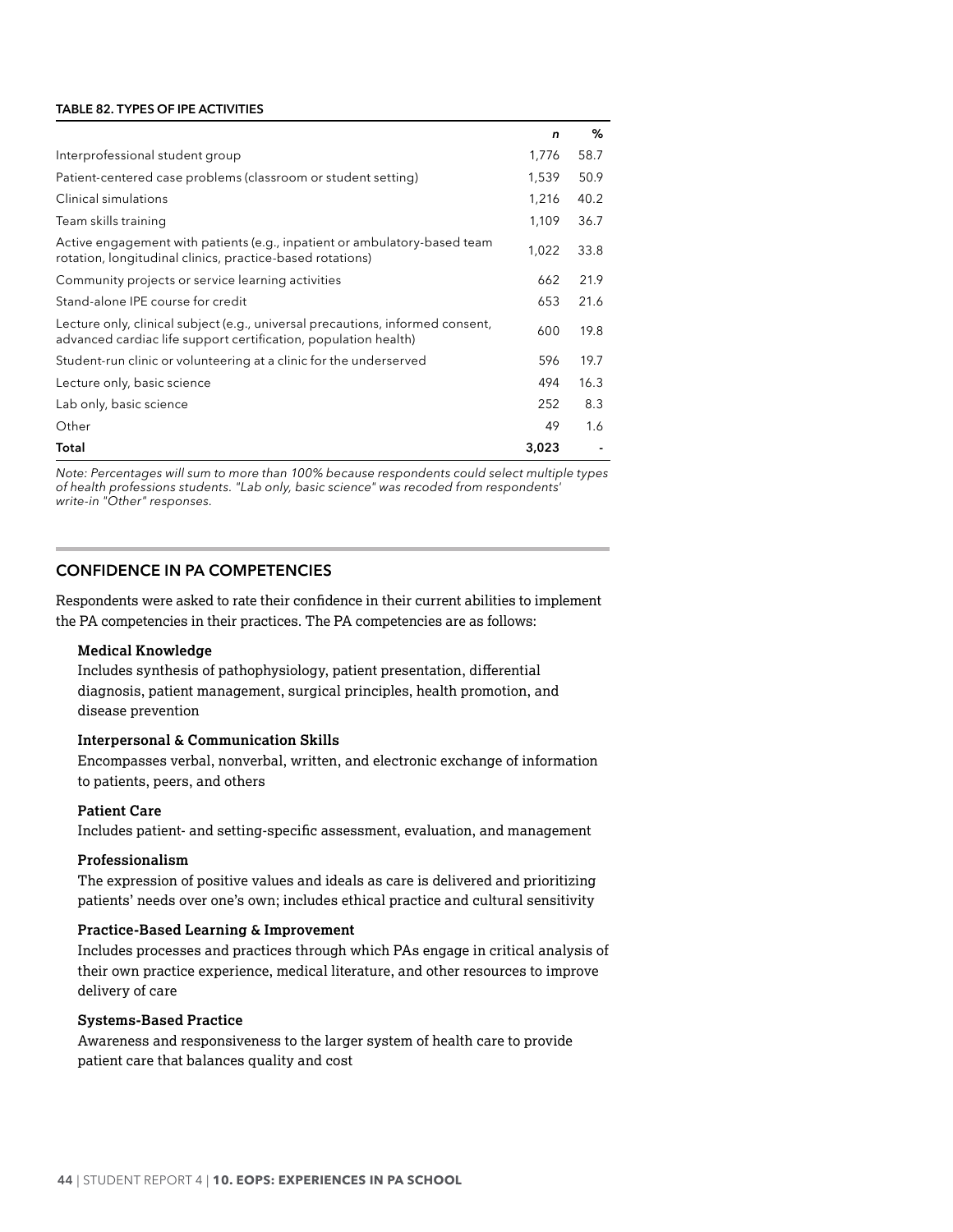### <span id="page-51-0"></span>**Table 83. CONFIDENCE IN PA COMPETENCIES (%)**

|                                       | n     | м   | SD  | Mdn |
|---------------------------------------|-------|-----|-----|-----|
| Medical Knowledge                     | 3.671 | 4.0 | 0.6 | 4.0 |
| Interpersonal & Communication Skills  | 3.669 | 4.5 | 0.6 | 5.0 |
| <b>Patient Care</b>                   | 3.669 | 4.2 | 0.6 | 4.0 |
| Professionalism                       | 3.663 | 4.7 | 0.5 | 5.0 |
| Practice-Based Learning & Improvement | 3.667 | 4.2 | 0.7 | 4.0 |
| <b>Systems-Based Practice</b>         | 3,673 | 4.0 | 0.8 | 4.0 |

*Note: 1 = "Not at all confident" to 5 = "Very confident."*

# **Figure 8. CONFIDENCE IN PA COMPETENCIES**

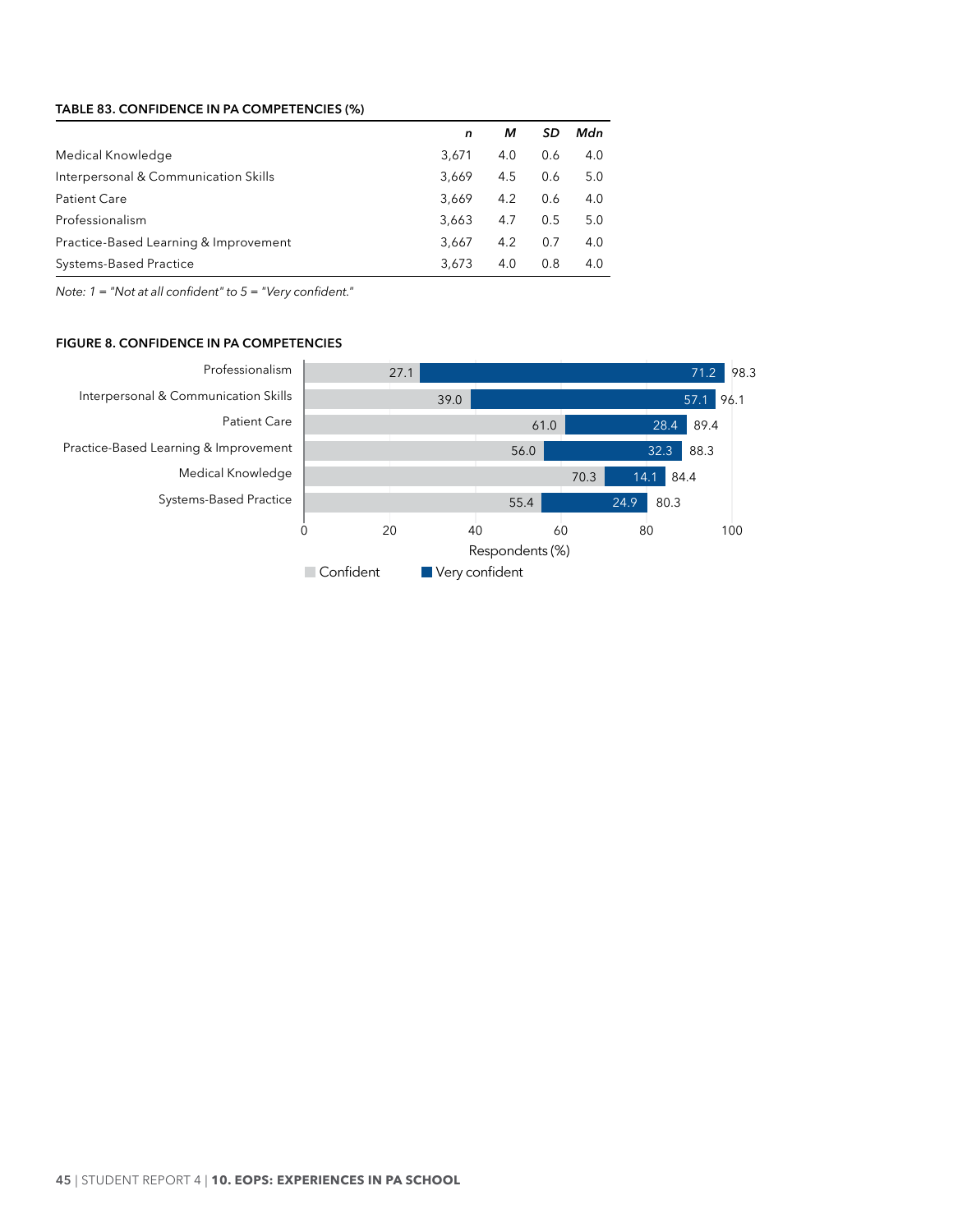# <span id="page-52-0"></span>**11. EOPS: EMPLOYMENT PLANS**

#### **Table 84. EMPLOYMENT STATUS**

|                                                                                                       | n     | %     |
|-------------------------------------------------------------------------------------------------------|-------|-------|
| I have not yet started my job search                                                                  | 450   | 12.3  |
| I plan to apply for/have already applied for a PA residency                                           | 122   | 3.3   |
| I have submitted job applications but have not yet received an invitation to interview                | 672   | 18.4  |
| I have had at least one interview or invitation to interview but have not yet<br>received a job offer | 951   | 26.0  |
| I have received at least one job offer but have not accepted a position                               | 500   | 13.7  |
| I have accepted a job offer                                                                           | 957   | 26.2  |
| I do not plan to apply for a job as a PA                                                              | 2     | 0.1   |
| Total                                                                                                 | 3,654 | 100.0 |

*Note: Respondents who did not plan to apply for a job as a PA were not asked further questions regarding their PA employment plans.*

# **APPLICATIONS TO PA RESIDENCIES & JOBS**

#### **Table 85. RESIDENCY SPECIALTIES**

|                      | n              | ℅    |
|----------------------|----------------|------|
| Emergency medicine   | 47             | 39.2 |
| Critical care/Trauma | 20             | 16.7 |
| Surgery              | 18             | 15.0 |
| Pediatrics           | 15             | 12.5 |
| Acute care medicine  | 11             | 9.2  |
| Family medicine      | 11             | 9.2  |
| Cardiothoracic       | 10             | 8.3  |
| Hospitalist          | 10             | 8.3  |
| Internal medicine    | 9              | 7.5  |
| Neonatology          | 9              | 7.5  |
| OB-GYN               | $\overline{7}$ | 5.8  |
| Psychiatry           | 7              | 5.8  |
| Urgent care          | 6              | 5.0  |
| Cardiology           | 5              | 4.2  |
| Hematology/Oncology  | $\overline{4}$ | 3.3  |
| Orthopedic surgery   | $\overline{4}$ | 3.3  |
| Otolaryngology       | 3              | 2.5  |
| Urology              | $\overline{2}$ | 1.7  |
| Total                | 120            |      |

*applied to or planned to apply to a PA residency were asked to indicate the residency specialty/ subspecialty. These specialties were drawn from a list of all PA residency programs available from the [Association of Postgraduate PA](http://appap.org/)  [Programs](http://appap.org/) as of December 2018.*

*Respondents who indicated that they had* 

*Note: Percentages may sum to more than 100% because respondents could select multiple residencies to apply to.*

*39.9% of graduating PA students had either accepted or received at least one job offer.*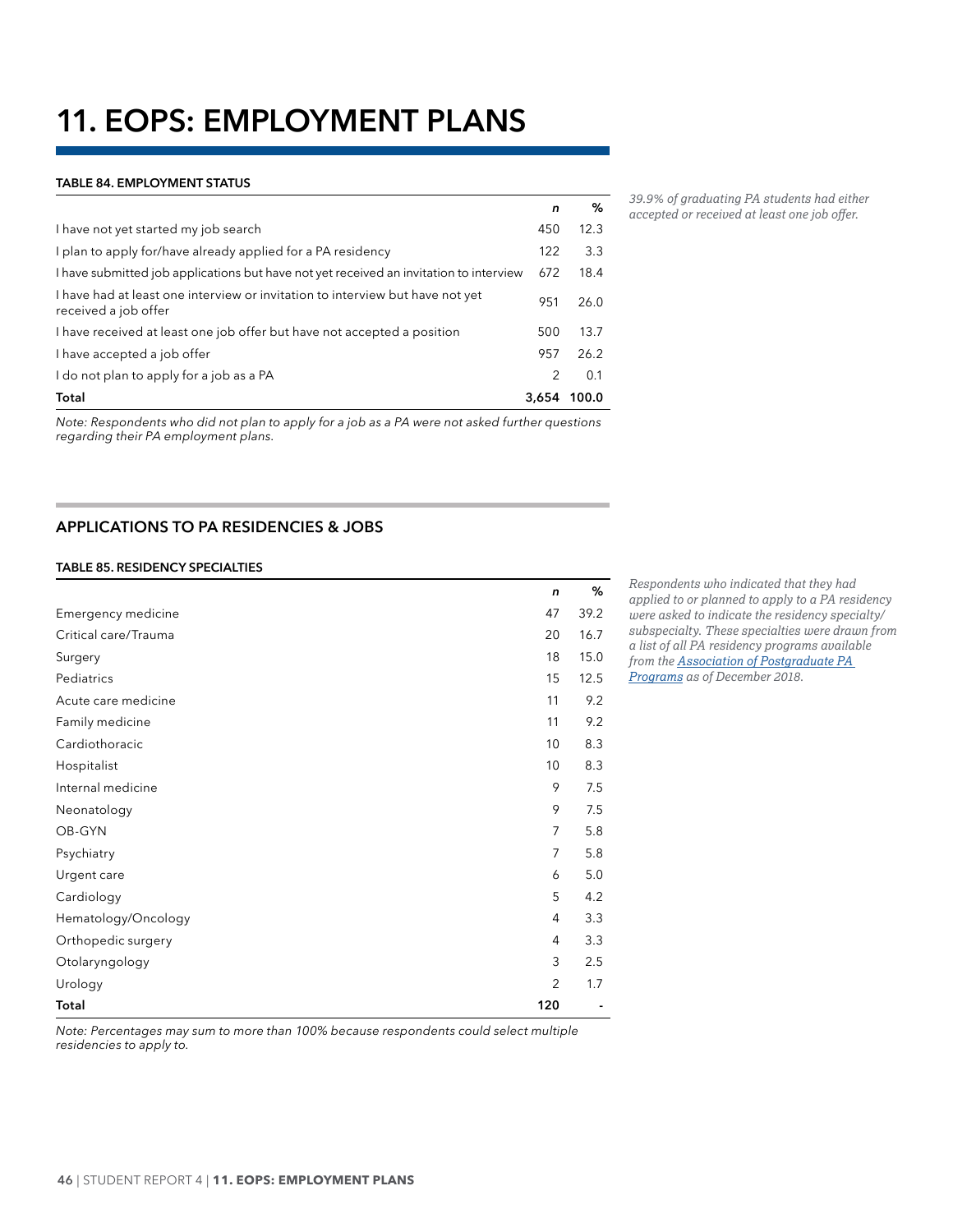#### <span id="page-53-0"></span>**Table 86. FACTORS THAT INFLUENCED SPECIALTY CHOICE (%)**

|                                                             | n     | <b>Made Student</b><br><b>NOT WANT</b><br>to Choose<br>Specialty | No Influence | <b>Made Student</b><br><b>WANT</b> to<br>Choose<br>Specialty | Did Not<br>Consider/<br><b>Experience</b> |
|-------------------------------------------------------------|-------|------------------------------------------------------------------|--------------|--------------------------------------------------------------|-------------------------------------------|
| Advising/Mentoring from a faculty member                    | 3,164 | 1.1                                                              | 42.2         | 45.4                                                         | 11.3                                      |
| Advising/Mentoring from a preceptor                         | 3,165 | 1.3                                                              | 22.1         | 71.4                                                         | 5.2                                       |
| Availability of jobs in the specialty                       | 3,166 | 4.5                                                              | 33.5         | 56.4                                                         | 5.6                                       |
| Desire to fill a social need                                | 3,162 | 1.1                                                              | 45.4         | 42.0                                                         | 11.4                                      |
| Experience in clinical rotations                            | 3,167 | 2.6                                                              | 5.9          | 90.1                                                         | 1.4                                       |
| Family expectations                                         | 3,163 | 2.0                                                              | 53.3         | 33.3                                                         | 11.4                                      |
| Fit with personality, interests, and skills                 | 3,165 | 1.1                                                              | 4.5          | 93.6                                                         | 0.9                                       |
| Future family plans                                         | 3,163 | 3.1                                                              | 29.1         | 61.8                                                         | 5.9                                       |
| Income potential                                            | 3,167 | 2.4                                                              | 25.9         | 68.1                                                         | 3.6                                       |
| Level of educational debt                                   | 3,165 | 3.3                                                              | 45.8         | 41.4                                                         | 9.6                                       |
| Previous health care training or experience                 | 3,164 | 3.0                                                              | 24.5         | 65.6                                                         | 6.9                                       |
| Previous work/volunteer experience                          | 3,167 | 2.5                                                              | 27.3         | 63.0                                                         | 7.3                                       |
| Role model/Mentor/Adviser influence                         | 3,165 | 1.1                                                              | 25.4         | 66.9                                                         | 6.6                                       |
| Scope of practice within specialty                          | 3,165 | 2.2                                                              | 12.5         | 83.3                                                         | 1.9                                       |
| Specialty interest group sponsored panels and presentations | 3,168 | 1.0                                                              | 49.9         | 26.2                                                         | 22.9                                      |

#### **Table 87. NUMBER OF JOB APPLICATIONS SUBMITTED**

|                                               |  | n M M(T) Mdn SD         |  |
|-----------------------------------------------|--|-------------------------|--|
| Students who have not yet accepted a position |  | 2.050 11.0 8.3 6.0 13.4 |  |
| Students who have accepted a position         |  | 923 8.2 5.2 4.0 12.8    |  |

*Students were asked to report the number of job applications they had submitted. Data are presented separately for students who had and had not already accepted a position at the time of survey completion.*

# **ACCEPTED POSITIONS**

Only graduating students who indicated that they had accepted at least one job offer responded to questions in this section. 98.0% of accepted positions were full-time. 46.5% reported that their accepted job was located at a site where they had completed a rotation.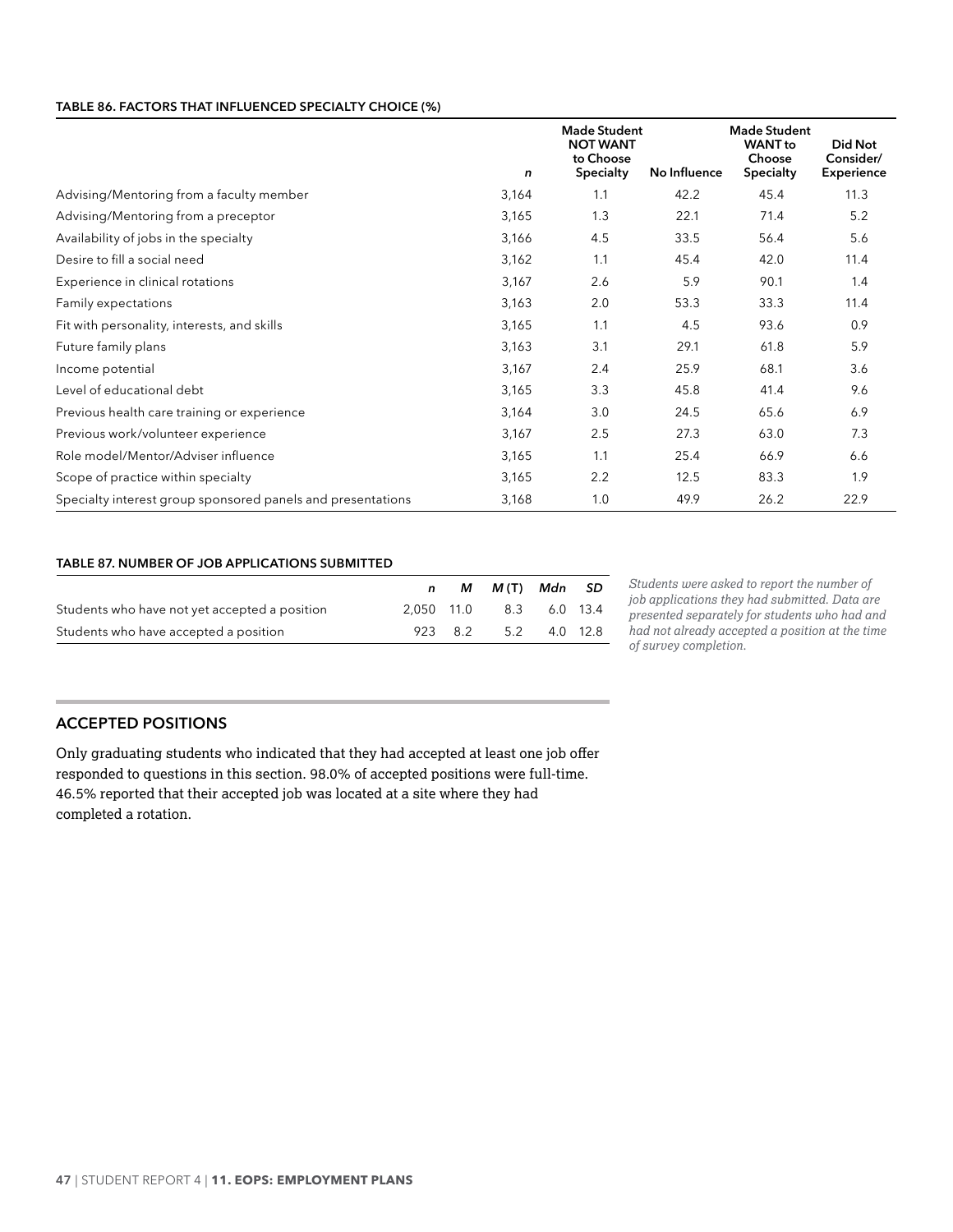<span id="page-54-0"></span>

|                                       | n            | %       |
|---------------------------------------|--------------|---------|
| <b>Emergency medicine specialties</b> |              |         |
| Emergency medicine (not urgent care)  | 156          | 14.4    |
| Urgent care                           | 61           | 5.6     |
| Inpatient specialties                 |              |         |
| Critical care                         | 55           | 5.1     |
| Hospitalist                           | 64           | 5.9     |
| Internal medicine subspecialties      |              |         |
| Cardiology                            | 32           | 3.0     |
| Endocrinology                         | 8            | 0.7     |
| Gastroenterology                      | 16           | $1.5\,$ |
| Infectious disease                    | 1            | 0.1     |
| Nephrology                            | 3            | 0.3     |
| Oncology/Hematology                   | 14           | 1.3     |
| Rheumatology                          | 3            | 0.3     |
| Other internal medicine subspecialty  | 10           | 0.9     |
| Primary care specialties              |              |         |
| Family/General medicine               | 163          | 15.1    |
| General internal medicine             | 50           | 4.6     |
| General pediatrics                    | 28           | 2.6     |
| Geriatrics                            | 4            | 0.4     |
| Obstetrics/Gynecology/Women's health  | 12           | 1.1     |
| <b>Surgical specialties</b>           |              |         |
| Cardiovascular/Cardiothoracic         | 25           | 2.3     |
| General surgery                       | 40           | 3.7     |
| Neurosurgery                          | 31           | 2.9     |
| Orthopedics                           | 122          | 11.3    |
| Plastic surgery                       | 16           | 1.5     |
| Urology                               | 17           | 1.6     |
| Other surgical subspecialty           | 53           | 4.9     |
| Other specialties                     |              |         |
| Correctional medicine                 | 1            | 0.1     |
| Dermatology                           | 36           | 3.3     |
| Interventional radiology              | 13           | 1.2     |
| Neurology                             | 11           | 1.0     |
| Pain management                       | 8            | 0.7     |
| Palliative care                       | 1            | 0.1     |
| Pediatric subspecialty                | 13           | 1.2     |
| Psychiatry/Behavioral medicine        | 40           | 3.7     |
| Retail clinic                         | $\mathbf{1}$ | 0.1     |
| Other specialty                       | 28           | 2.6     |
| Total                                 | 1,080        |         |

*Of the 1,108 students who reported the specialties/subspecialties in which they had accepted positions, 5.1% reported accepting positions in multiple specialties.*

*Note: Percentages may sum to more than 100% because respondents could select multiple specialties.*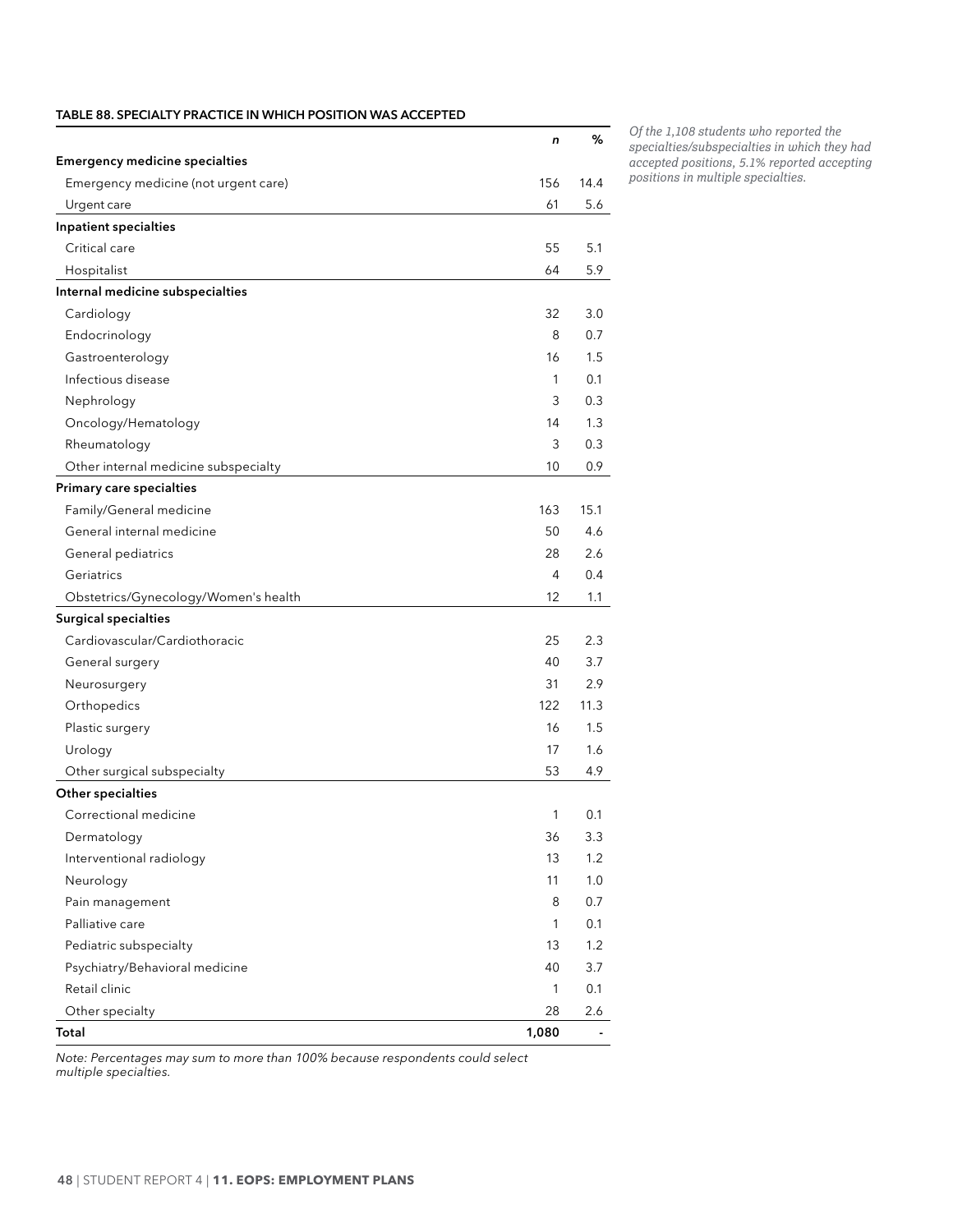#### <span id="page-55-0"></span>**Figure 9. REASONS TO ACCEPT NON-FIRST-CHOICE SPECIALTY**



*The 16.1% of students who reported accepting a position that was not in their first-choice specialty were asked to indicate all the reasons why they accepted a job outside of their firstchoice specialty.*

*Note: Percentages may sum to more than 100% because respondents could select multiple reasons.*

# **POSITION FEATURES**

The following tables and figures present data from the 94.9% of respondents who reported accepting a position in a single specialty.

#### **Table 89. GEOGRAPHIC DISTRIBUTION OF ACCEPTED JOBS**

|                                    | n   | %     |
|------------------------------------|-----|-------|
| <b>Northeast Region</b>            |     |       |
| New England Division               | 71  | 7.8   |
| Middle Atlantic Division           | 220 | 24.3  |
| Subtotal                           | 291 | 32.2  |
| <b>Midwest Region</b>              |     |       |
| <b>East North Central Division</b> | 132 | 14.6  |
| West North Central Division        | 88  | 9.7   |
| Subtotal                           | 220 | 24.3  |
| South Region                       |     |       |
| South Atlantic Division            | 157 | 17.3  |
| East South Central Division        | 44  | 4.9   |
| West South Central Division        | 58  | 6.4   |
| Subtotal                           | 259 | 28.6  |
| <b>West Region</b>                 |     |       |
| <b>Mountain Division</b>           | 46  | 5.1   |
| Pacific Division                   | 89  | 9.8   |
| Subtotal                           | 135 | 14.9  |
| Total                              | 905 | 100.0 |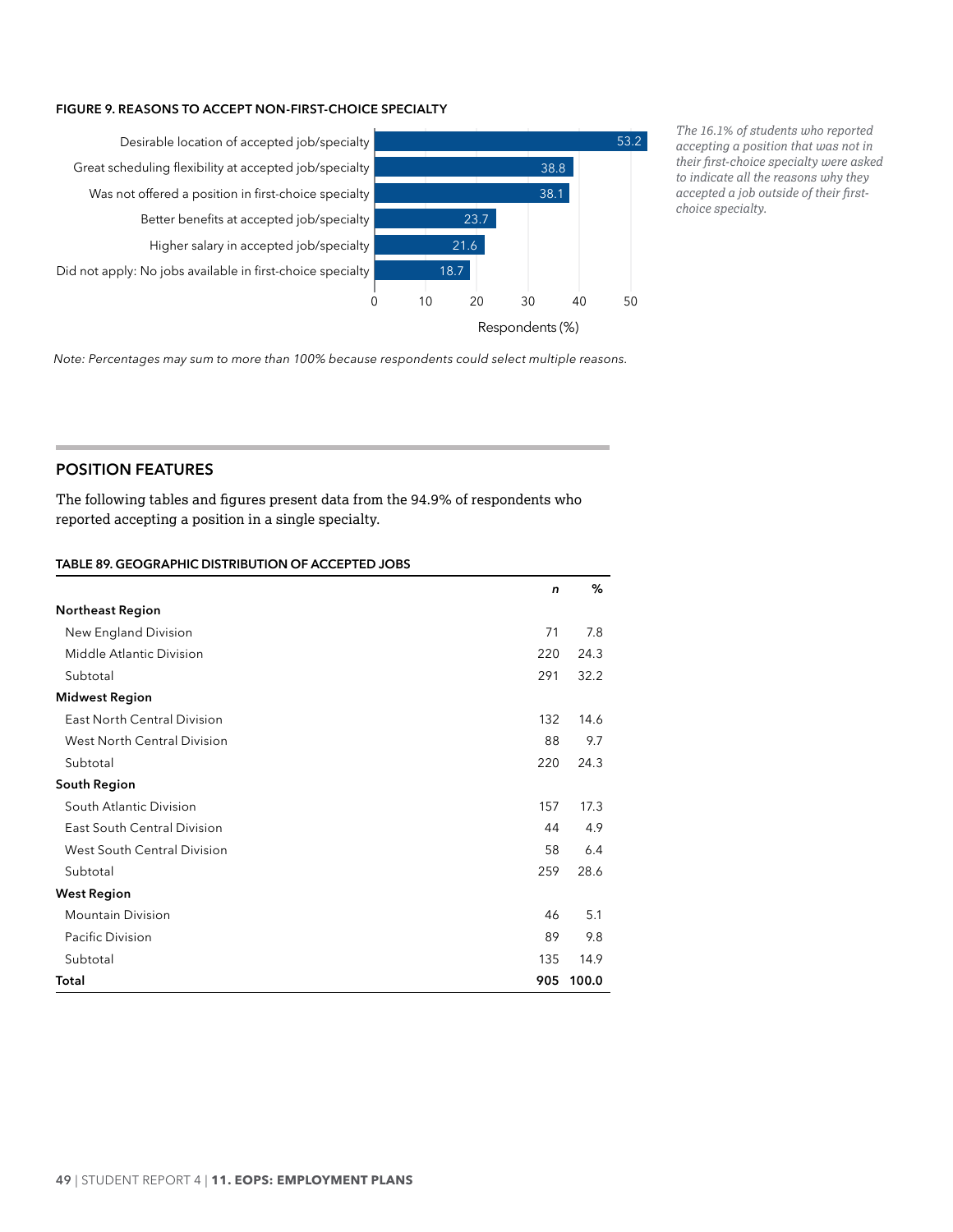#### <span id="page-56-0"></span>**Table 90. SALARY OF ACCEPTED JOB**

|                        | n   | %     | %<br>(Cum.) |
|------------------------|-----|-------|-------------|
| \$49,999 or less       | 3   | 0.3   | 0.3         |
| \$50,000 to \$59,999   | 18  | 2.1   | 2.4         |
| \$60,000 to \$69,999   | 18  | 2.1   | 4.5         |
| \$70,000 to \$79,999   | 29  | 3.3   | 7.8         |
| \$80,000 to \$89,999   | 114 | 13.0  | 20.8        |
| \$90,000 to \$99,999   | 267 | 30.5  | 51.3        |
| \$100,000 to \$109,999 | 223 | 25.5  | 76.7        |
| \$110,000 to \$119,999 | 113 | 12.9  | 89.6        |
| \$120,000 to \$129,999 | 51  | 5.8   | 95.4        |
| \$130,000 or more      | 40  | 4.6   | 100.0       |
| Total                  | 876 | 100.0 |             |

*56.0% of respondents indicated that their salary was about what was expected. 27.0% expected a higher salary, and 17.0% expected a lower salary.*

*Note: "% (Cum.)" refers to the cumulative percentage of respondents. Only students who reported accepting a full-time position in one specialty were included in this table.*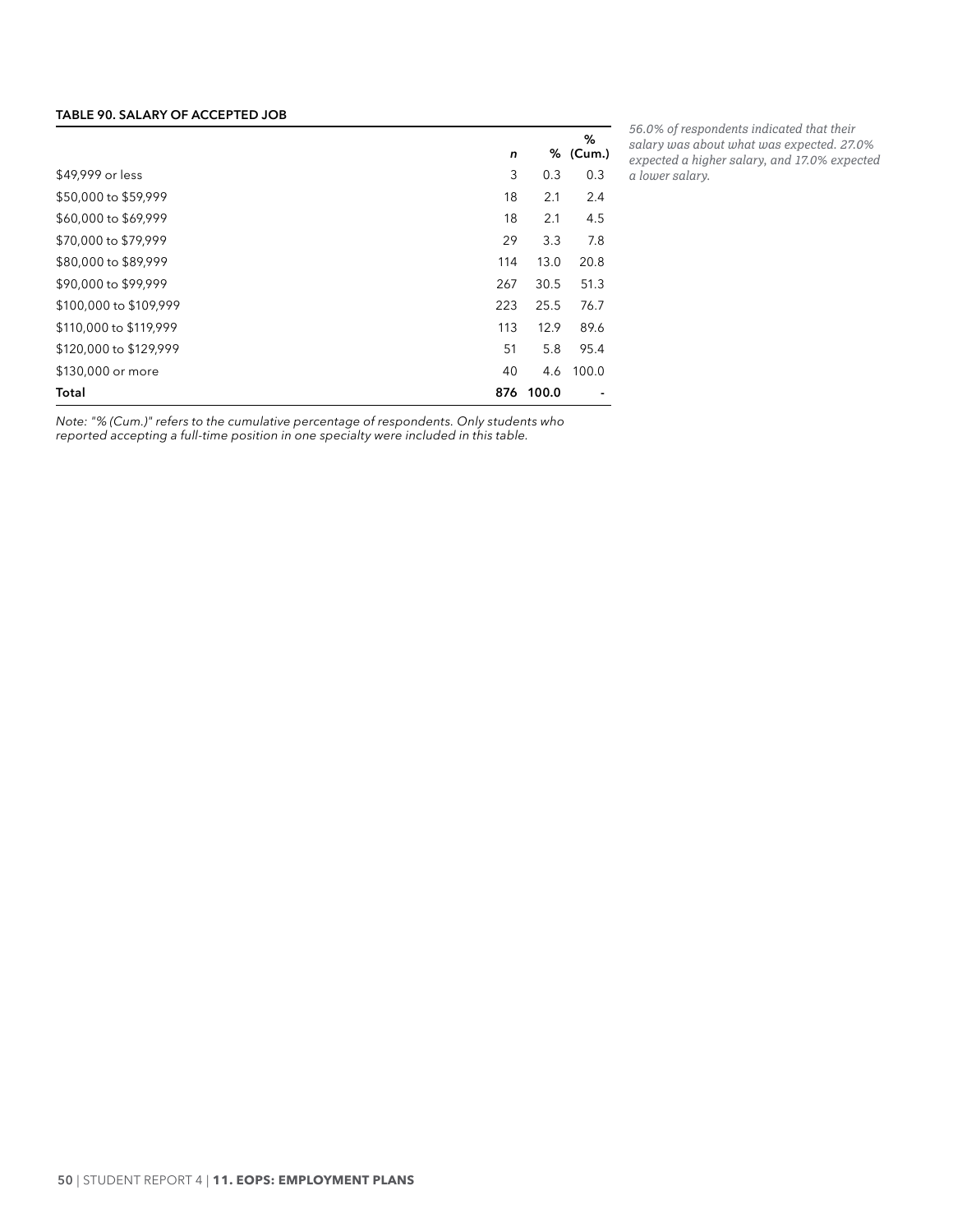# <span id="page-57-0"></span>**12. EOPS: NEGATIVE EXPERIENCES IN PA SCHOOL**

This section presents students' reports of mistreatment, discrimination, and harassment that they had personally experienced or witnessed other students experience during PA school. 62.0% of respondents indicated that their programs had policies regarding the mistreatment of PA students while 34.5% were unsure whether policies existed.

#### **Table 91. PERSONALLY EXPERIENCED NEGATIVE EVENTS (%)**

|                                                                                                      | n     | <b>Never</b> | Once | More than<br>once |
|------------------------------------------------------------------------------------------------------|-------|--------------|------|-------------------|
| Been publicly embarrassed                                                                            | 2,732 | 71.5         | 13.6 | 14.9              |
| Been publicly humiliated                                                                             | 2,719 | 85.5         | 7.9  | 6.6               |
| Been threatened with physical harm                                                                   | 2,720 | 97.4         | 1.8  | 0.8               |
| Been physically harmed (e.g., hit, slapped, kicked)                                                  | 2,722 | 98.7         | 0.9  | 0.4               |
| Been required to perform personal services (e.g., shopping, babysitting)                             | 2,721 | 96.4         | 2.3  | 1.3               |
| Been subjected to unwanted sexual advances                                                           | 2,718 | 93.9         | 3.1  | 3.0               |
| Been asked to exchange sexual favors for grades or other rewards                                     | 2,721 | 99.8         | 0.1  | 0.1               |
| Been denied opportunities for training or rewards based on my gender                                 | 2,721 | 94.6         | 2.4  | 3.1               |
| Been subjected to offensive remarks/names based on my gender                                         | 2,721 | 88.6         | 4.7  | 6.7               |
| Received lower evaluations or grades solely because of my <b>gender</b> rather than performance      | 2,721 | 97.5         | 1.4  | 1.1               |
| Been denied opportunities for training or rewards based on my race or ethnicity                      | 2,718 | 98.8         | 0.6  | 0.7               |
| Been subjected to offensive remarks/names based on my race or ethnicity                              | 2,720 | 96.2         | 1.9  | 1.8               |
| Received lower evaluations or grades solely because of my race or ethnicity rather than performance  | 2,721 | 99.0         | 0.6  | 0.4               |
| Been denied opportunities for training or rewards based on my sexual orientation                     | 2,719 | 99.5         | 0.3  | 0.2               |
| Been subjected to offensive remarks/names regarding my sexual orientation                            | 2,720 | 98.8         | 0.7  | 0.5               |
| Received lower evaluations or grades solely because of my sexual orientation rather than performance | 2,722 | 99.8         | 0.1  | 0.1               |
| Been denied opportunities for training or rewards based on my religion                               | 2,718 | 99.2         | 0.6  | 0.2               |
| Been subjected to offensive remarks/names regarding my religion                                      | 2,720 | 97.0         | 1.7  | 1.3               |
| Received lower evaluations or grades solely because of my religion rather than performance           | 2,721 | 99.4         | 0.4  | 0.1               |

*Note: Due to low frequencies, "occasionally" and "frequently" were combined into "more than once."*